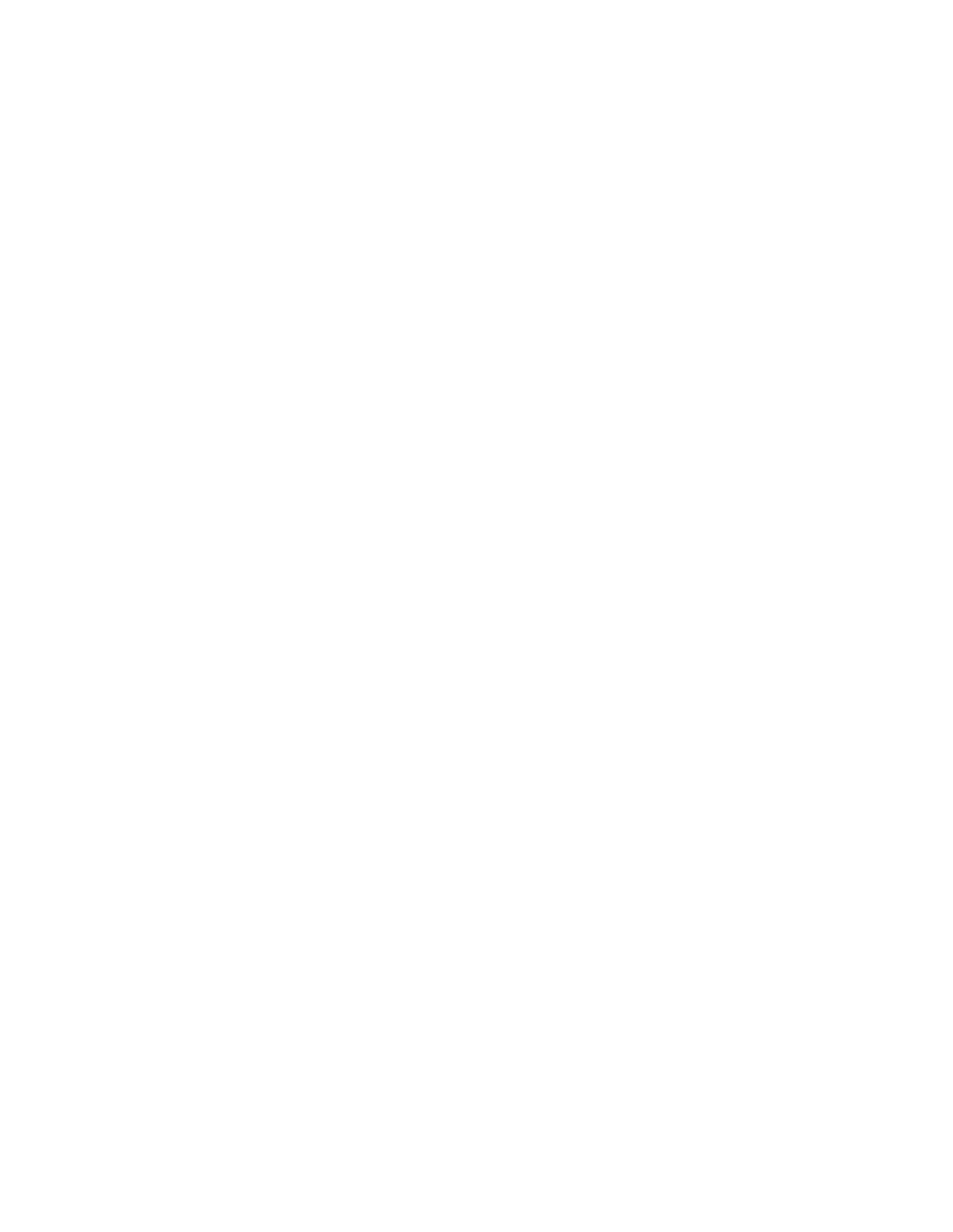# INTERNATIONAL MONETARY FUND

# **HAITI**

# **Selected Issues and Statistical Appendix**

# Prepared by Andreas Bauer, Laure Redifer, Gamal El-Masry, Kristian Hartelius (WHD), and Katja Funke (FAD) Approved by the Western Hemisphere Department

# July 9, 2007

| Contents | Page |
|----------|------|
|          |      |
|          |      |
|          |      |
|          |      |
|          |      |
|          |      |
|          |      |
|          |      |
|          |      |
|          |      |
|          |      |
|          |      |
|          |      |
|          |      |
|          |      |
|          |      |
|          |      |
|          |      |
|          |      |
|          |      |
|          |      |
|          |      |
|          |      |
|          |      |
|          |      |
|          |      |
|          |      |
|          |      |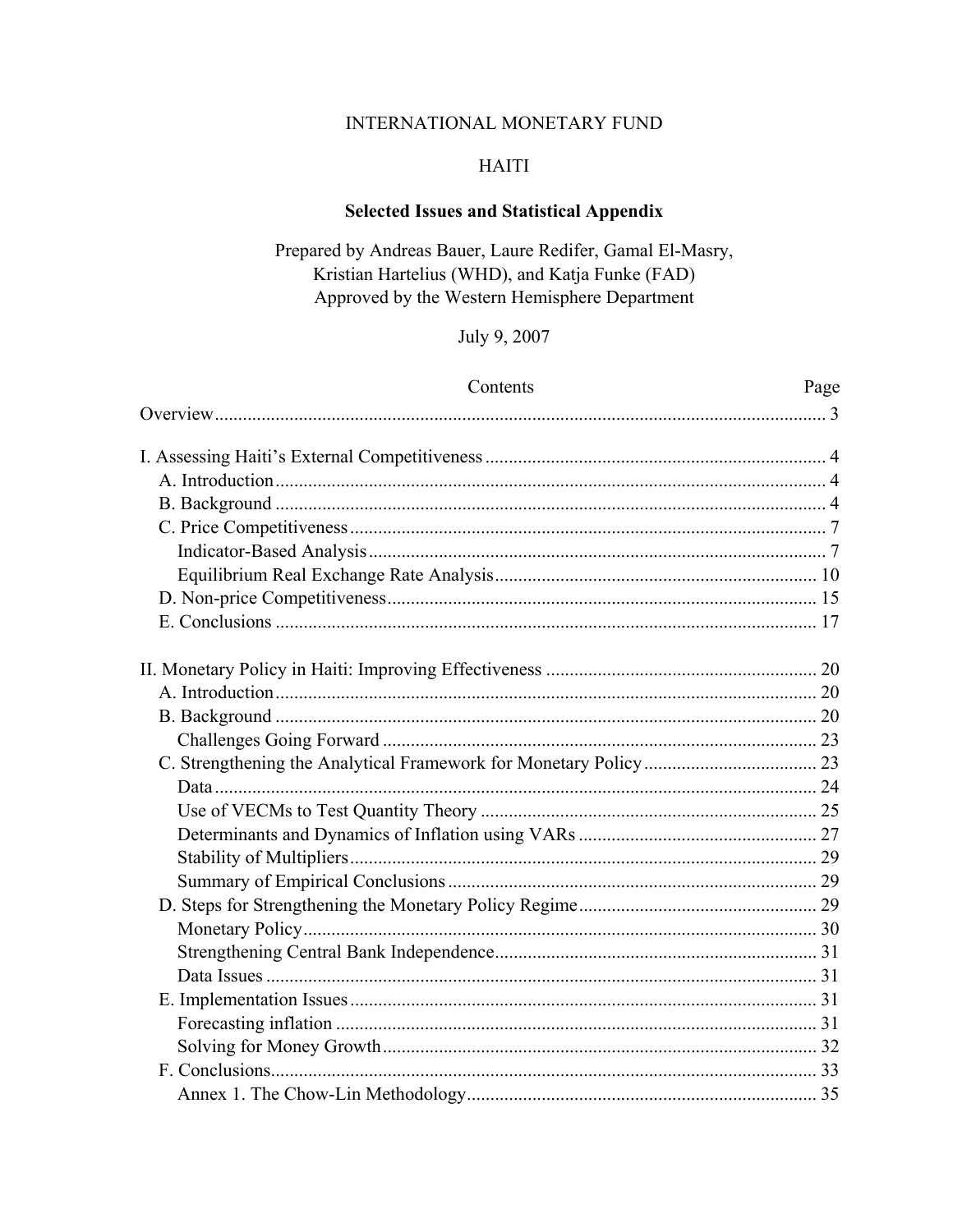| Tables           |  |
|------------------|--|
| 1.               |  |
| 2.               |  |
| 3.               |  |
| $\overline{4}$ . |  |
| 5.               |  |
| 6.               |  |
| 7.               |  |
| 8.               |  |
| 9.               |  |
| 10.              |  |
| 11.              |  |

 $12.$ 13.

 $14.$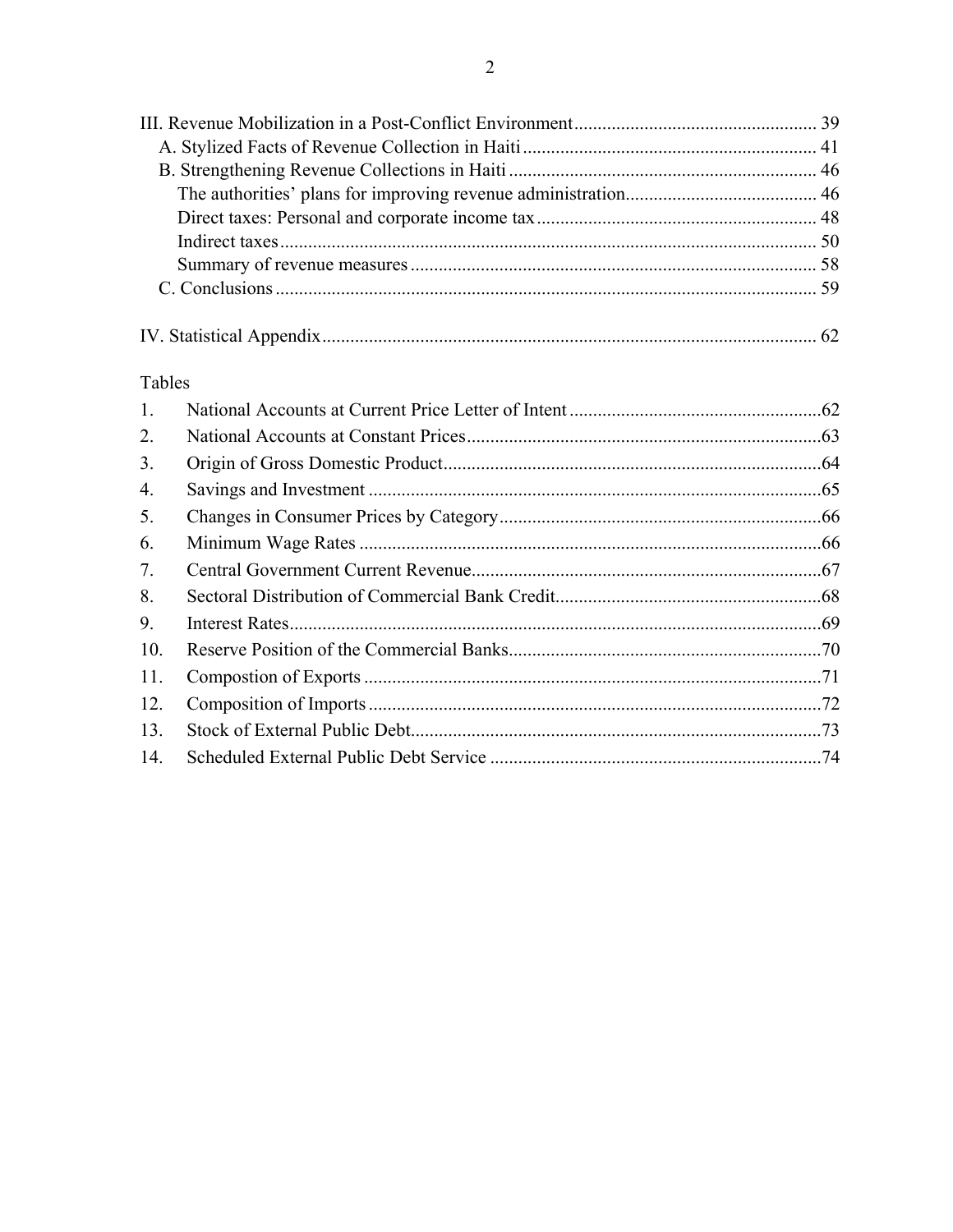#### **OVERVIEW**

The Selected Issues paper accompanying the 2007 Article IV staff report covers three topics that are central to Haiti's challenge of further consolidating economic stability and converting the incipient recovery into a sustainable economic expansion.

The first chapter analyzes Haiti's external competitiveness. Competitiveness is key to support a sustainable balance of payments position, notably by allowing an adequate contribution of the export and import-substitution sectors to economic growth. While the analysis in this chapter is not conclusive of a price competitiveness problem in Haiti, it shows that the country has been experiencing equilibrium real exchange rate appreciation pressures, which have originated more recently from the rising inflow of transfers. Because macroeconomic policy responses to this phenomenon would be costly and unlikely to be effective, the chapter concludes that policy should focus mainly on addressing the widespread non-price competitiveness problems. These offer significant scope for improvement, and addressing them could foster needed productivity growth in the export and import substitution sectors.

The second chapter discusses avenues for further developing Haiti's monetary policy framework, to help consolidate a stable low-inflation environment and support deepening domestic financial markets. The analysis in the chapter suggests that Haiti's monetary policy regime could be strengthened through a two-step approach. Empirical evidence of a weak interest channel and a strong historical relationship between monetary aggregates and inflation indicate that monetary policy could be more effective in the short term through an increased focus on controlling inflation via the supply of base money. In addition, the institutional foundations for the conduct of monetary policy could be strengthened, through measures to increase central bank autonomy. Over time, as steps are taken to encourage financial market deepening and the interest rate transmission channel becomes stronger, a transition toward a more advanced monetary policy regime could be considered, including inflation targeting.

The concluding chapter focuses on options to increase domestic revenues as a means of funding priority expenditures. Growth in Haiti remains constrained by multiple structural bottlenecks, many of which are caused by insufficient provision of essential public goods and services. Increasing the provision of essential public goods and services without compromising macroeconomic stability requires additional resources, including from a higher domestic revenue effort. Chapter III discusses how this could be achieved. It finds that domestic revenues could be raised significantly through carefully sequenced actions on three fronts: strengthening tax administration; broadening the bases of major taxes; and, in due course, adjusting some tax rates and fees that are low by international standards.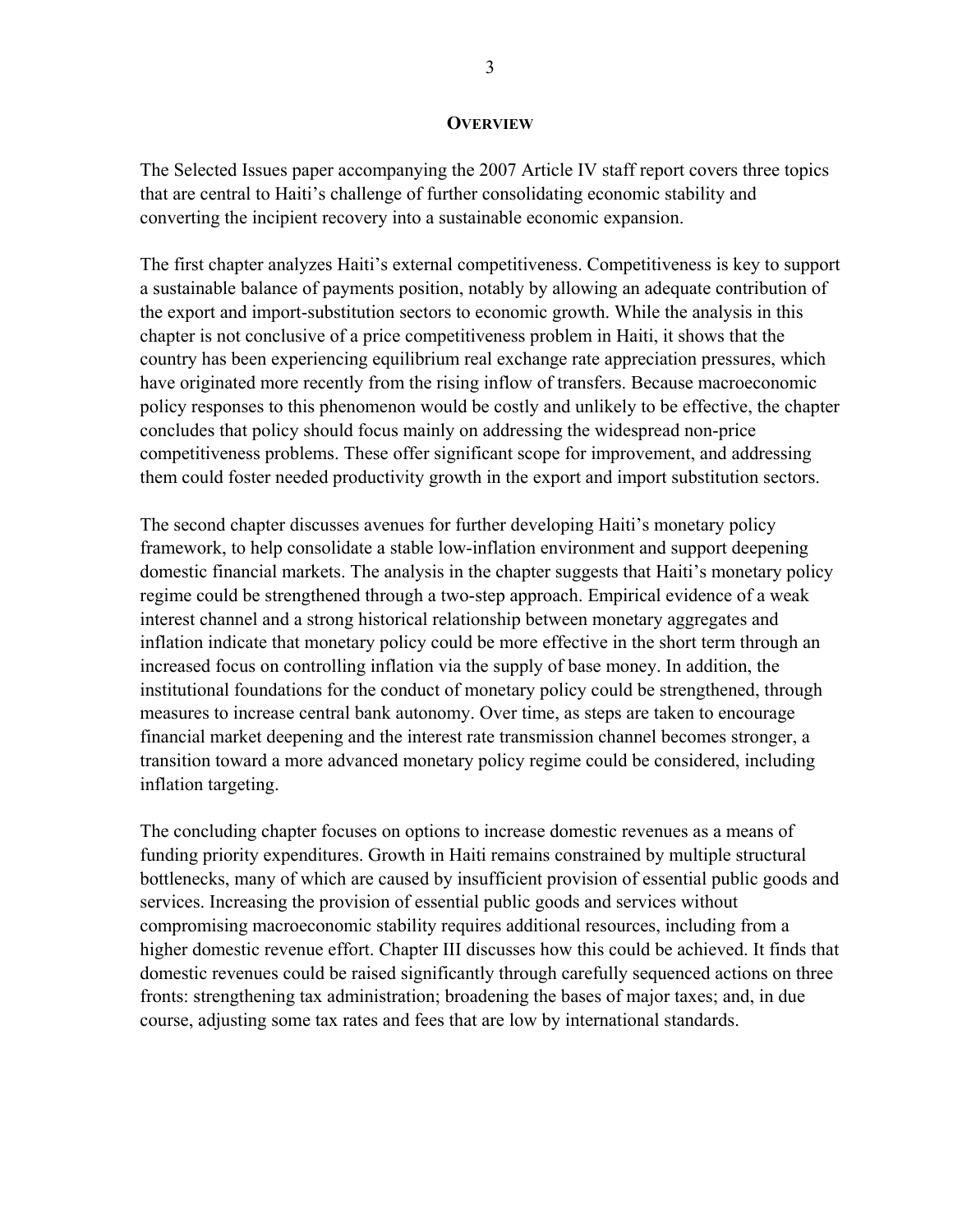## **I. ASSESSING HAITI'S EXTERNAL COMPETITIVENESS<sup>1</sup>**

### **A. Introduction**

1. **Haiti has experienced a substantial long-term appreciation of its real effective exchange rate (REER).** In the last 10 years, the pace of this appreciation trend has accelerated, accompanied, among other things, by a large increase in remittances by the Haitian diaspora. In very recent months, the onset of nominal exchange rate appreciation has become a matter of national concern and debate.<sup>2</sup> From a surveillance perspective, both the most recent appreciation episode and the observed long-term REER appreciation trend raise at least three questions:

- Is there an external sustainability or vulnerability issue?
- Is the current REER misaligned with fundamentals?
- Is there a competitiveness problem that could affect medium term growth prospects?

2. **To answer these questions, this paper looks at the factors behind REER appreciation, analyzes whether the REER is in line with fundamentals and assesses the impact on competitiveness.** The next section gives background on REER appreciation in Haiti, the third section assesses price competitiveness using indicator-based as well as equilibrium analysis, the fourth section analyzes non-price competitiveness issues, and the final section concludes with policy implications.

## **B. Background**

3. **Haiti's CPI-based REER has appreciated very significantly over the past 50 years, with strong volatility around the trend (Figure 1).3** Periods of sharp depreciation, which often coincided with periods of political turmoil, were followed by even larger real appreciations in politically more tranquil periods.<sup>4</sup> In the last fifteen years, REER appreciation was mostly driven by higher inflation relative to trading partners, not nominal effective appreciation of the Haitian gourde (Figure 2). However, since 2003 this situation

 $\overline{a}$ 

<sup>&</sup>lt;sup>1</sup> By Laure Redifer and Kristian Hartelius.

 $2$  Haiti's exchange rate regime is classified as a managed float in the IMF's Annual Report on Exchange Arrangements and Exchange Restrictions (AREAR), but it is a borderline case. In recent years, there has been very little exchange rate management, as the authorities have been constrained by a very low level of foreign reserves.

 $3$  Throughout the paper the real exchange rate is defined so that an increase implies a depreciation.

<sup>&</sup>lt;sup>4</sup> The REER depreciated sharply in the years following the end of the second Duvalier regime in 1986, and the years 1990 and 2003, which saw the early terminations of Bertrand Aristide's two presidential terms.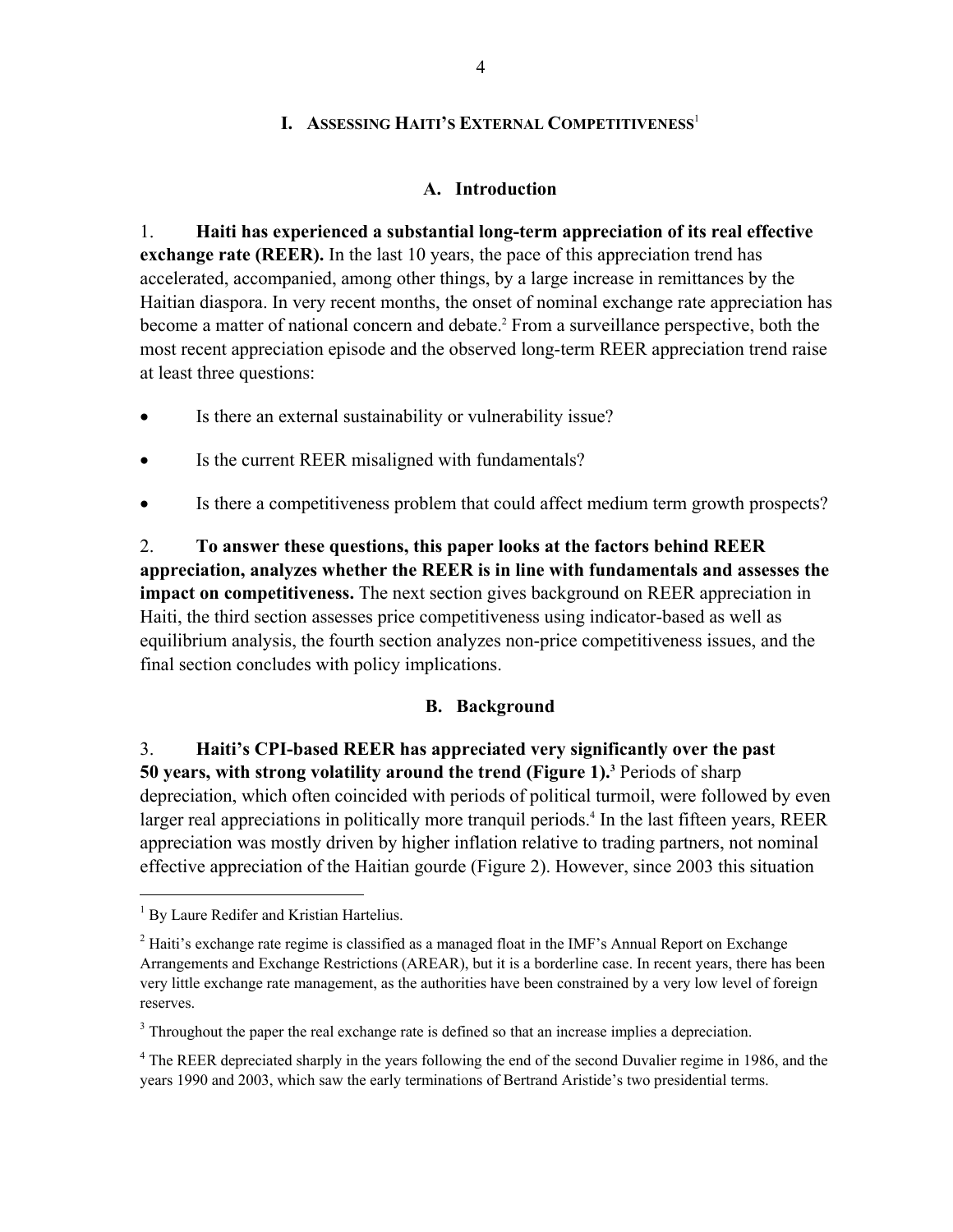seems to be gradually reversing, with a steady decline of the large inflation differential and a stabilization of the exchange rate in nominal effective terms.<sup>5</sup>



4. **REER appreciation has not been associated with an increase in real GDP per capita and productivity, as would be expected.** Contrary to the stylized fact that growth of a country's real GDP per capita tends to be positively correlated with an appreciation of its real exchange rate, Haiti's real GDP per capita has collapsed compared to its trading partners while the real exchange rate has appreciated.<sup>6</sup> This trend has been somewhat less pronounced in the last ten years (Figure 3).

 $\overline{a}$ 







 $<sup>5</sup>$  In recent months, the gourde has even begun to appreciate substantially in nominal terms.</sup>

 $6$  Obstfeld and Rogoff (1996) document the stylized fact, for which Balassa (1964) provided the theoretical explanation. Haiti's relative real GDP per capita is calculated as a weighted index vis-à-vis its seven most important trading partners.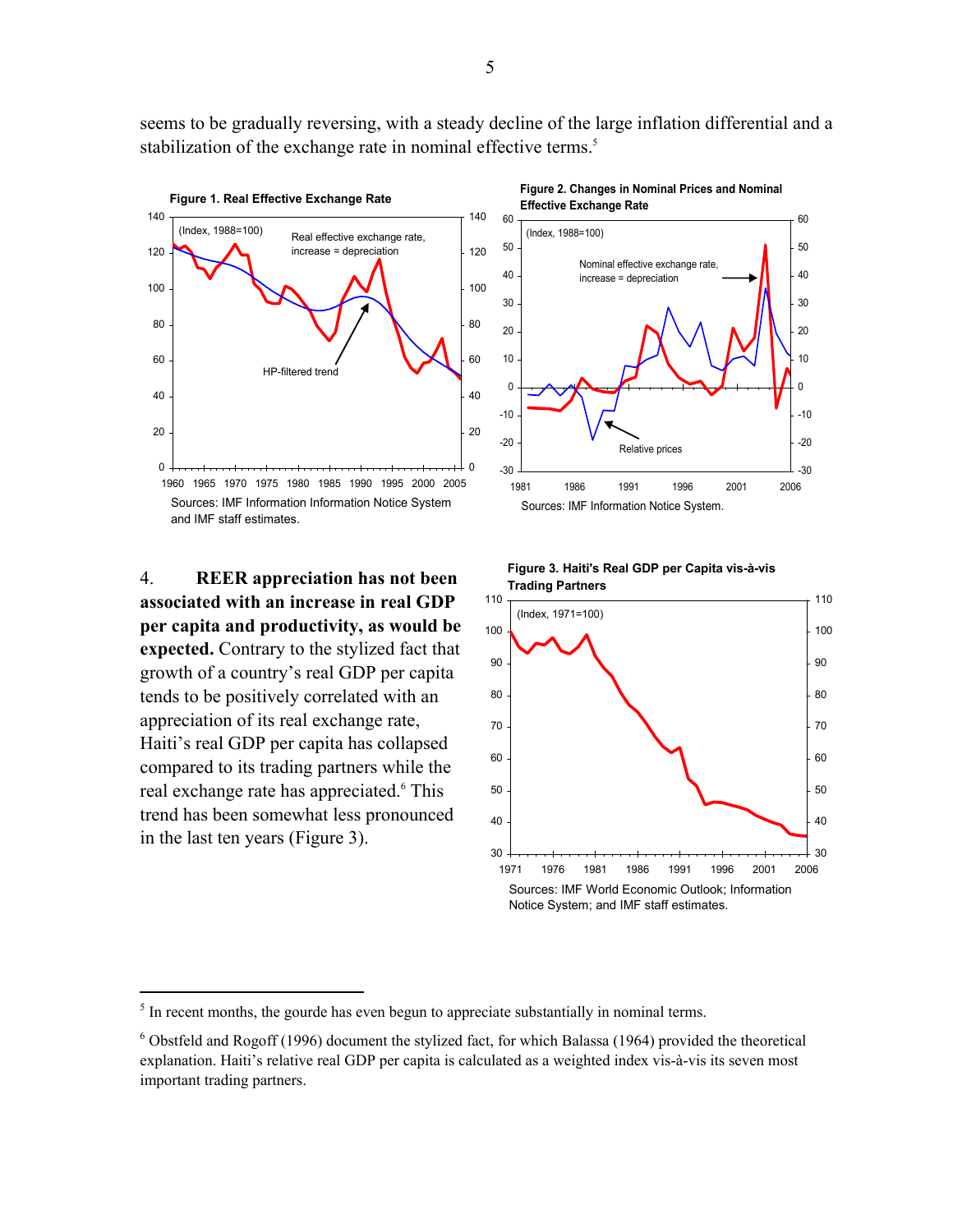5. **Over the last ten years, the real exchange rate appreciation has been associated**  with a strong increase in transfers, especially workers' remittances (Figure 4).<sup>7</sup> While remittances have risen in many countries in the region, Haiti's reliance on them has become

particularly high (they reached about 20 percent of GDP in 2006, exceeding exports of goods and services and FDI as a source of financing for imports). Standard economic theory suggests that transfers (private or official aid grants) would be positively correlated with REER appreciation. Transfers (or any capital inflow) impact the real effective exchange rate by raising overall income and demand for both tradables and nontradables. If the country is a price-taker in world markets, the price of tradables will not rise (by the law of one price), but the price of inelastically supplied non-tradables will rise and lead to an appreciation of the real exchange rate.<sup>8</sup> In Haiti, a growing rate of financial dollarization, coupled with increased dollar lending to construction and real estate, and continued appreciation pressure on the gourde, suggest that transfers finance more than just consumption from abroad.<sup>9</sup>

6. **REER appreciation has accelerated during the macroeconomic stabilization phase of the past three years (Figure 5).**  Since the cessation of central bank financing of the budget deficit, the gourde has stabilized and, since the onset of the new PRGF-

1





 $<sup>7</sup>$  This may also explain why the deterioration in relative GDP per capita has flattened over the same time</sup> period.

<sup>&</sup>lt;sup>8</sup> See for example, Kehoe and Fernandez de Cordoba (2000). The law of one price dictates that REER appreciation would be reflected in the internal relative prices of tradables and nontradables.

<sup>&</sup>lt;sup>9</sup> Eventually, most of the transferred dollars flow out of the country to buy assets or imports, but they fuel demand for domestic goods and services in the mean time. Recent empirical work on Central American and Caribbean countries find that remittances appear to lead to significant real exchange rate appreciation through "Dutch disease" like effects of capital flows overheating the local economy while keeping the nominal exchange rate strong (Lopez, Molina, and Bussolo (2007)).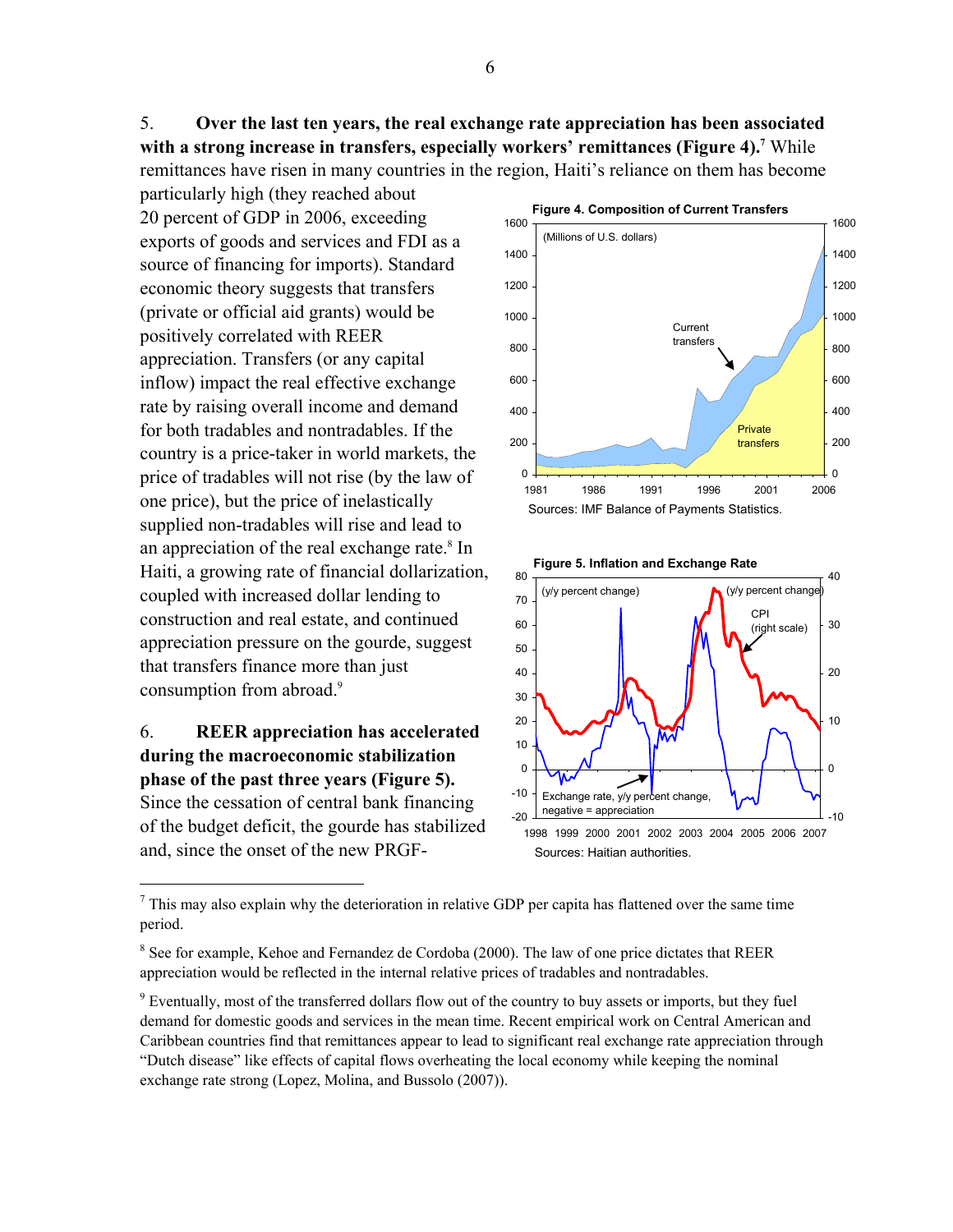supported program, has even begun appreciating in nominal terms. This has helped further dampen inflation, now down to 8 percent from almost 40 percent 3 years ago.

# **C. Price Competitiveness**

7. **There are a number of ways to measure competitiveness, including through evaluating outcomes, but data limitations in Haiti are binding.** The most obvious method is evaluating the REER and its impact on the current account and the export sector. Other methods include competitor-based real exchange rates, and the "internal real exchange rate," that is, relative prices of the non-tradables sector to the tradables sector. However, it is difficult to distinguish among these sectors in Haiti, as discussed further below. The quality of Haiti's CPI data is broadly satisfactory, but there are no data on wages, unit labor costs or producer prices. Moreover, BOP data is relatively incomplete in the sense that the UN "grant" of security services is not reflected in the official statistics, and remittances are likely underestimated.<sup>10</sup>

8. **The analysis that can be undertaken with the available data is not conclusive of a price competitiveness problem in Haiti.** To investigate whether the real appreciation has led to external deficits, losses of export market shares or implies a price competitiveness problem, the macroeconomic impacts of REER appreciation are examined (indicator-based analysis), and the equilibrium exchange rate is estimated to determine whether the phenomenon is a result of changing fundamentals.

## **Indicator-Based Analysis**

1

9. **An assessment of current account flows highlights that Haiti's growing trade deficit is financed by increasing transfers.**  Figure 6 shows that the current account including transfers has remained largely in balance over the past decades, notwithstanding REER appreciation. Excluding transfers, however, the current account deficit has grown with the appreciation, mainly through increased import demand, and now amounts to as much as 28 percent of GDP.<sup>11</sup> Consumption



<sup>&</sup>lt;sup>10</sup> As in many other countries, Haiti's remittances are likely underestimated in official BOP statistics. According to a recent IDB study, remittances may be some 10-20 percent higher than currently reported.

<sup>&</sup>lt;sup>11</sup> The current account in Haiti is almost exclusively goods, services and transfers; net factor income is very small.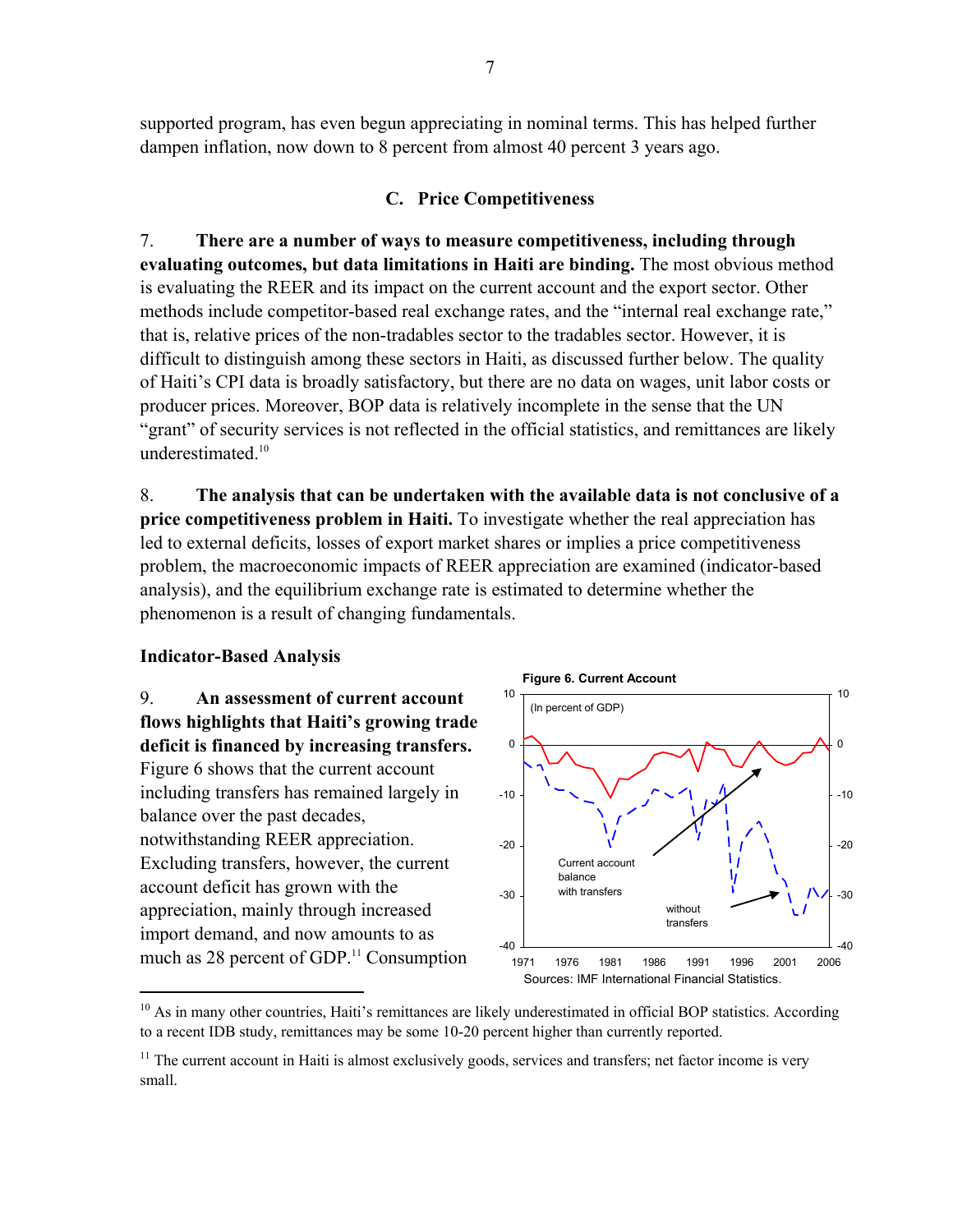and imports are thus in principle vulnerable to an interruption in transfers, particularly remittances, although these have so far proven very resilient to the domestic economic and political cycle. Transfers have also more generally been shown to represent a more stable and less cyclical source of financing than other capital flows.<sup>12</sup>

10. **Export indicators have improved throughout the past decade, but have not recovered from the collapse during the embargo in the early 1990s**. At slightly above 14 percent of GDP (down from 25 percent during the 1980's), Haiti's exports of goods and services are small and highly concentrated in garments.<sup>13</sup> Exports to the U.S. account for about 85 percent of total Haitian exports. Since the lifting of economic sanctions in 1994, Haiti's share of total U.S. imports has remained relatively constant in spite of the REER appreciation, but at a much lower level than before the embargo (Figure 7). Haiti's nontextile assembly exports were nearly eliminated as a result of the embargo, and have never recovered, which could be partly due to the REER appreciation. The volume and market share of apparel exports has managed to recover somewhat more, mainly through significant consolidation of the industry and a step down the value-added ladder to inexpensive garments of lower quality, such as T-shirts (Figure 8).



1

<sup>&</sup>lt;sup>12</sup> See, for example, IMF (2005). Bugamelli and Paterno (2005) find that workers' remittances help reduce the probability of sharp current account reversals.

 $13$  The textile assembly industry in 2006 accounted for almost 90 percent of total exports of goods, while agricultural products (mainly mango, coffee, and cacao) accounted for about 8 percent. For a more detailed analysis of Haiti's assembly sector exports, see Everaert and Jaramillo (2005).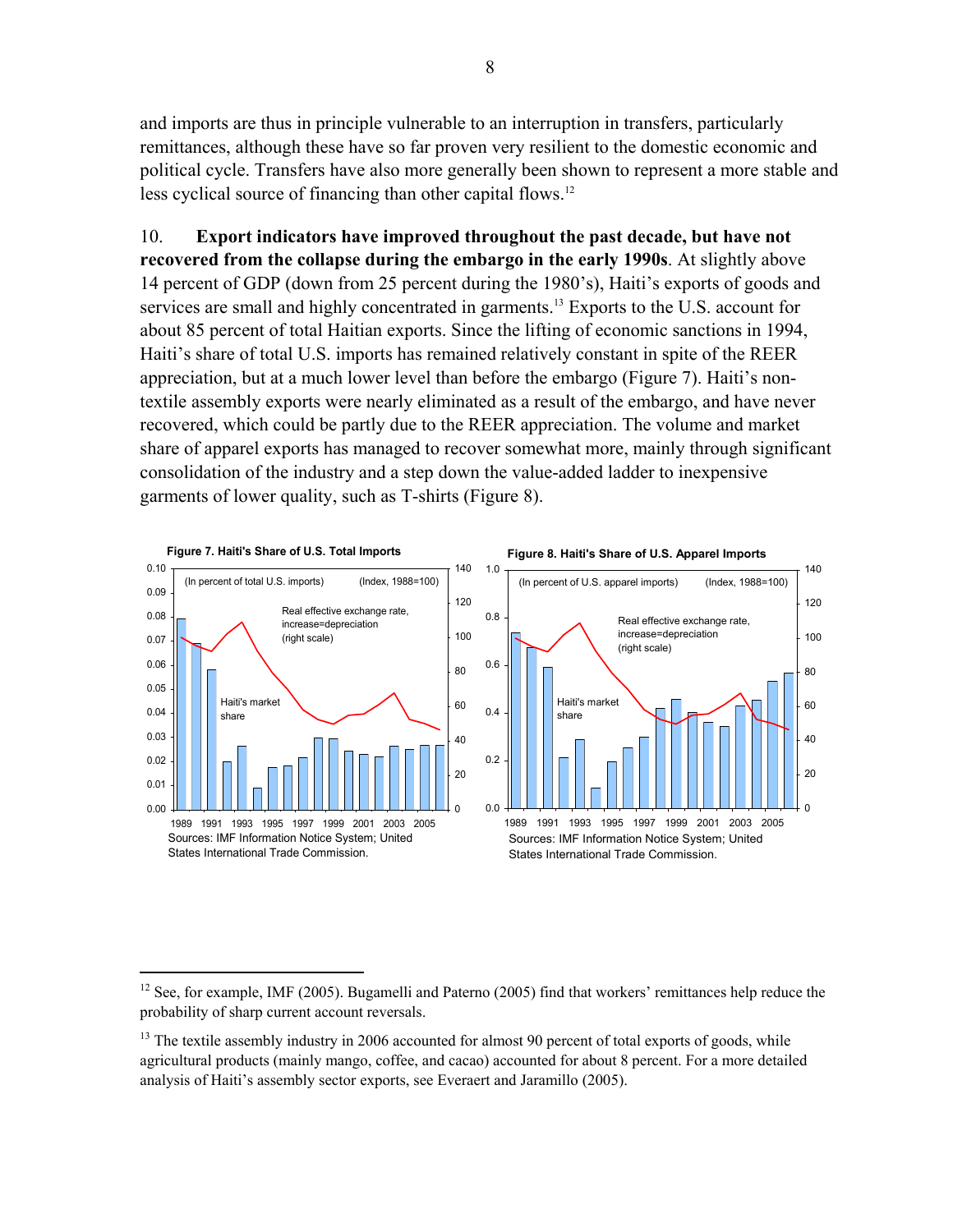11. **Competitor-based effective real exchange rates indicate that Haiti has lost somewhat less ground than suggested by the overall REER.** For textiles and agriculture, the real exchange rate appreciation vis-à-vis competitors on the U.S. export market has been less dramatic over the past two decades, as evidenced by Figures 9 and 10. As of December 2006, the REER vis-à-vis coffee and cocoa competitors in the Caribbean Basin Trade Partnership Act (CBTPA) was actually weaker than in 1990 and 1999.



Sources: IMF Information Notice System; IMF International Financial Statistics; and United States International Trade **Commission** 

1

**Figure 10. Competitor based REER, Coffee and Cocoa exports to the United States**



Financial Statistics; and United States International Trade Commission.

12. **Analysis of tradables vs. nontradables inflation does not show that the relative price of non-traded goods has been increasing, although this could reflect measurement problems.** An increase in the relative price of non-tradable goods would normally be expected, given the strong appreciation of the CPI-based REER. However, distribution costs in the tradables sector are quite high, as a result of weak infrastructure and scale-inefficient operations, which makes the two sectors difficult to distinguish when using CPI data.14 Unfortunately, no producer price data or sectoral wage series are available for Haiti for determining alternative measures of price developments for tradables and nontradables. Recently, however, there has been anecdotal evidence of a demand push and bottlenecks in the non-tradables sector, such as shortages of construction services and rising real estate prices, which may be early signs of increasing relative prices in the non-tradables sector.

<sup>&</sup>lt;sup>14</sup> Anecdotal evidence suggests that a lack of competition may also be contributing to high distribution margins. For a study of the importance of distribution costs when measuring prices of tradable goods, see Burstein, Neves, and Rebelo (2000).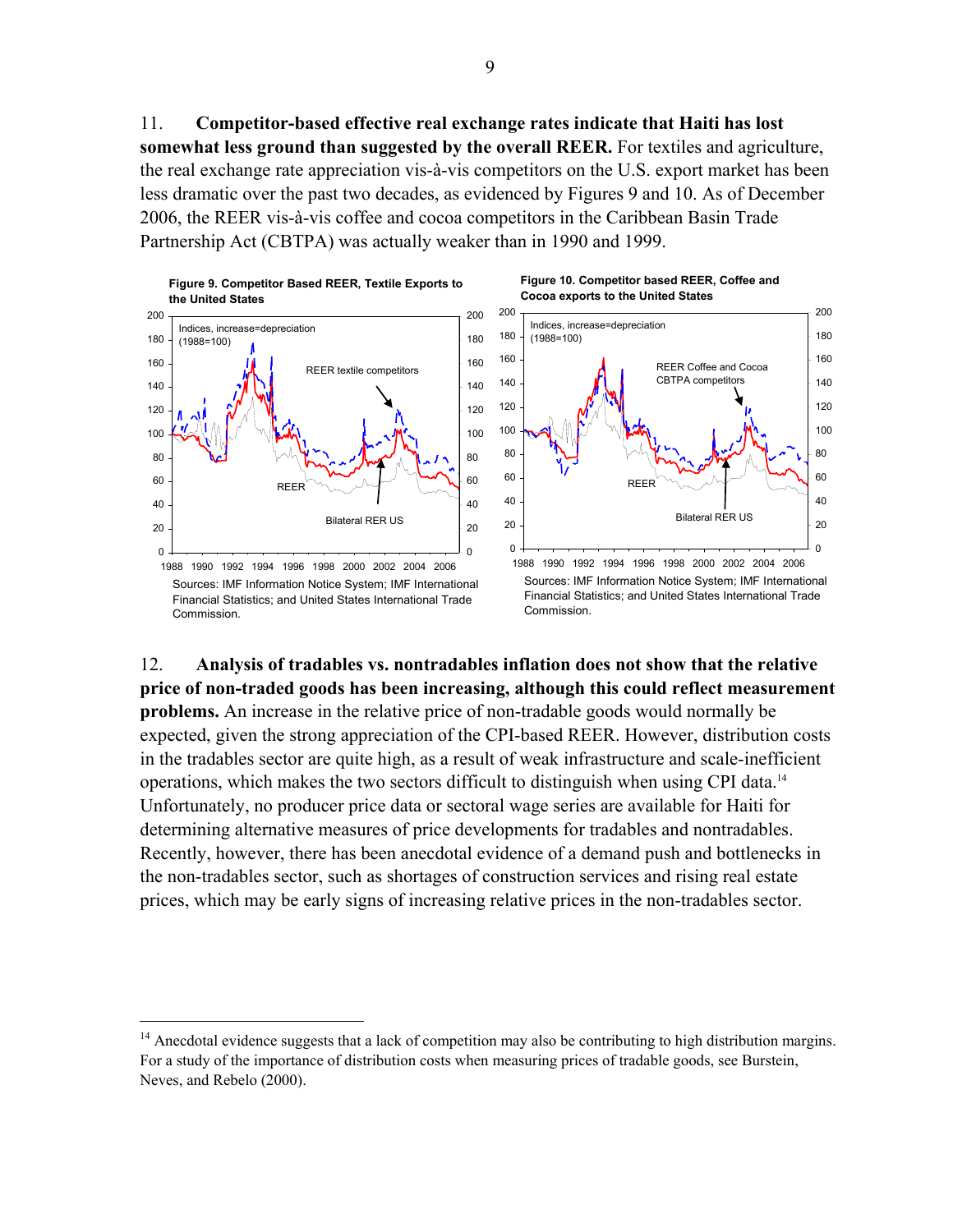## **Equilibrium Real Exchange Rate Analysis**

13. **To assess the real exchange rate in relation to fundamentals in the Haitian economy, cointegration (VECM) techniques are employed on annual data between the 1971 and 2006.** The data set presented in Figure 11 includes:

- Relative real GDP per capita, calculated vis-à-vis Haiti's seven most important trading partners. As previously noted, higher relative real GDP would be expected to be associated with an appreciated real exchange rate.
- Net foreign assets (NFA) as reported in Lane and Milesi-Ferreti (2006). The series was extended using IFS data for the last three years. For reasons of taking logs the sign of NFA was inverted, so that a positive stock denotes Haitian net claims on the rest of the world. *A priori*, a positive relation between NFA and an appreciated real exchange rate would be expected, since debtor countries will need a more depreciated real exchange rate to generate the trade surpluses necessary to service their external liabilities.<sup>15</sup>
- Current transfers, which includes both remittances and public transfers. As previously noted, higher transfers would be expected to be associated with an appreciated real exchange rate.
- The world price of oil, as a proxy for Haiti's commodity terms of trade. Higher commodity terms of trade (i.e. lower oil price) should appreciate the real exchange rate through real income or wealth effects.
- Political risk variables. The International Country Risk Guide (ICRG) has only been publishing its Political Risk Rating since 1984, and therefore a dummy variable approach was employed to capture the effects of political crises in the full data sample.<sup>16</sup> Higher political risk would be expected to be associated with depreciation of the real exchange rate.

All variables, except the political dummy, are non-stationary. In contrast to many real exchange rate studies government expenditure is not included, because of a lack of reliable data. In any case, this omission may be less relevant in the case of Haiti, because government expenditures are not very large (around 12 percent of GDP, according to national accounts data).

1

<sup>&</sup>lt;sup>15</sup> See IMF (2006) for a discussion of the relation between NFA and the real exchange rate.

<sup>&</sup>lt;sup>16</sup> The period between 1987 and 1994, as well as 2003, were defined as periods of political crisis in Haiti. These years saw civil strife associated with the end of the Duvalier era and the early termination of Aristide's two presidential terms.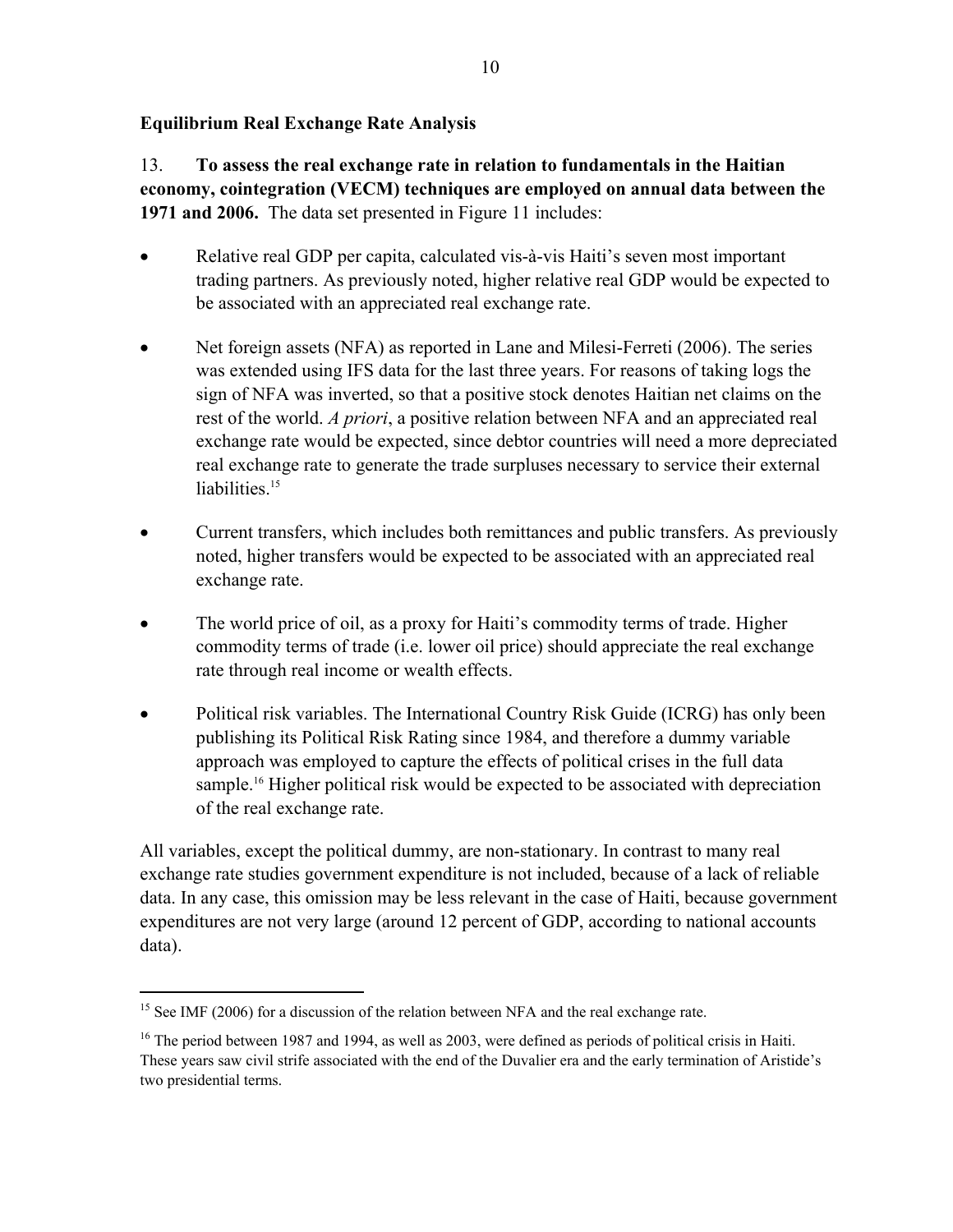

Figure 11. Variables in the Dataset

Sources: IMF databases; International Country Risk Guide; and Fund Staff estimates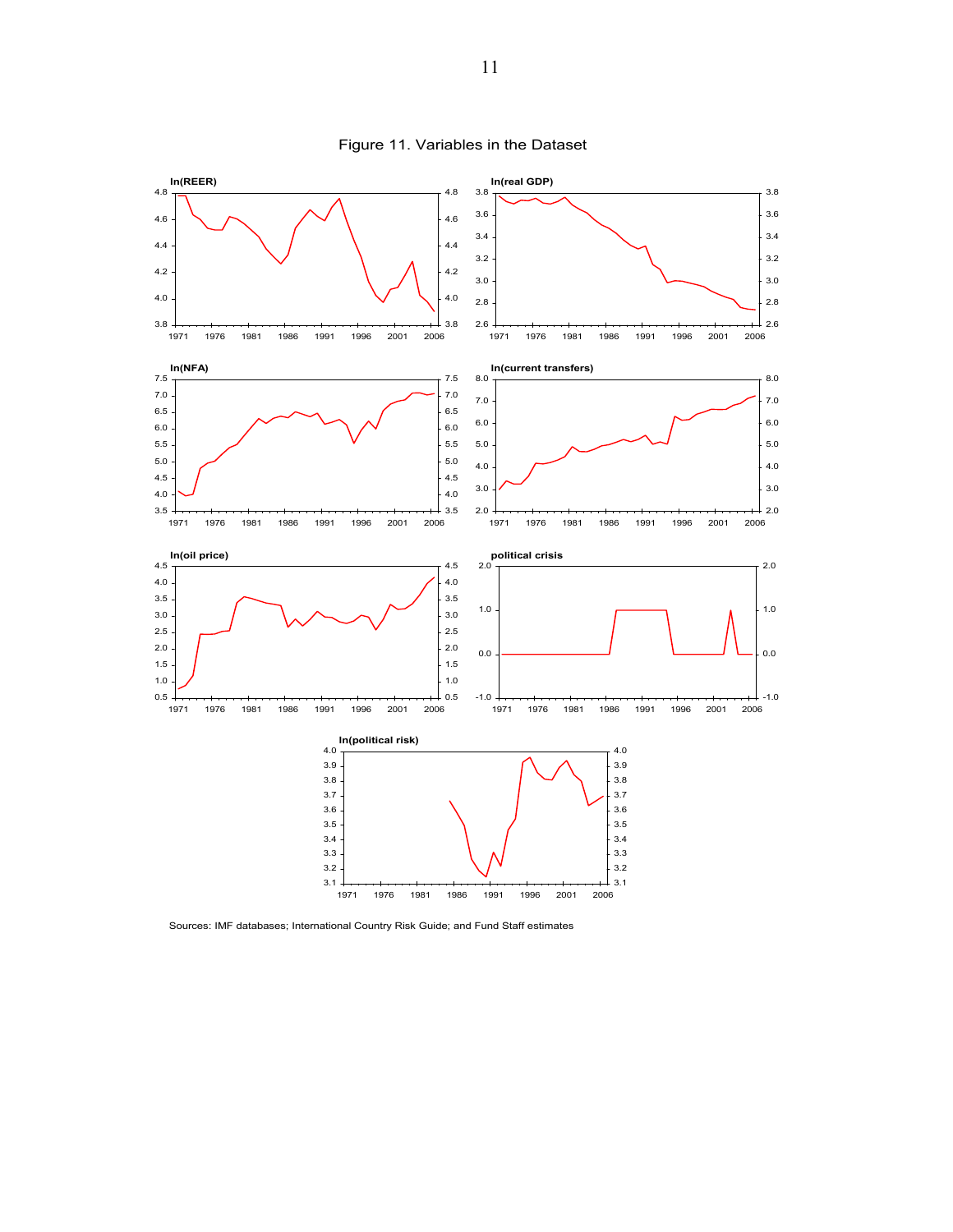14. **Net foreign assets and transfers both provide information content on capital inflows, but vary in importance depending on the length of the data sample.** Both series are highly correlated as illustrated by Figure 12. Over the last ten years, NFA appears to have been driven mainly by the strong inflows of current transfers, in particular remittances. In

Haiti, the increase in dollar deposits in the commercial banking system has remained a relatively constant percentage of transfers and gross export receipts, with NFA as a steady share of dollar deposits.<sup>17</sup> For the regressions covering the whole data sample, NFA was included in the models, since it is a much broader measure of external wealth, including prior to the period where transfers began to rise significantly.



15. **The empirical analysis indicates that capital flows and political risk have been important determinants of the real** 

 $\overline{a}$ 

**exchange rate over the past decades.** Table 1 presents the estimation results:

- The results show that a VECM including relative real GDP fares badly. The real exchange rate is not error correcting in Model (1), and the sign of the coefficient on GDP is not in line with theory.
- Model (2), however, which excludes GDP, shows error correction in REER and a cointegrating relation with the expected signs. Higher NFA tend to be associated with a strengthening of the real exchange rate, and higher oil prices or political crises with a weakening.
- Models (3) and (4), which include the ICRG Political Risk Rating instead of the dummy, and thereby only use the latter part of the data sample, corroborate the importance of political developments. In addition, similar results are obtained regardless of whether NFA or current transfers are used.

All the cointegration results remain when changing to Engel-Granger techniques that require estimation of fewer parameters.

 $17$  The annual increase in dollar deposits has been 7-14 percent of private transfers plus gross goods and services exports receipts. Under the current regulatory framework, banks can only lend50 percent of their dollar deposits and must constitute reserve requirements of 20 percent. The remaining dollar deposits are either used for cash in vault or to acquire net foreign assets.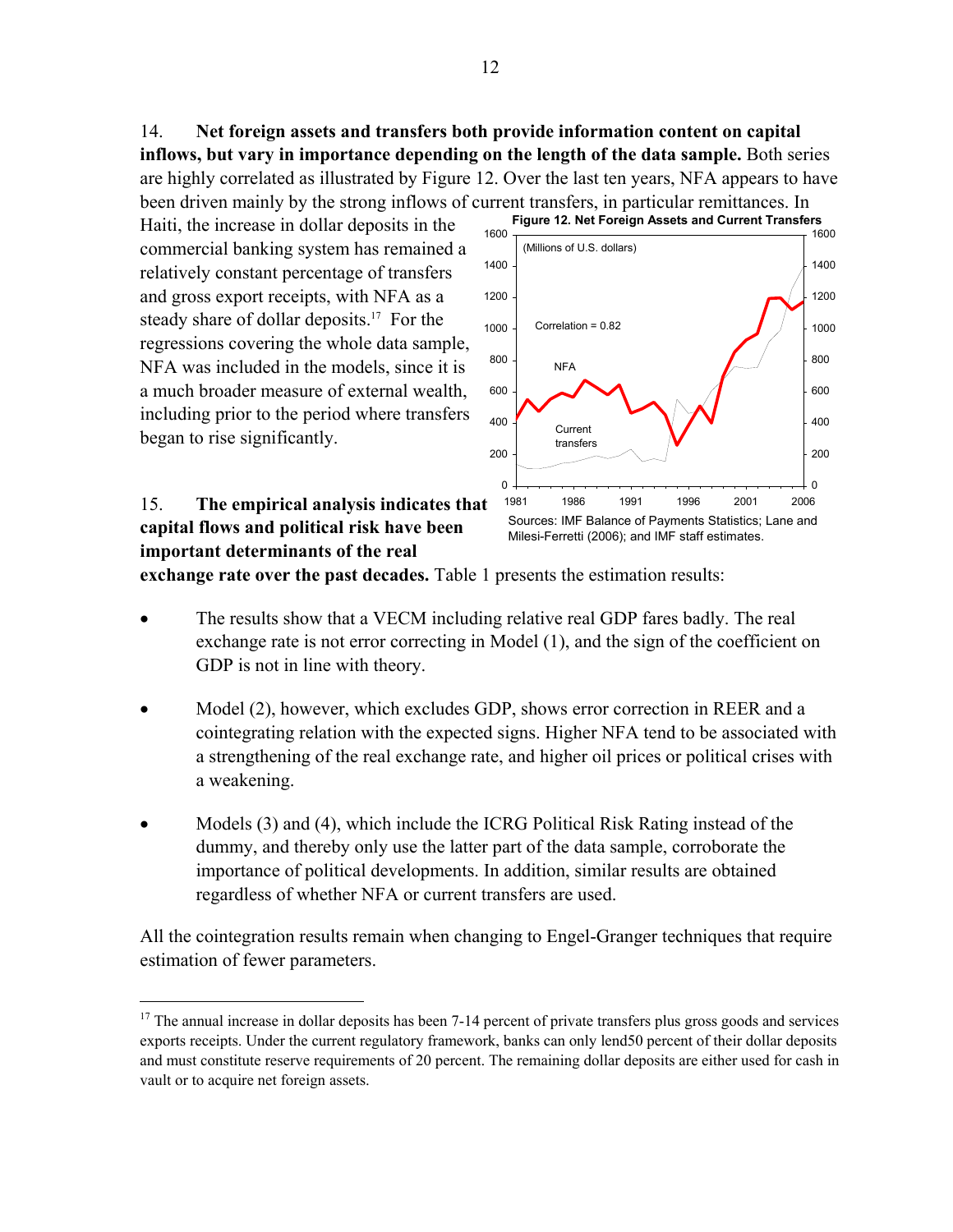| Model                   | (1)        | (2)                                   | (3)       | (4)       |
|-------------------------|------------|---------------------------------------|-----------|-----------|
| Number of observations  | 33         | 34                                    | 18        | 19        |
|                         |            | <b>Cointegrating Equation:</b>        |           |           |
| <b>Political crisis</b> | $-0.50$    | $-0.31$                               | $\ddotsc$ | $\cdots$  |
|                         | (0.02)     | (0.03)                                | .         | .         |
|                         | $[-22.85]$ | $[-9.16]$                             | $\cdots$  | $\cdots$  |
| In(political risk)      | $\cdots$   | .                                     | 0.66      | 0.71      |
|                         | .          | .                                     | (0.03)    | (0.10)    |
|                         | $\ddotsc$  | .                                     | [22.18]   | [7.43]    |
| In(real GDP)            | $-0.23$    | .                                     | $\ddotsc$ |           |
|                         | (0.04)     | .                                     | $\ddotsc$ | .         |
|                         | $[-5.23]$  | $\cdots$                              | $\cdots$  | .         |
| In(NFA)                 | 0.32       | 0.51                                  | 0.23      | $\cdots$  |
|                         | (0.04)     | (0.03)                                | (0.02)    | .         |
|                         | [7.6]      | [18.29]                               | [13.41]   | Ω.        |
| In(current transfers)   | .          | .                                     | .         | 0.14      |
|                         | .          | .                                     | .         | (0.04)    |
|                         | $\ddotsc$  | .                                     | $\cdots$  | [3.90]    |
| In(REER)                | 1          | 1                                     | 1         | 1         |
| In(oil price)           | $-0.28$    | $-0.33$                               | $\ddotsc$ | .         |
|                         | (0.04)     | (0.03)                                | .         | .         |
|                         | $[-7.26]$  | $[-9.88]$                             | $\ddotsc$ | $\ddotsc$ |
| Constant                | $-4.63$    | $-6.46$                               | $-8.22$   | $-7.74$   |
|                         |            | <b>Error Correction Coefficients:</b> |           |           |
| $\Delta$ In(REER)       | 0.02       | $-0.43$                               | $-2.54$   | $-0.99$   |
|                         | (0.33)     | (0.20)                                | (0.33)    | (0.21)    |
|                         | [0.06]     | $[-2.15]$                             | $[-7.76]$ | $[-4.65]$ |

Table 1. Vector Error Correction Models

Source: IMF staff estimates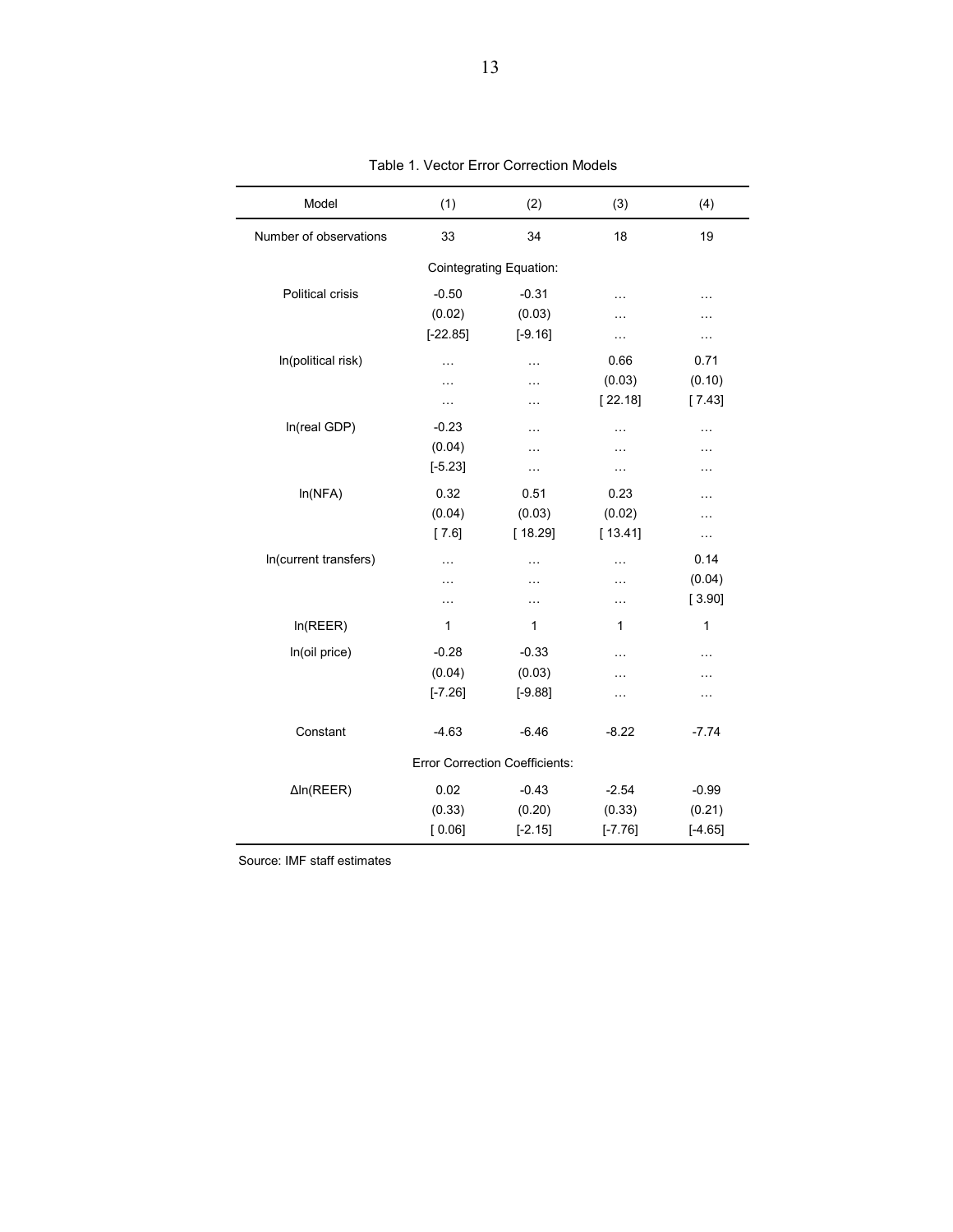

16. **The models show that much of the appreciation of the real exchange rate is an equilibrium phenomenon in line with fundamental developments in Haiti's economy.**  Figure 13 shows that the equilibrium exchange rate implied by Model (2) explains a large part of the fluctuations in the REER since 1971.<sup>18</sup> Similarly, Figure 14 shows that Model (4), through trends in political risk and current transfers, can explain much of the observed movements in the real exchange rate.

17. **Both models indicate that the appreciation in recent years has been stronger than implied by fundamentals, but a firm conclusion on misalignment cannot be drawn.**  The small number of observations in the sample makes the estimation uncertain, and the deviation of the REER from the estimated equilibrium is within the error margin for both models.19 Furthermore, since 2004 there have been structural developments associated with the stabilization of the economy that could be expected to appreciate the equilibrium real exchange rate (ERER), but which cannot be captured by the models. These include the ceasing of central bank financing of the government deficit, as well as the establishment of a strong UN military force, which has an annual budget equal to 10 percent of GDP and creates demand for domestic goods and services.

 $\overline{a}$ 

<sup>&</sup>lt;sup>18</sup> The equilibrium real exchange rate is defined as the exchange rate implied by the cointegrating relation, evaluated at Hodrick-Prescott filtered values of the fundamentals.

 There is a particular large uncertainty in the estimation of Model (4) due to the very low number of observations. The bootstrapped error band is, however, more narrow for Model (4) because it better captures the volatility of the real exchange rate during the early 1990's.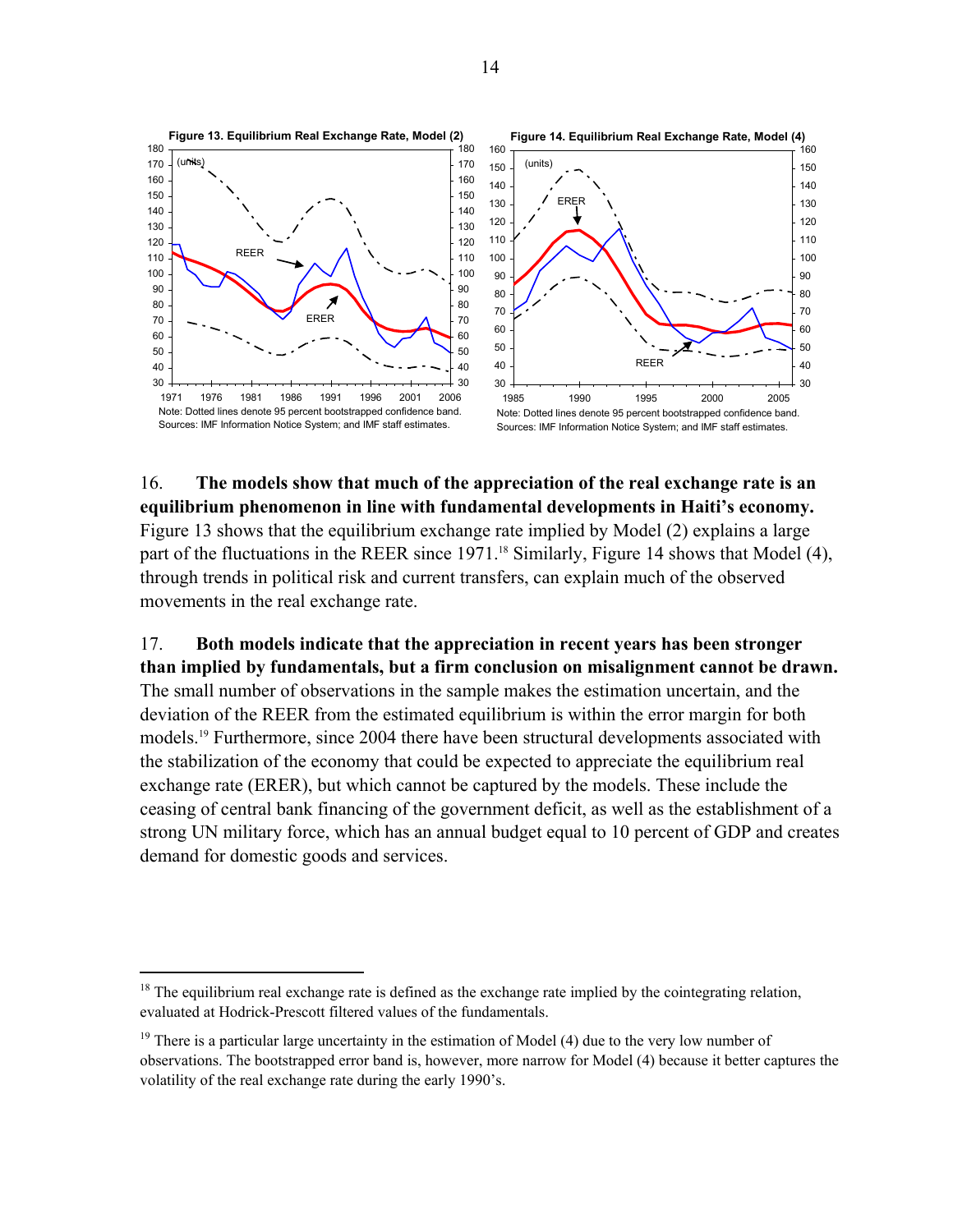#### **D. Non-price Competitiveness**

#### 18. **Haiti fares poorly in most qualitative measures of non-price competitiveness.**

Despite significant gains in government transparency, expenditure management and stabilization of the security situation during the last three years of reform, investor confidence has yet to improve. Haiti ranks below most countries in the region, as well as other PRGF-eligible countries, including those with lower GDP per capita, as evidenced by the ICRG rankings of corruption, contract viability, and law and order (Tables 2 and 3). In Transparency International's 2006 corruption perceptions index, Haiti ranked at the bottom of 163 countries.<sup>20</sup>

| Corruption         |     | Contract viability |     | Law and order      |                |
|--------------------|-----|--------------------|-----|--------------------|----------------|
| El Salvador        | 2.5 | Dominican Republic | 3.5 | Costa Rica         | 4              |
| Nicaragua          | 2.5 | Guatemala          | 3.5 | Nicaragua          | $\overline{4}$ |
| Costa Rica         | 2   | Jamaica            | 3.5 | Panama             | 3              |
| Dominican Republic | 2   | Nicaragua          | 3.5 | Dominican Republic | 2.5            |
| Guyana             | 2   | Panama             | 3.5 | Jamaica            | 2.5            |
| Honduras           | 2   | Trinidad & Tobago  | 3.5 | Trinidad & Tobago  | 2.5            |
| Panama             | 2   | Costa Rica         | 2.5 | Guyana             | $\overline{2}$ |
| Trinidad & Tobago  | 2   | El Salvador        | 2.5 | El Salvador        | 1.5            |
| Guatemala          | 1.5 | Guyana             | 2.5 | Guatemala          | 1.5            |
| Jamaica            | 1.5 | Haiti              | 2.5 | Haiti              | 1.5            |
| Haiti              | 1   | Honduras           | 2   | <b>Honduras</b>    | 1.5            |

| Table 2. Haiti's Ranking vis-à-vis Regional Competitors in Tourism and Agriculture as of January 2007 |  |  |
|-------------------------------------------------------------------------------------------------------|--|--|
|                                                                                                       |  |  |

Source: International Country Risk Guide.

|  | Table 3. Haiti's Ranking vis-à-vis Selected PRGF Eligible Countries as of January 2007 |  |
|--|----------------------------------------------------------------------------------------|--|
|  |                                                                                        |  |

| Corruption   |     | Contract viability |                | Law and order       |     |
|--------------|-----|--------------------|----------------|---------------------|-----|
| Tanzania     | 2.5 | Burkina Faso       | 3              | Tanzania            | 5   |
| Burkina Faso | 2   | Mozambique         | 3              | Uganda              | 4   |
| Uganda       | 2   | Uganda             | 3              | <b>Burkina Faso</b> | 3.5 |
| Bangladesh   | 1.5 | Haiti              | 2.5            | Mozambique          | 3   |
| Mozambique   | 1.5 | Bangladesh         | $\overline{2}$ | Bangladesh          | 2.5 |
| Haiti        | 1   | Tanzania           | 1.5            | Haiti               | 1.5 |

Source: International Country Risk Guide.

 $\overline{a}$ 

#### 19. **Wage costs in Haiti are low, but businesses face extraordinary high non-wage**

**costs.21** In the World Bank's 2007 *Ease of Doing Business* report, Haiti ranked second-to-last for the Western Hemisphere (Table 4). While Haiti fares poorly in the region on almost all indicators, it fares better relative to a select PRGF-country cohort (Table 5). However, even against these PRGF-eligible countries, Haiti's performance on some indicators such as days

 $20$  However, this was based on very limited survey information and apparently most of the information was gathered from entities not resident in Haiti itself.

 $21$  These are some of the distribution costs referred to earlier.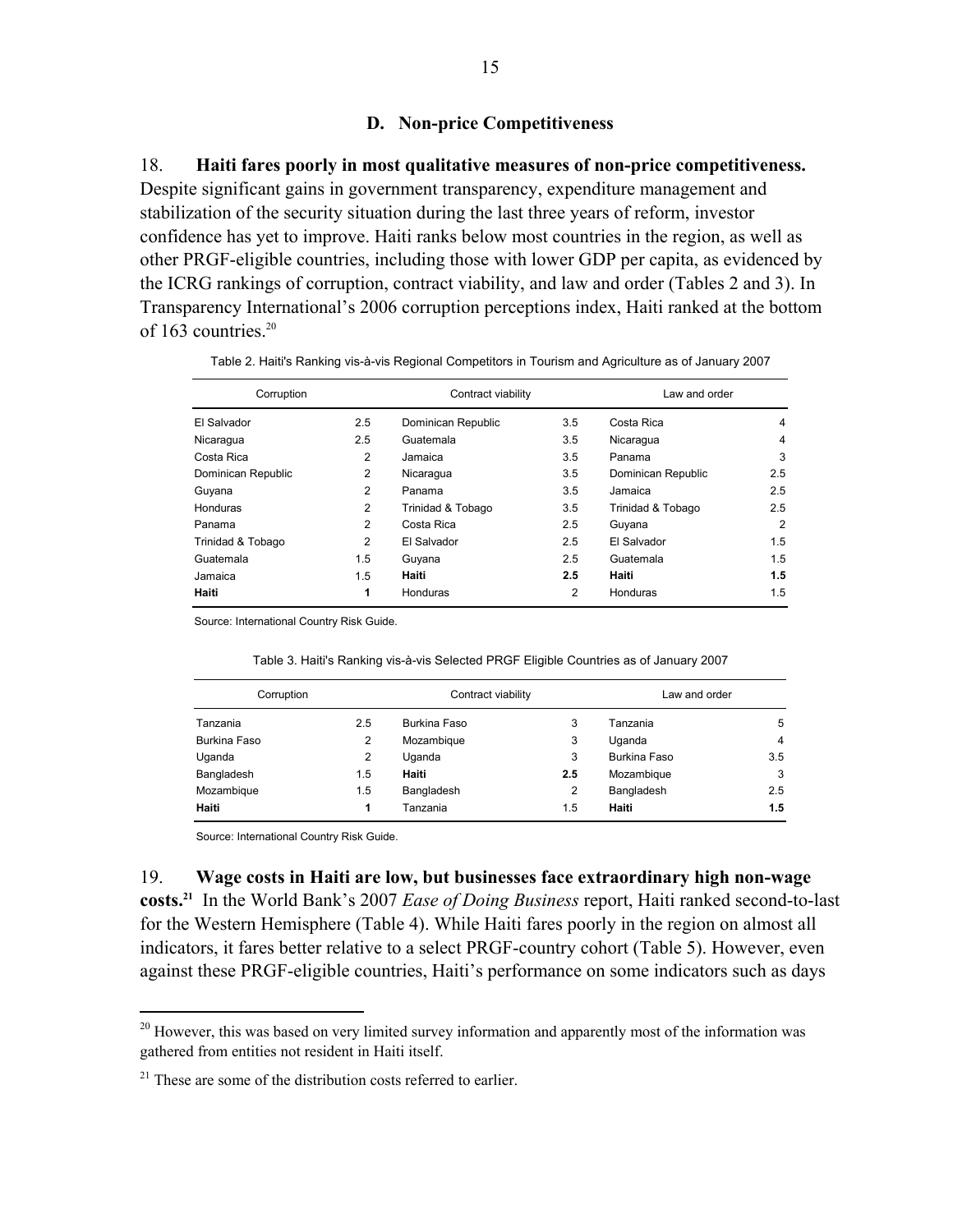needed to start or close a business and investor protection is worse. The time needed to register property is also higher: in sub-Saharan Africa an average of 108 days is needed, while in Haiti the average time is  $683$  days.<sup>22</sup> More generally, there are a number of other problems, such as the need for expensive private security services, high transport costs due to dilapidated infrastructure, and high electricity costs. In Port-au-Prince, electricity service is only available 8 hours per day on average, forcing businesses to self-generate electricity at very high cost to ensure reliable supply. The authorities are well aware of these problems and are trying to address them, but progress has been slow, even though a step to reduce bureaucratic red tape was taken recently through the opening of a "guichet unique" (one-stop office for establishing businesses) in downtown Port-au-Prince.

|                            | Ease of Doing<br><b>Business</b> | Starting a<br><b>Business</b> | Registering<br>Property | <b>Getting Credit</b> | Protecting<br>Investors | Closing a<br><b>Business</b> |
|----------------------------|----------------------------------|-------------------------------|-------------------------|-----------------------|-------------------------|------------------------------|
| Puerto Rico                | 19                               | 8                             | 46                      | 21                    | 12                      | 27                           |
| St. Lucia                  | 27                               | 43                            | 51                      | 101                   | 19                      | 39                           |
| Chile                      | 28                               | 32                            | 30                      | 33                    | 19                      | 107                          |
| Antigua and Barbuda        | 33                               | 22                            | 71                      | 101                   | 19                      | 54                           |
| Mexico                     | 43                               | 61                            | 79                      | 65                    | 33                      | 25                           |
| St. Vincent and Grenadines | 44                               | 29                            | 101                     | 83                    | 19                      | 151                          |
| Jamaica                    | 50                               | 10                            | 107                     | 101                   | 60                      | 23                           |
| <b>Belize</b>              | 56                               | 103                           | 117                     | 83                    | 118                     | 24                           |
| <b>Trinidad and Tobago</b> | 59                               | 35                            | 154                     | 48                    | 15                      | 151                          |
| Uruguay                    | 64                               | 134                           | 138                     | 33                    | 83                      | 37                           |
| Peru                       | 65                               | 92                            | 32                      | 33                    | 15                      | 73                           |
| Nicaragua                  | 67                               | 62                            | 127                     | 48                    | 83                      | 66                           |
| El Salvador                | 71                               | 123                           | 49                      | 33                    | 99                      | 79                           |
| Dominica                   | 72                               | 24                            | 78                      | 101                   | 19                      | 151                          |
| Grenada                    | 73                               | 50                            | 145                     | 83                    | 19                      | 151                          |
| Colombia                   | 79                               | 90                            | 56                      | 83                    | 33                      | 26                           |
| Panama                     | 81                               | 26                            | 63                      | 13                    | 99                      | 71                           |
| St. Kitts and Nevis        | 85                               | 105                           | 136                     | 117                   | 19                      | 151                          |
| Argentina                  | 101                              | 106                           | 74                      | 48                    | 99                      | 58                           |
| Costa Rica                 | 105                              | 99                            | 37                      | 33                    | 156                     | 118                          |
| Honduras                   | 111                              | 138                           | 89                      | 21                    | 151                     | 102                          |
| Paraguay                   | 112                              | 135                           | 48                      | 48                    | 46                      | 124                          |
| Dominican Republic         | 117                              | 119                           | 126                     | 33                    | 135                     | 142                          |
| Guatemala                  | 118                              | 130                           | 26                      | 48                    | 135                     | 83                           |
| <b>Brazil</b>              | 121                              | 115                           | 124                     | 83                    | 60                      | 135                          |
| Suriname                   | 122                              | 158                           | 120                     | 117                   | 156                     | 143                          |
| Ecuador                    | 123                              | 139                           | 84                      | 65                    | 135                     | 134                          |
| <b>Bolivia</b>             | 131                              | 149                           | 115                     | 65                    | 118                     | 53                           |
| Guyana                     | 136                              | 78                            | 52                      | 159                   | 151                     | 131                          |
| Haiti                      | 139                              | 167                           | 135                     | 117                   | 142                     | 146                          |
| Venezuela                  | 164                              | 129                           | 75                      | 143                   | 162                     | 144                          |

Table 4. World Bank Ease of Doing Business Indicators for Latin America

Source: World Bank, *Doing Business* , 2007.

<u>.</u>

 $22$  The World Bank's "ease of doing business" index has 11 categories in total. The categories displayed are those where Haiti fares most poorly.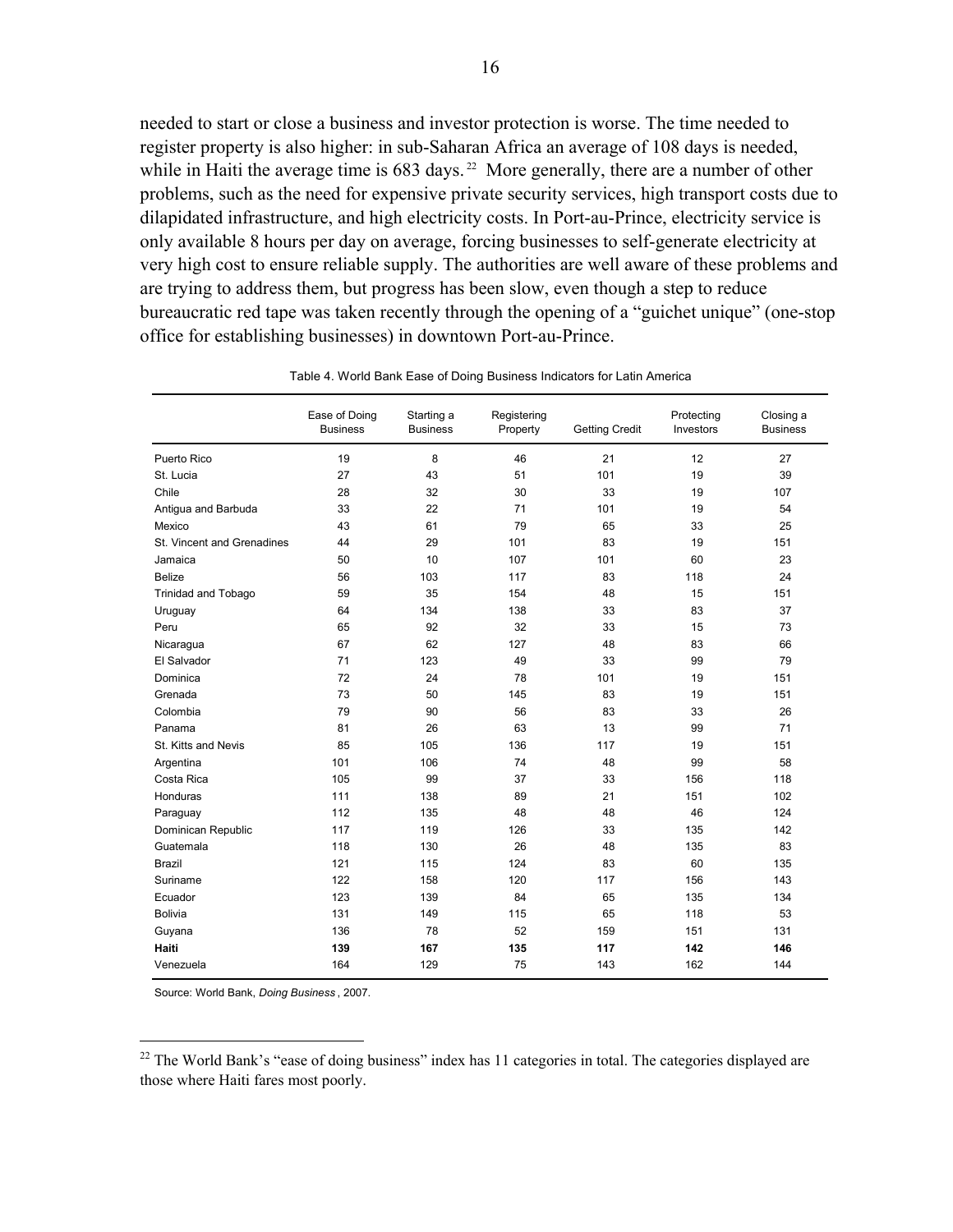|              | Ease of Doing<br><b>Business</b> | Starting a<br><b>Business</b> | Registering<br>Property | Getting<br>Credit | Protecting<br>Investors | <b>Trading Across</b><br><b>Borders</b> | Closing a<br><b>Business</b> |
|--------------|----------------------------------|-------------------------------|-------------------------|-------------------|-------------------------|-----------------------------------------|------------------------------|
| Bangladesh   | 88                               | 68                            | 167                     | 48                | 15                      | 134                                     | 93                           |
| Uganda       | 107                              | 107                           | 166                     | 159               | 60                      | 160                                     | 44                           |
| Haiti        | 139                              | 167                           | 135                     | 117               | 142                     | 138                                     | 146                          |
| Mozambique   | 140                              | 153                           | 105                     | 83                | 83                      | 141                                     | 126                          |
| Tanzania     | 142                              | 127                           | 157                     | 117               | 99                      | 67                                      | 105                          |
| Burkina Faso | 163                              | 131                           | 164                     | 117               | 99                      | 154                                     | 90                           |

Table 5. World Bank Ease of Doing Business Indicators for Selected PRGFCountries

Source: World Bank, *Doing Business* , 2007.

#### **E. Conclusions**

20. **Haiti's economy has experienced substantial REER appreciation over the long term and more recently, even though the current account has remained relatively balanced owing to rising transfers.** Reliance on transfers is very high, with workers' remittances exceeding exports in goods and services and FDI. This dependence harbors some vulnerability, which is reduced to the extent that transfers are not debt-creating and tend to be more stable than other types of capital inflows. To mitigate remaining risks, further development of Haiti's export and import substitution sectors would be desirable to diminish the need for adjustment if the pace of transfers were to drop. While Haiti's exports have recovered somewhat from their collapse after the imposition of an economic embargo in the early 1990s, the sector remains fairly small, concentrated, and undiversified. Further recovery will depend on Haiti's competitiveness, both in its price- and non-price dimension.

21. **Equilibrium exchange rate analysis does not suggest, on balance, that the Haitian gourde is misaligned, but the recent acceleration in REER appreciation should nevertheless be watched.** Most of the recent appreciation reflects changes in underlying fundamentals, particularly the rapid increase in remittances and other transfers. The estimated equilibrium real exchange rate models indicate that in the past three years, the REER has appreciated to some extent beyond what fundamentals would imply. However, these deviations from the estimated equilibrium are within the error margins, and the analysis is constrained by data limitations and recent structural change. Also, periods of rapid stabilization, such as the one Haiti is experiencing, are often accompanied by strong real appreciations. Still, because of its intensity, the recent REER appreciation merits continued monitoring.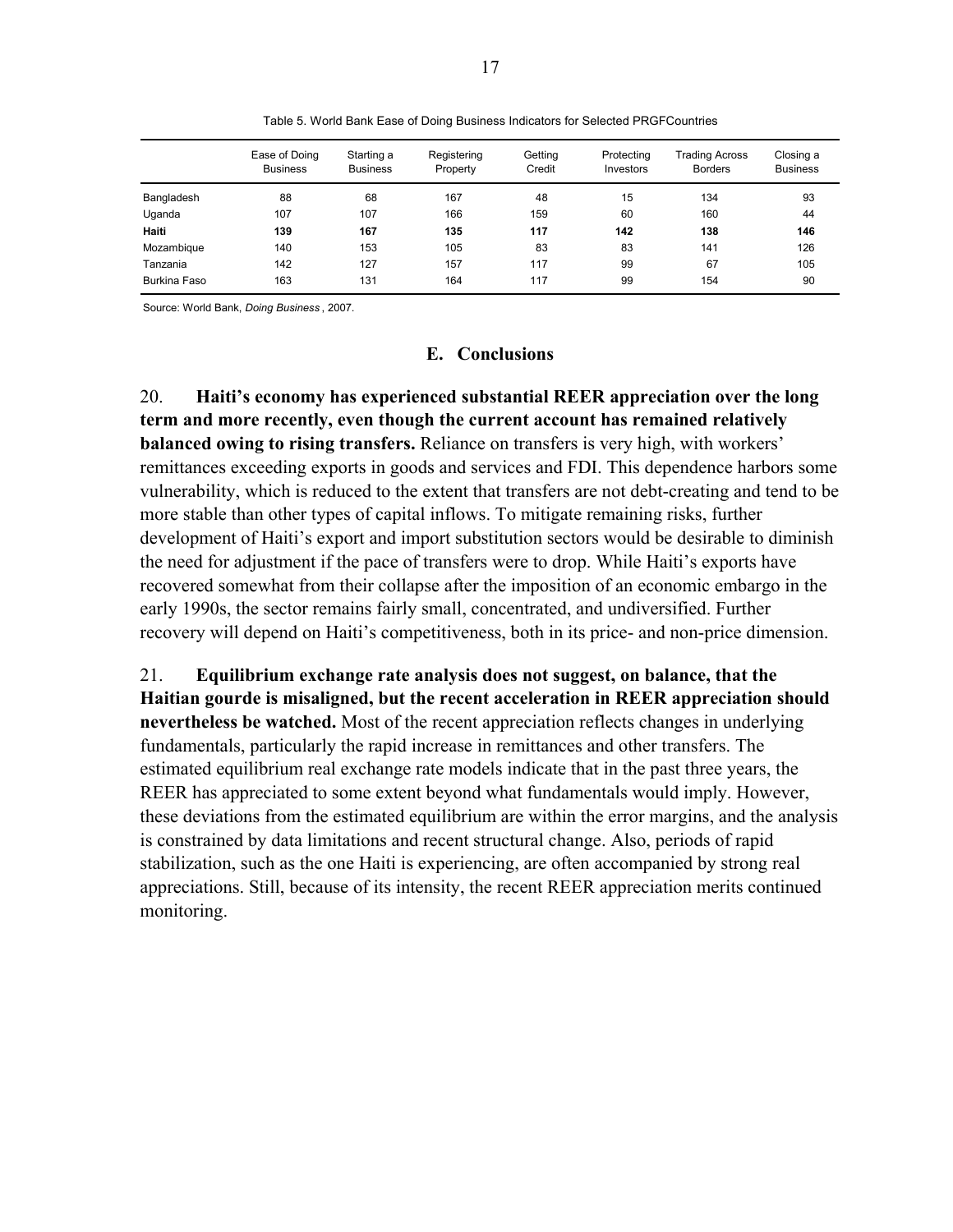22. **Because Haiti's appreciation appears to be largely an equilibrium phenomenon, the scope for a macroeconomic policy response is limited.** Fiscal restraint represents a standard policy response to real appreciation, but substantial immediate spending needs including to address critical developmental bottlenecks—do not leave much space for further fiscal consolidation at this time. On the other hand, attempts to stem nominal appreciation through systematic intervention would likely be ineffective over time.<sup>23</sup> Unsterilized foreign exchange purchases would ultimately push up the inflation differential between Haiti and its trading partner countries, and thus not prevent REER appreciation. Sterilized intervention would be very costly. However, the authorities could strengthen their monetary policy instruments and regime, to ensure that monetary programs are implemented as planned and do not exacerbate pressures on the nominal exchange rate in the short term.<sup>24</sup>

## 23. **Policy efforts should focus on addressing widespread non-price competitiveness problems, which at this stage appear to be a binding constraint to growth.** REER

appreciation, although an equilibrium phenomenon, still poses a challenge to the competitiveness of the tradables sector. If productivity in that sector does not rise, there is a real risk that future growth and much needed diversification will not materialize. Tackling the key problems that contribute to the very high costs of doing business in Haiti appears most conducive to support productivity, and should thus be a policy priority. This will also be important to ensure that the country can benefit from development opportunities such as the recent HOPE Act, which provides preferential access for Haiti's textile sector to the U.S. market.

 $\overline{a}$ 

<sup>&</sup>lt;sup>23</sup> The authorities have been purchasing dollars recently, however, these purchases contribute to the PRGF objective of stockpiling official reserves from their current very low level (2 months of imports), and contribute to seasonal smoothing, as opposed to being a serious policy of exchange rate management.

<sup>&</sup>lt;sup>24</sup> Chapter II of this Selected Issues paper discusses options to strengthen Haiti's monetary policy framework. See also the staff report for a discussion of recent deviations from the monetary program and staff advice on the short-term monetary policy stance.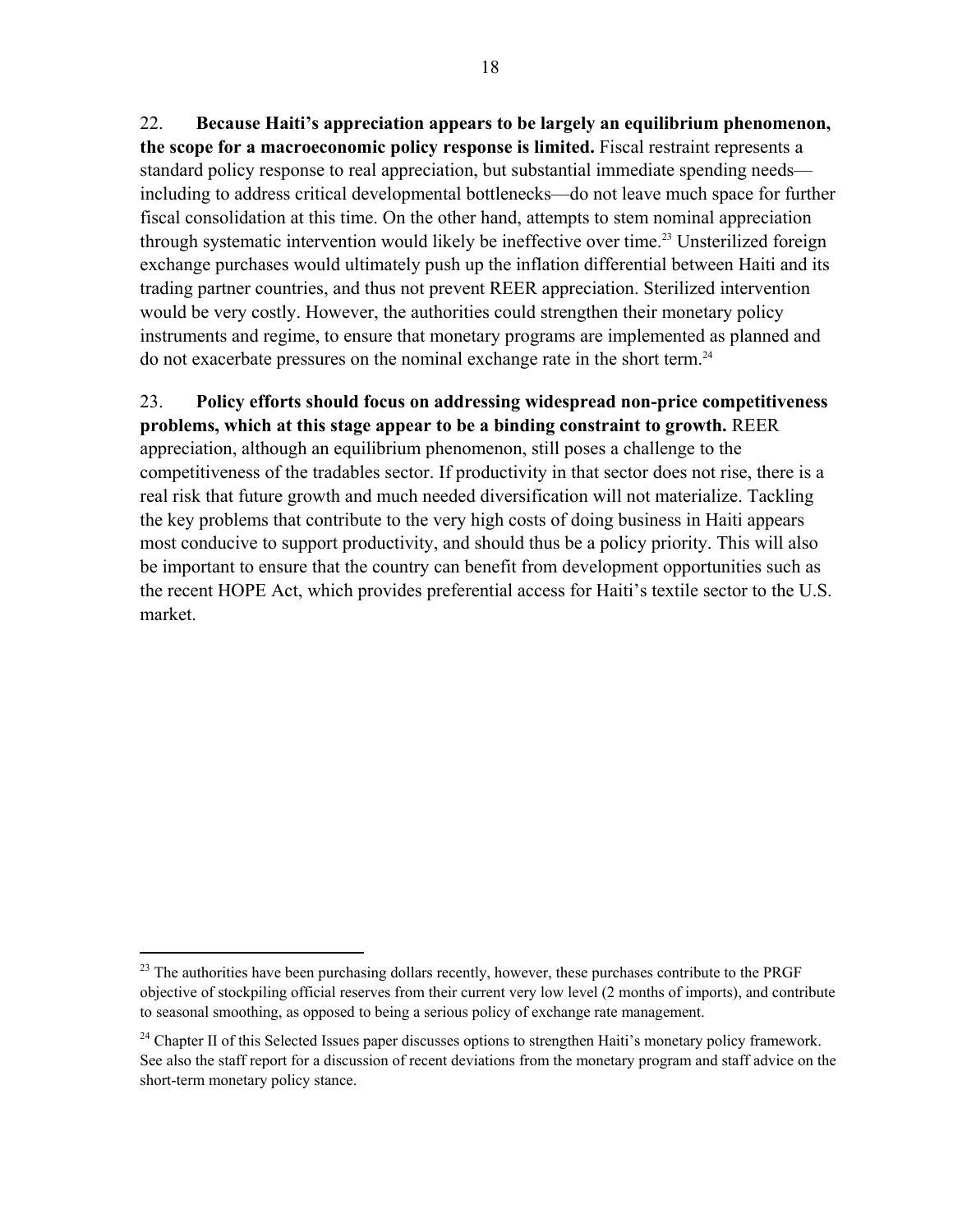#### **References**

- Balassa, B., 1964, "The Purchasing-Power Parity Doctrine: A Reappraisal," *Journal of Political Economy*, Vol. 72, pp. 584–96.
- Bugamelli, M., and F. Paterno, 1995, "Do Workers' Remittances Reduce the Probability of Current Account Reversals?", World Bank Research Working Paper 3766.
- Fernandez de Cordoba, G. and T. Kehoe, 2000, "Capital Flows and Real Exchange Rate Fluctuations Following Spain's Entry into the European Community," *Journal of International Economics*, 51, pp.49-78.
- Lopez, H., Molina, L., and M. Bussolo, 2007, "Remittances and the Real Exchange Rate," World Bank Policy Research Working Paper 4213.
- Lane, P. and G. Milesi-Ferretti, 2006, "The External Wealth of Nations Mark II: Revised and Extended Estimates of Foreign Assets and Liabilities, 1970-2004," IMF Working Paper No. 06/69.
- International Monetary Fund, 2006, "Methodology for CGER Exchange Rate Assessments."
- International Monetary Fund, 2005, "World Economic Outlook—Globalization and External Imbalances"
- Obstfeld, M. and Rogoff, K., 1996, *Foundations of International Macroeconomics*, Cambridge, MA: The MIT Press.
- Everaert, G. and L. Jaramillo, 2005, "Haiti Assembly Sector Exports," IMF Selected Issues Paper.
- Burstein, A., Neves, J., and S. Rebelo, 2000, "Distribution Costs and Real Exchange Rate Dynamics during Exchange-Rate-Based Stabilizations," NBER Working Paper 7862.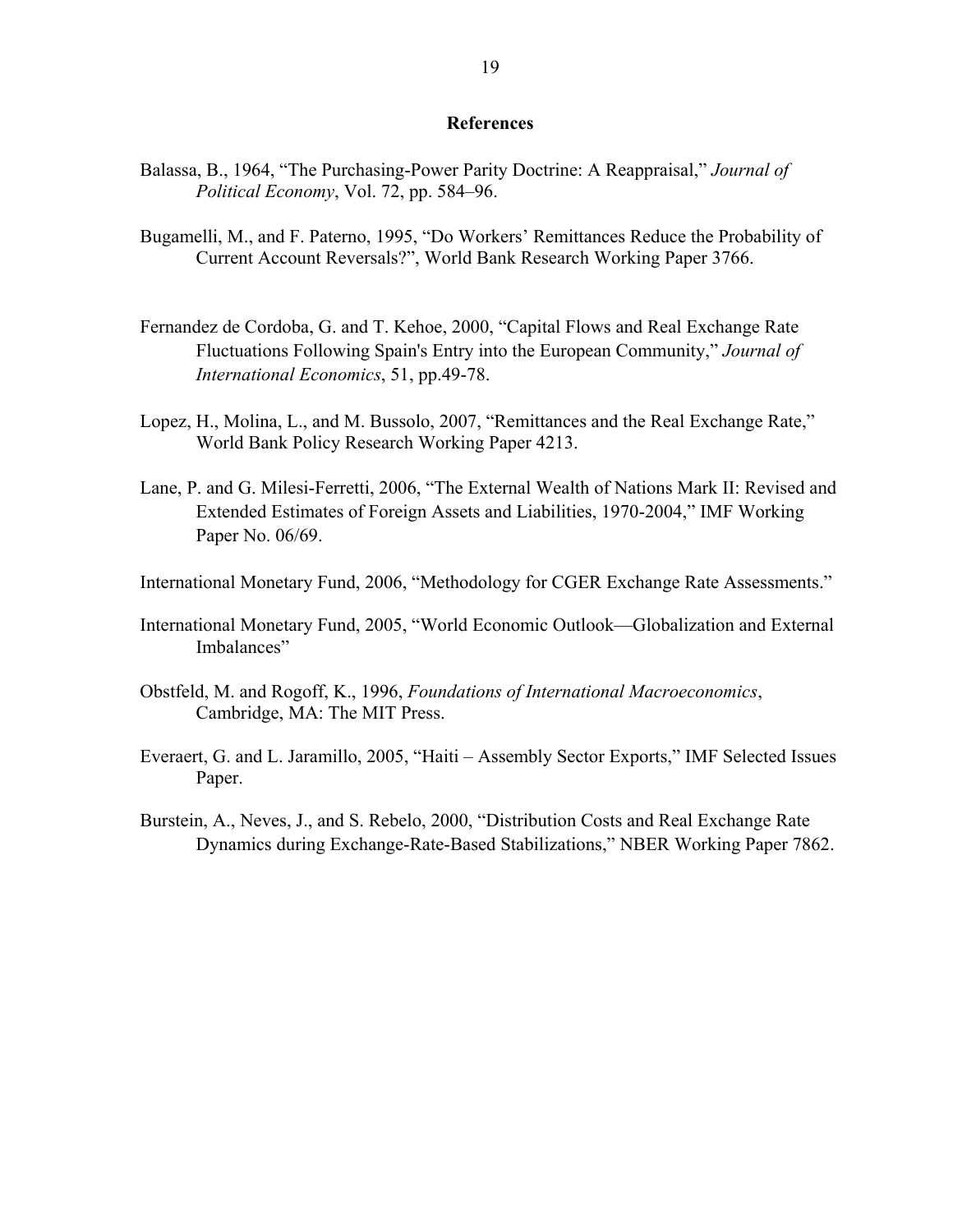# **II. MONETARY POLICY IN HAITI: IMPROVING EFFECTIVENESS<sup>25</sup>**

#### **A. Introduction**

24. Like other low-income countries, Haiti has experienced problems of fiscal dominance, with monetary policy subjugated to spending needs of the government. In addition, monetary policy implementation has been encumbered by underdeveloped markets, financial sector concentration and dollarization, and imperfect instruments. Thanks to the implementation of more prudent policies, particularly stronger fiscal discipline, the authorities were able to reduce inflation from almost 40 percent at the end of 2003, to 8 percent in April 2007. While the end of fiscal dominance and existing monetary tools were adequate to effect this outcome, some weaknesses of the monetary policy regime and implementation may need to be addressed, to entrench more firmly price stability and encourage financial market deepening, both needed for sustained growth.

25. **This paper discusses avenues to further strengthen Haiti's monetary policy regime.** It proposes methodologies for reinforcing the analytical framework underlying monetary policy, and discusses how the monetary policy regime itself could be made more coherent in the short term and evolve in the longer term. The next section provides background on monetary and inflation developments and the institutional setting of monetary policy in Haiti. The third section summarizes the findings of econometric analysis that was performed to fortify the analytical framework, the fourth section outlines possible steps for clarifying the monetary policy regime in the short term and developing it further over time, and the final section discusses implementation issues.

## **B. Background**

## **Fiscal Dominance (prior to September 2004)**

 $\overline{a}$ 

26. **Haiti's monetary policy regime evolved from a direct instruments-based regime.**  Interest rate controls, credit controls, and directed credit were abandoned in the late 1990's, and the use of reserve requirements as the principal policy tool was abandoned shortly thereafter. BRH bonds were created in 1996 as a means for sterilizing central bank financing to the government; originally they were intended to be a temporary instrument. Since late 2000, monetary policy has been steered mainly by interest rates and the money supply.

 $^{25}$  By Laure Redifer and Kristian Hartelius, building on earlier work by Brieuc Monfort.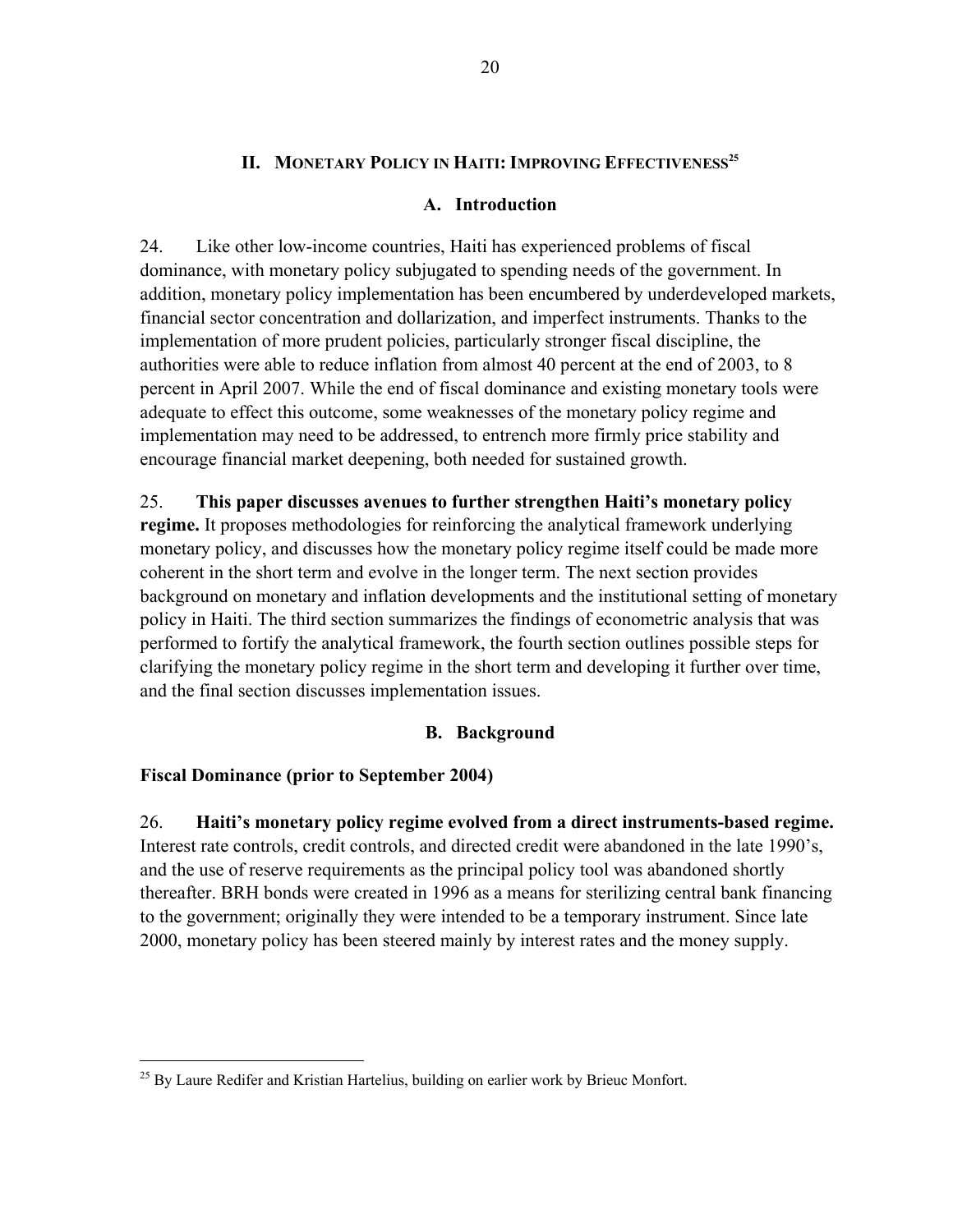27. **Early in this decade, fiscal dominance led to a spike in inflation.** 

During the second Aristide regime (2001- 2004), overspending by the government caused ballooning borrowing from central bank (Figure 1). The BRH attempted to sterilize the resulting increase in the money supply, but eventually monetary policy decisions were overshadowed by a desire to control mounting central bank losses, which grew to almost 2 percent of GDP by end-2003. Inflation soared to 38 percent by the end of 2003. By mid-2004, the BRH gave up sterilizing and a huge liquidity surplus developed.

28. **Higher inflation was accompanied by gourde depreciation and accelerating dollarization** (Figure 2). Dollarization increased, both in terms of gourde values and in real terms, with deposit dollarization increasing from roughly 30 percent at the beginning of 2000 to 50 percent in early 2004.

#### **Stabilization (since September 2004)**

29. **The transition government took over in March 2004, and made efforts to restore macroeconomic stability.** The liquidity surplus was eliminated by ceasing central bank financing to the government, as fiscal balances improved, and doubling the stock of outstanding BRH bonds (Figure 3). Inflation declined from 38 percent in 2003 to 8 percent by end-April 2007, the exchange rate stabilized, and the rate of dollarization slowed.





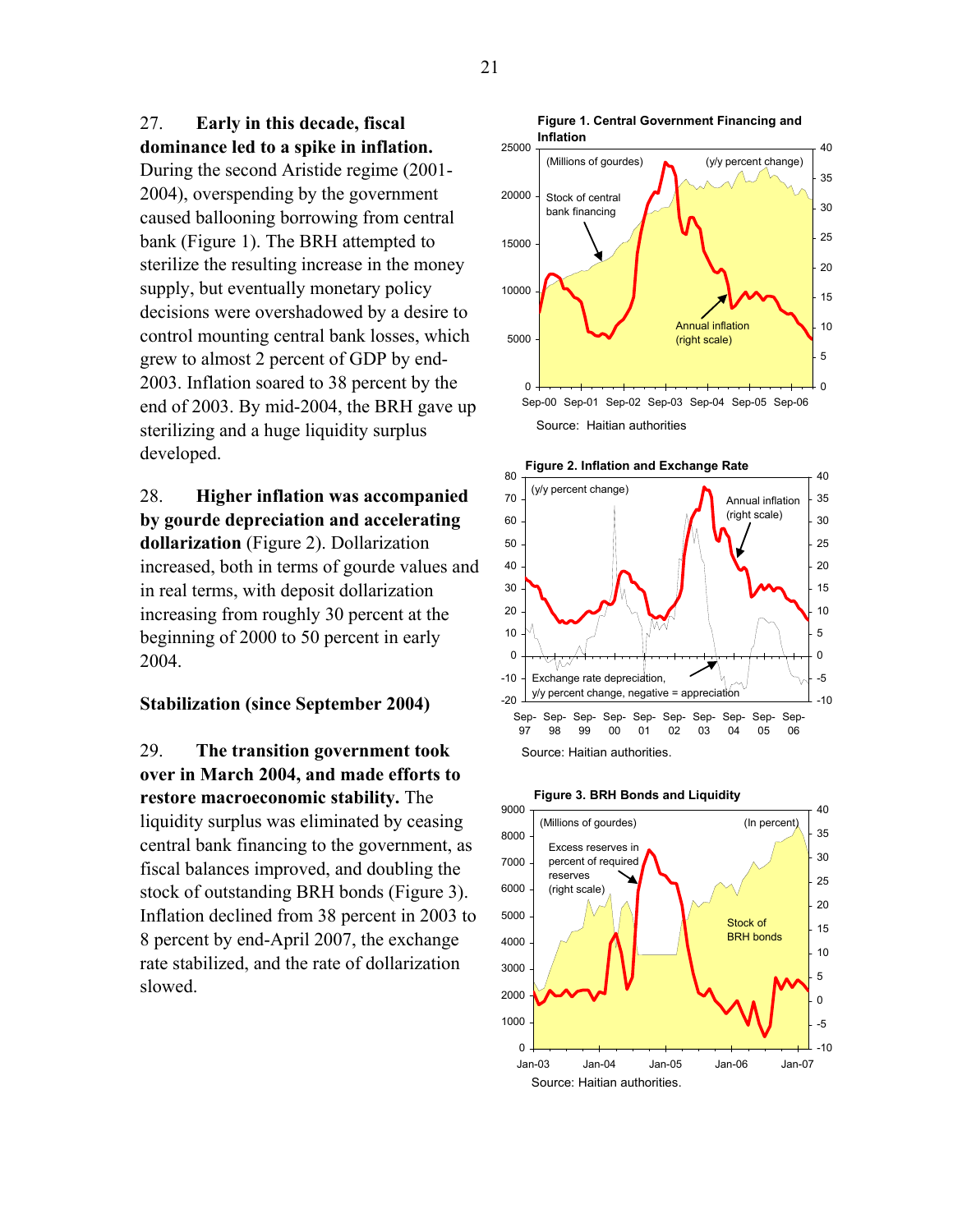30. **BRH sterilization effectively shifted financing of the government debt to the private sector, crowding out private borrowing.** About 90 percent of BRH bonds are held by three large banks in Haiti, which rely increasingly on the high–interest/lowrisk BRH bonds for profit, as well as other non-banking ventures, rather than engaging in riskier lending to the private sector. Credit growth, particularly in gourdes, has remained very weak in recent years (Figure 4).



#### 31. **The BRH has incurred financial**

 $\overline{a}$ 

**losses by bearing most of the carrying cost of the outstanding debt.** The BRH began running operational losses in 2000, and has continued to do so since, with cumulative losses in the range of 2 percent of GDP at end-FY2006. About half of its expenditures are interest on the outstanding stock of BRH bonds. The government has paid some interest on its outstanding stock of debt, but this has historically been only about 1/3 of the carrying cost of the BRH sterilization bonds.

32. **The conduct of monetary policy has been encumbered by lack of a clear regime, imperfect instruments, shallow market conditions, and high dollarization.** The policy regime remains an eclectic mix of monetary and inflation targeting, and, on the margin, exchange rate management--through opportunistic purchasing of foreign exchange to build reserves from their current low levels. The money supply is set by the volume of BRH bonds, and the policy rate is the interest rate on 91-day BRH bonds. However, the bond auctions have both fixed volumes and prices. Under this system, the policy interest rate (3-month BRH bonds) is not market-determined and, combined with the lack of interbank transactions and generally shallow financial markets, has a very muted and delayed impact on lending rates.<sup>26</sup> Despite significant policy interest rate easing in the past six months, intermediation spreads remain extremely high. This is partly motivated by large unremunerated reserve requirements and the general high cost of doing business in Haiti.<sup>27</sup> Monetary transmission is

<sup>&</sup>lt;sup>26</sup> Haiti has 9 commercial banks remaining with the largest three banks holding 80 percent of capital. There are no government securities, no secondary market for BRH bonds, no stock exchange, and pension funds, insurance and microfinance remain unregulated.

<sup>&</sup>lt;sup>27</sup> Haiti's reserve requirements are 31 percent for gourde and dollar deposits. For dollar deposits, 30 percent of the requirement must be held in gourdes and the rest in dollars. There is a prudential limit on dollar lending of 50 percent of dollar deposits, but no requirement that the borrower prove income in dollars.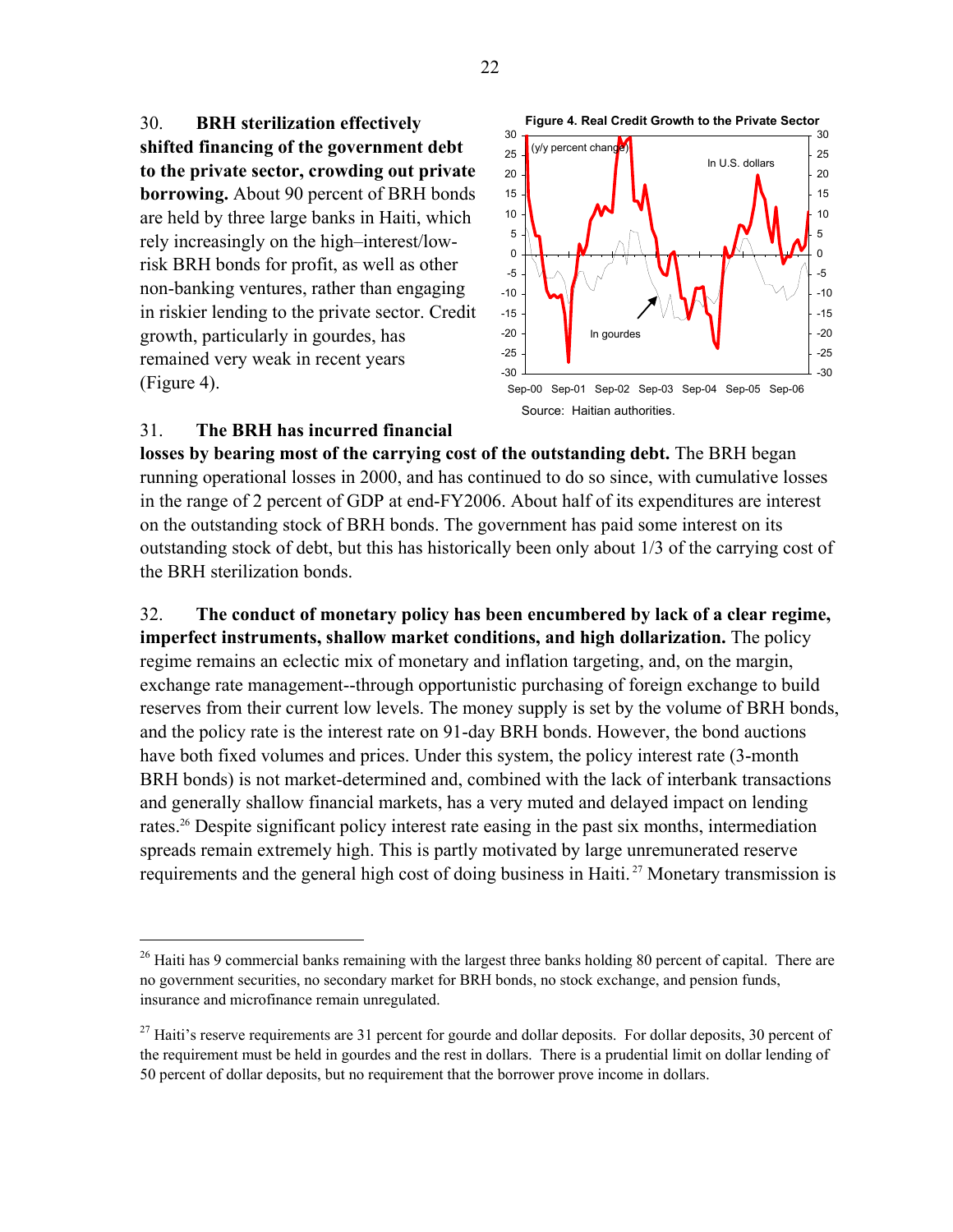also hampered by widespread dollarization, with operations in key sectors such as real estate, consumer durables, and construction taking place almost exclusively in dollars.

33. **Recent policy interest rate reductions have been combined with low money supply growth, giving rise to conflicting signals on the direction of monetary policy.** In light of a sharper-than-expected downward fall in inflation, the policy interest rate was lowered by 500 basis points from December 2006 through June 2007, in an effort to revive credit growth, Meanwhile, money supply growth  $(y/y)$  has been almost flat, as a result of a drop in the stock of net credit to the government due to less-than-expected spending. In other words, the interest rate easing is not being reflected on the side of the money supply, and given the weak transmission of interest rates, is unlikely to do much to ease monetary conditions.

# **Challenges Going Forward**

34. **To entrench a low-inflation environment, the authorities face the challenge of addressing some of the remaining weaknesses of the monetary policy regime.** Maintaining price stability is necessary for sustainable growth and also protects the poor from the inflation tax which hits them disproportionately hard. While the current regime and available instruments were sufficient to bring inflation down from high levels, they may be less effective for maintaining stability and, importantly, for deepening financial markets and increasing financial intermediation.

35. **This chapter focuses on two aspects of this challenge.** First, strengthening the analytical framework for monetary policy decision-making, particularly the capabilities for inflation forecasting. Second, making the policy regime more coherent and its instruments more effective. The specific issue of liquidity forecasting, which is key for making BRH bond auctions and the monetary regime more effective is not addressed in detail here, but the authorities have requested Fund technical assistance on the matter. Also, the issue of dollarization, including its sources and possible prudential risks are not further discussed in this chapter. However, the ongoing FSAP, which is jointly conducted by the IMF and the World Bank, is expected to provide some information on these matters.

# **C. Strengthening the Analytical Framework for Monetary Policy**

36. **Time-series econometric techniques were applied to analyze the factors influencing inflation in Haiti.** Vector Error-Correction Models (VECMs) were used for long-run analysis to test the quantity theory of money, by checking for cointegration between money, output and inflation. Vector Auto-Regressions (VARs) were used to identify the main determinants of inflation in Haiti, and to study the dynamics of monetary policy transmission.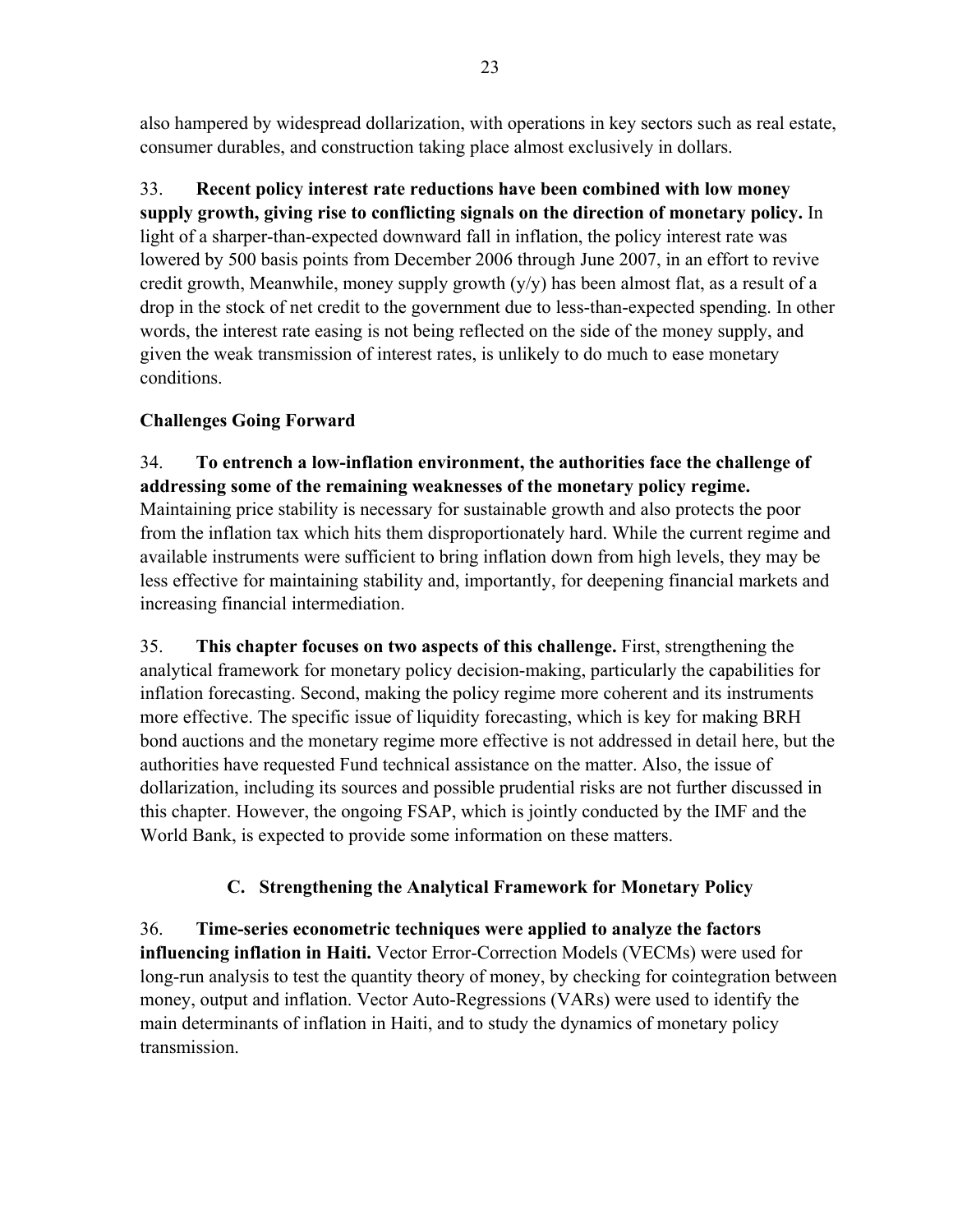**Data** 

 $\overline{a}$ 

37. **The main data constraint for the empirical work is a lack of high-frequency national income accounts data.** The analysis was carried out using both quarterly and monthly data for the period September 1996 - April 2007. The variables included were money aggregates (M1, M2, and M3), dollar and gourde interest rates on time deposits, the world price of oil, the gourde-dollar exchange rate, CPI, real GDP, and real gross national domestic income (GNDI), which includes transfers. However, Haiti only produces national income accounts data on an annual basis. Therefore, the real income series were generated using the Chow-Lin (1971) methodology, and could only be included on a quarterly frequency.28 The variables in the dataset are presented in Figure 5. All variables, except real GDP and the interest rates, were found to be non-stationary.



Source: Haitian authorities, IMF Information Notice System, IMF World Economic Outlook.

<sup>&</sup>lt;sup>28</sup> In essence, the methodology of Chow-Lin allows constructing quarterly series that sum to the annual aggregate and evolve in line with quarterly indicators selected as regressors. See Annex 1 for details.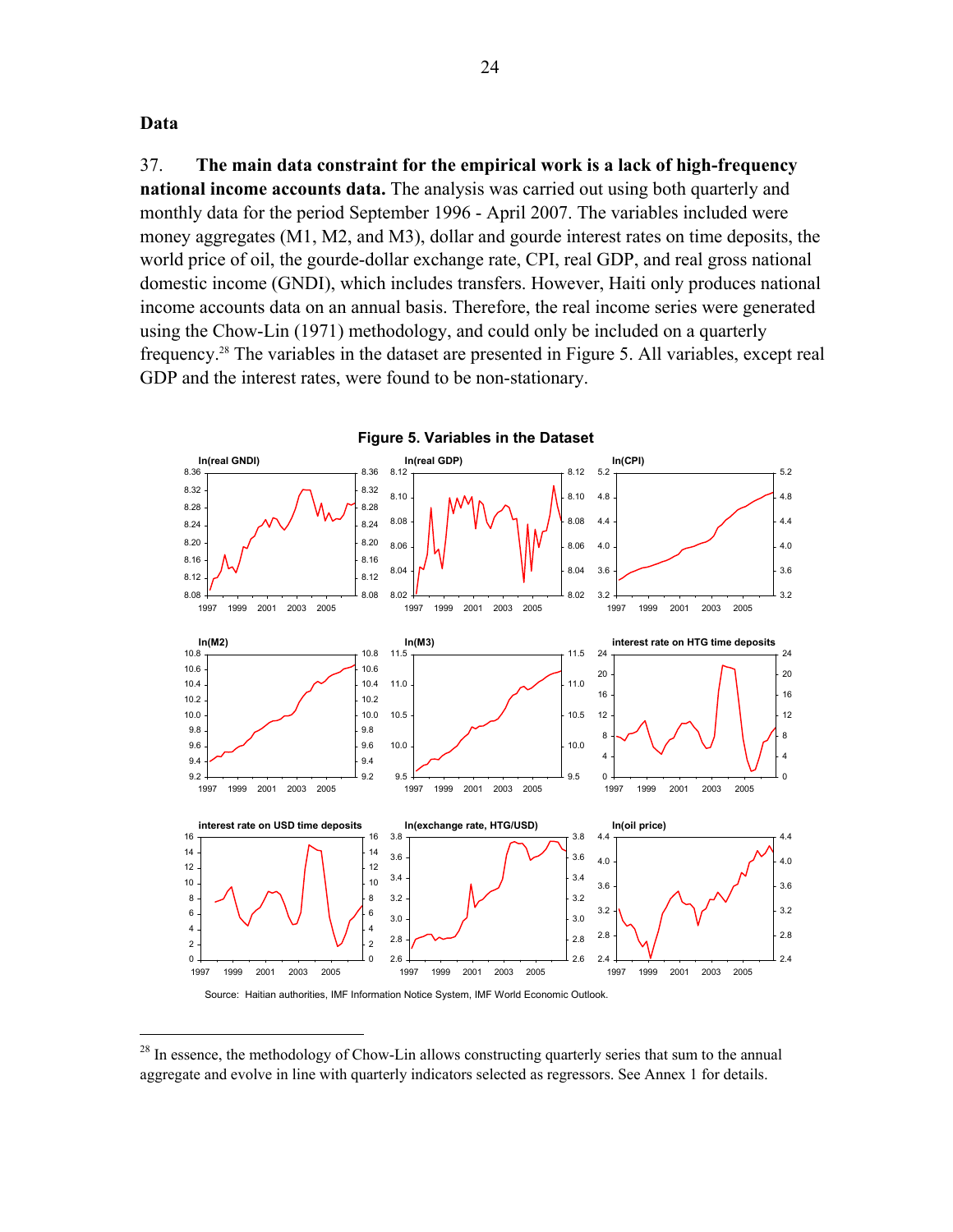#### **Use of VECMs to Test Quantity Theory**

38. **Long-run analysis provides evidence of cointegration between money, prices, and real income broadly in line with quantity theory.**29 Table 1 presents VECMs where, despite Haiti's high degree of dollarization, both M3 (including dollar deposits) and M2 (excluding dollar deposits) enter the long-run relation with a coefficient close to -1, as predicted by the quantity theory. The coefficient on real income is higher than unity, and hence not entirely in line with the theory, but it is of the right sign and significant.<sup>30</sup> When allowing the exchange rate and the world oil price to affect the short-run dynamics of the model (columns 3 and 4), we obtain income elasticities somewhat closer to theory, and in line with studies on other countries.<sup>31</sup>

39. **However, the long-run results are vague and hard to make operational.** Error correction happens mainly through money rather than prices, with the adjustment coefficient for inflation insignificant and of the wrong sign in most specifications. Adjustment to equilibrium takes several years, and the cointegration results are strongest for M3, which includes dollar deposits and cannot be directly controlled by the central bank.<sup>32</sup> In Haiti's case, it is difficult to correctly estimate the links between real income and the nominal variables in the VECM models, due to large and frequent exogenous shocks over the sample and the lack of quarterly GDP data. One factor contributing to the high estimated income elasticity may also be that the national accounts underestimate the growth of the informal sector.<sup>33</sup>

 $\overline{a}$ 

 $^{29}$  Assuming constant velocity, the quantity theory implies that inflation equals money growth minus real income growth.

<sup>&</sup>lt;sup>30</sup> No cointegrating relation was found with real GDP as income measure.

<sup>&</sup>lt;sup>31</sup> For example, studies on Albania (Rother, 2000), Armenia (Grigorian et al., 2004) or Russia (Oomes, and Ohnsorge, 2005) found income elasticity in a model with broad money of respectively 2.3, 2.7 and 1.8. In neighboring Dominican Republic, a study finds income elasticity of 1.5 (Adedeji and Williams, 2005).

 $32$  This is in line with Berg and Borensztein (2000), who find that broader monetary aggregates that include dollar assets contain more information about inflation than those that do not.

<sup>&</sup>lt;sup>33</sup> When the national accounts were rebased in 2000, GDP figures were raised by 10 percent to better account of the informal sector. A survey of the informal sector is underway in order to prepare for the rebasing of national accounts scheduled for 2007 or 2008.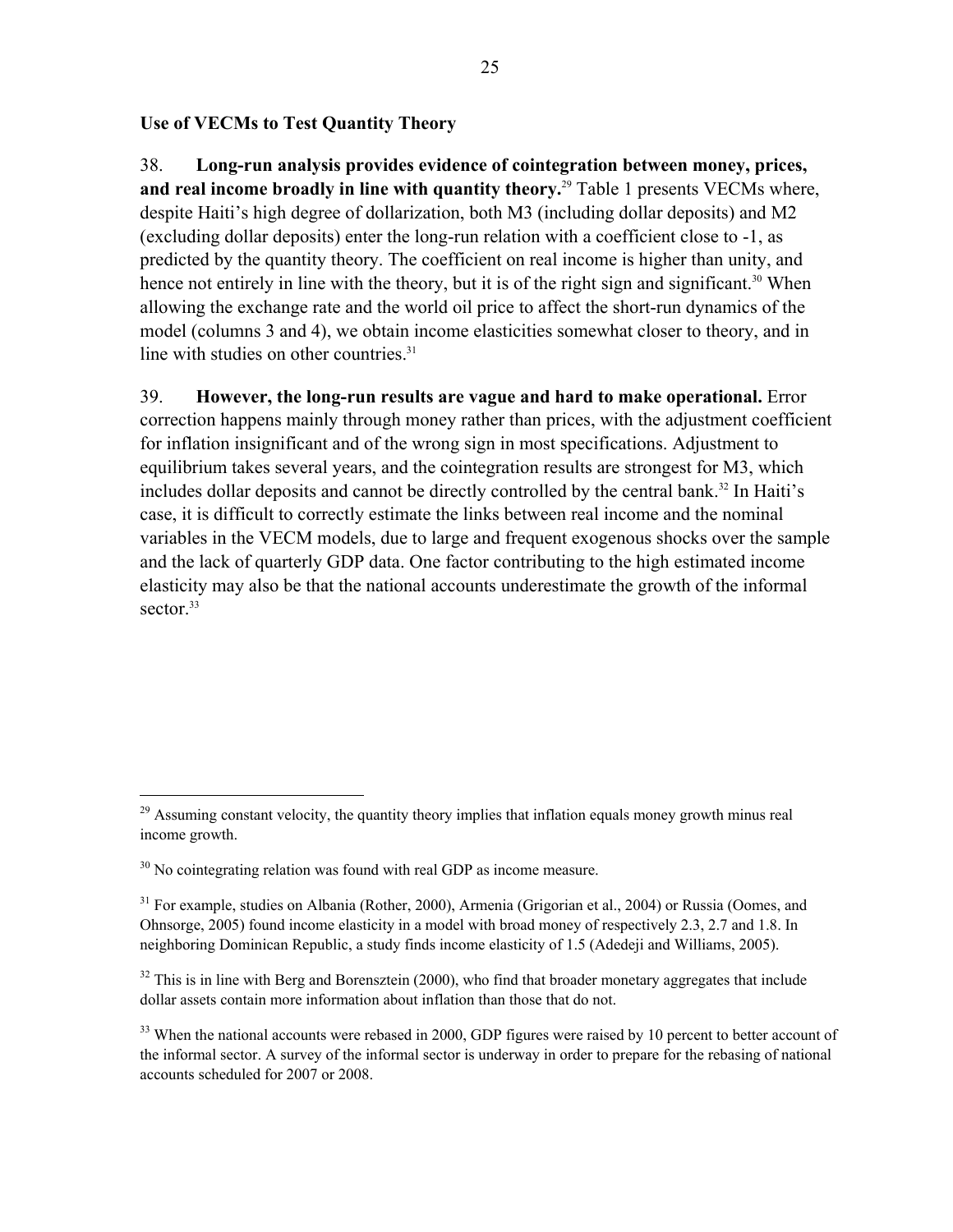| Model              | (1)         | (2)                                   | (3)                         | (4)           |
|--------------------|-------------|---------------------------------------|-----------------------------|---------------|
|                    |             | <b>Cointegrating Equation:</b>        |                             |               |
| In (real GNDI)     | 2.62        | 2.07                                  | 2.25                        | 1.68          |
|                    | (0.21)      | (0.19)                                | (0.14)                      | (0.11)        |
|                    | [12.91]     | [10.83]                               | [16.45]                     | [15.65]       |
| In(CPI)            | 1           | $\mathbf{1}$                          | 1                           | 1             |
| In(M3)             | $-1.09$     | .                                     | $-1.07$                     | $\ddotsc$     |
|                    | (0.02)      | .                                     | (0.01)                      | .             |
|                    | $[-51.08]$  | .                                     | $[-74.22]$                  | $\cdots$      |
| ln(M2)             | $\ddotsc$   | $-1.33$                               | $\mathcal{L}_{\mathcal{A}}$ | $-1.30$       |
|                    | $\ddotsc$   | (0.03)                                | $\ddotsc$                   | (0.01)        |
|                    | $\ddotsc$   | $[-51.72]$                            | $\mathcal{L}_{\mathcal{A}}$ | $[-89.82]$    |
| In(oil price)      | $\cdots$    | $\cdots$                              | 0                           | 0             |
| In (exchange rate) | $\cdots$    | $\cdots$                              | 0                           | $\mathbf 0$   |
| constant           | $-14.22$    | $-7.82$                               | $-11.53$                    | $-4.86$       |
|                    |             | <b>Error Correction Coefficients:</b> |                             |               |
| ΔIn(real GNDI)     | $-0.304786$ | $-0.28252$                            | $-0.401835$                 | $-0.318106$   |
|                    | (0.11)      | (0.11)                                | (0.13)                      | (0.15)        |
|                    | $[-2.82]$   | $[-2.66]$                             | $[-2.99]$                   | $[-2.17]$     |
| $\Delta$ In(CPI)   | 0.01        | 0.05                                  | $-0.04$                     | 0.05          |
|                    | (0.12)      | (0.11)                                | (0.12)                      | (0.13)        |
|                    | [0.05]      | [0.45]                                | $[-0.33]$                   | [0.40]        |
| $\Delta$ In(M3)    | 0.54        | $\ddotsc$                             | 0.60                        | $\cdots$      |
|                    | (0.21)      | .                                     | (0.16)                      | $\ddotsc$     |
|                    | [2.58]      | $\bar{\mathcal{L}}$                   | [3.68]                      | $\sim$ $\sim$ |
| $\Delta$ In(M2)    | $\ddotsc$   | 0.48                                  | $\cdots$                    | 0.76          |
|                    | .           | (0.14)                                | .                           | (0.14)        |
|                    | $\cdots$    | [3.35]                                | $\ddotsc$                   | [5.41]        |

#### Table 1. Vector Error Correction Models

Note: Standard errors in parenthesis and t-statistics in brackets. All models estimated with two lags in differences, using 37 observations after adjustment. Juselius (2005) argues that, in most cases, a lag length of 2 is sufficient to describe a very rich dynamic structure. The Cholesky ordering of variables is from top to bottom in the table.

LR test probabilities of binding restrictions: 0.33 for model (3), and 0.21 for model (4).

Source: IMF staff estimates.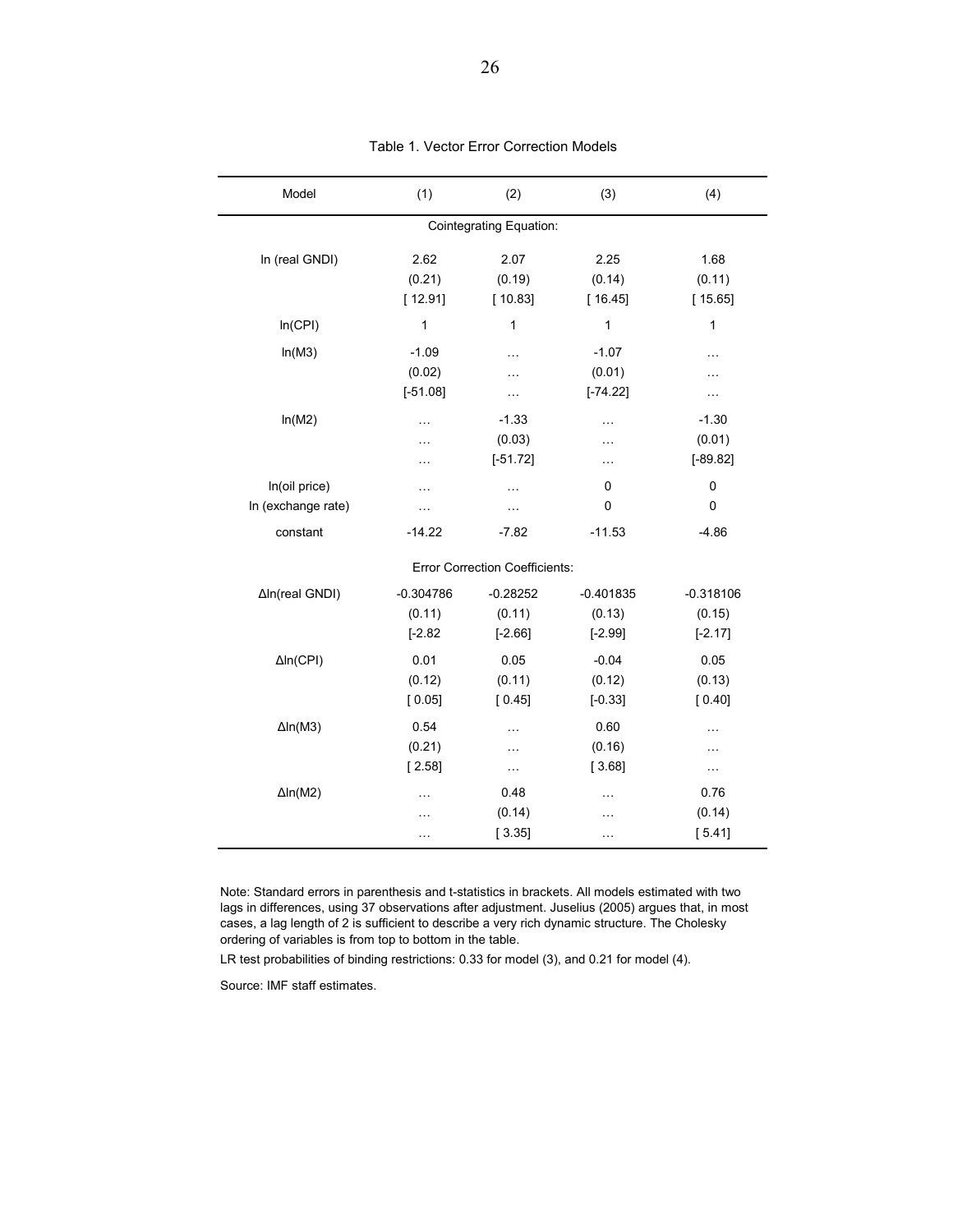#### **Determinants and Dynamics of Inflation using VARs**

40. **Relaxing the structure imposed on the estimation, vector auto-regressions in first differences indicate that money growth and exchange rate fluctuations have been the main historical drivers of inflation in Haiti.** Figures 6 and 7 show that: 34

- Inflation has responded strongly and significantly to money and exchange rate shocks, with full transmission within 6 quarters. The results hold with either M2 or M3 in the models. A dummy variable added for December, when cash spending normally rises, further strengthened the result for money in the monthly dataset;
- Inflation responses to oil prices and output are weaker but of the expected sign;  $35$
- The estimated response of inflation to interest rates is insignificant and of the wrong sign. Furthermore, interest rates appear to follow rather than lead inflation.





1

 $34$  The quarterly model was estimated in first differences with 1 lag (AIC), using 38 observations after adjustments. For full impulse responses, see Appendix 2. The monthly model was estimated in first differences with 3 lags (AIC), using 123 observations after adjustments. For full impulse responses, see Appendix 3.

<sup>&</sup>lt;sup>35</sup>The estimated response of inflation to oil price shocks contrasts with the current state of play where the oil price plays a large role for inflation. Until 2004, domestic oil prices were subsidized, so that oil prices likely affected inflation via money first.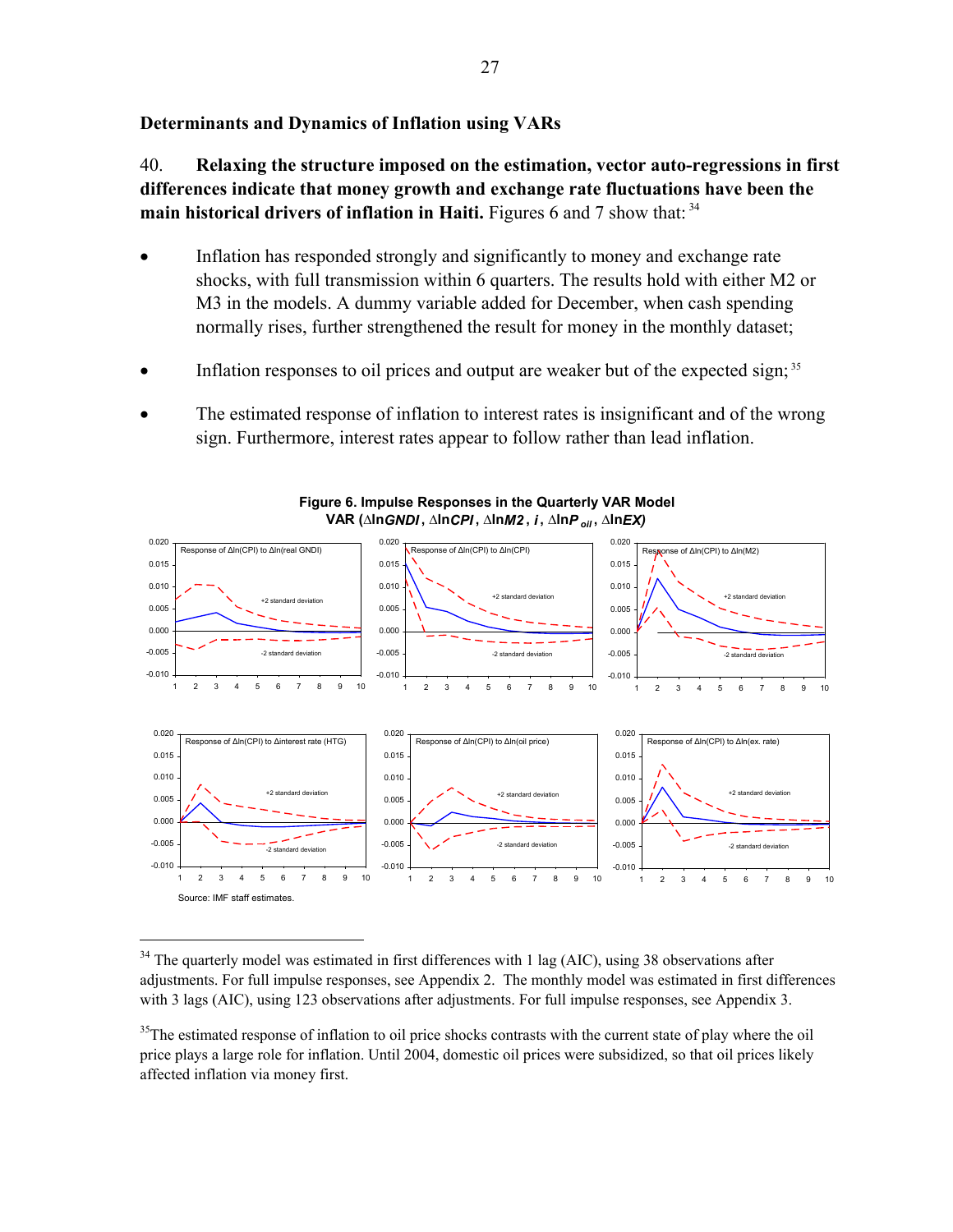

#### **Figure 7. Impulse Responses in the Monthly Preferred VAR Model VAR (∆ln***CPI* **, ∆ln***M2* **, ∆ln***P oil* **, ∆ln***EX)*

41. **Variance decomposition reinforces the finding that shocks to money and the exchange rate are what really matters for the dynamics of inflation in Haiti.**Table 2 shows that the quarterly model attributes 30 percent of the variance in inflation to monetary shocks, whereas the monthly model ascribes 22 percent of the variance in inflation to exchange rate shocks.

|                              | Quarterly VAR Model | Monthly VAR model |
|------------------------------|---------------------|-------------------|
| $\Delta$ In(real GNDI)       | 6%                  | $\cdots$          |
| $\Delta$ In(CPI)             | 48%                 | 60%               |
| $\Delta$ ln(M2)              | 30%                 | 17%               |
| $\Delta$ interest rate (HTG) | 4%                  | $\cdots$          |
| $\Delta$ In(oil price)       | $1\%$               | $1\%$             |
| $\Delta$ In(ex. rate)        | 11%                 | 22%               |
| Total                        | 100%                | 100%              |

Table 2. Variance decomposition of Δln(CPI)

Source: IMF staff estimates.

42. **Timely forecasts to help inform monetary policy could be produced with a model specification that includes monthly data of M2, the exchange rate, and oil prices.** From a central bank perspective, M2 is the most relevant of the tested monetary aggregates, since it is significant and can be controlled by the monetary authorities. To save on parameters, interest rates can be excluded from the specification, given their lack of significance in the estimations. Forecasting with a quarterly VAR model would not be practical, since the construction of real income series requires annual observations (see Appendix 1).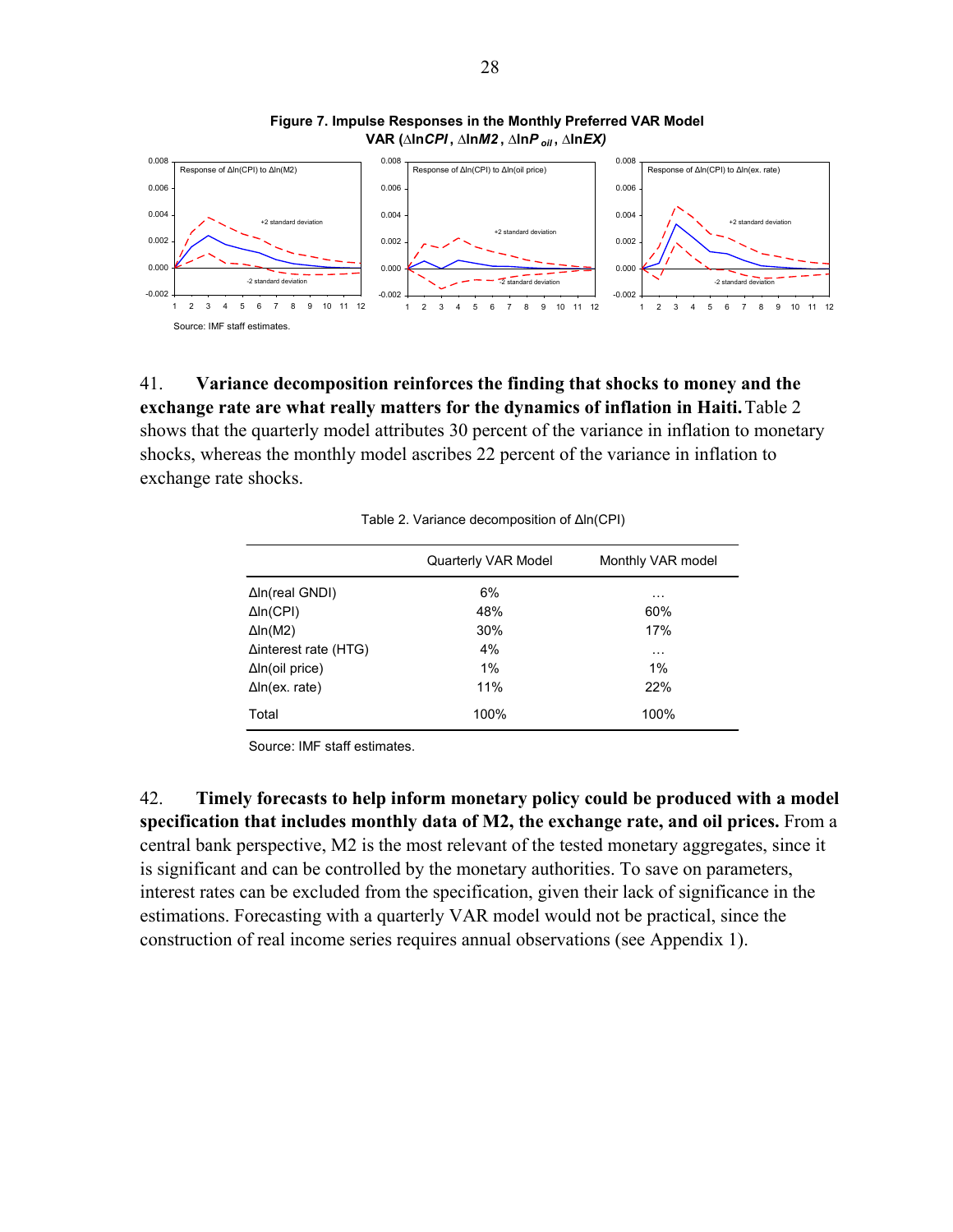#### **Stability of Multipliers**

43. **Multipliers of base money to M1 and M2 exhibit considerable stability, suggesting that base money could be used as an instrument to steer the overall money supply.** Unit root and cointegration tests indicate that money multipliers (over base money) for M1 and M2 have been stable since 2000, whereas the M3 multiplier has been non-stationary over the same period, partly as a result of exchange rate movements (Figure 8).



#### **Summary of Empirical Conclusions**

44. **The empirical analysis indicates that historically the money supply and the exchange rate have been the most important factors in determining inflation in Haiti.** It also confirms the hypothesis that the interest rate channel has been weak. The analysis suggests that output has not had a significant impact on inflation, although this result should be interpreted with caution because of the inadequacy of data and the large and frequent exogenous shocks that have impacted GDP. More generally, the loss of information from not having adequate output data is a serious limitation for the empirical analysis. Overall, the results obtained are consistent with cross country evidence from a large sample of dollarized economies, as presented in IMF (2003), which found strong correlations of monetary aggregates with the rate of inflation and significant pass-through of exchange rates (albeit variable, depending on the degree and type of dollarization).

#### **D. Steps for Strengthening the Monetary Policy Regime**

45. **Haiti's monetary policy regime could be strengthened through a two-step approach.** The weak interest channel and the strong historical relationship between monetary aggregates and inflation indicate that monetary policy could become more effective in the short term through an increased focus on controlling inflation via the supply of base money. In addition, the institutional foundations for the conduct of monetary policy could be strengthened through measures to increase central bank autonomy. Over time, as steps are taken to encourage financial market deepening and the interest rate transmission channel strengthens, transition to a more advanced monetary policy regime could be considered, including an inflation targeting regime.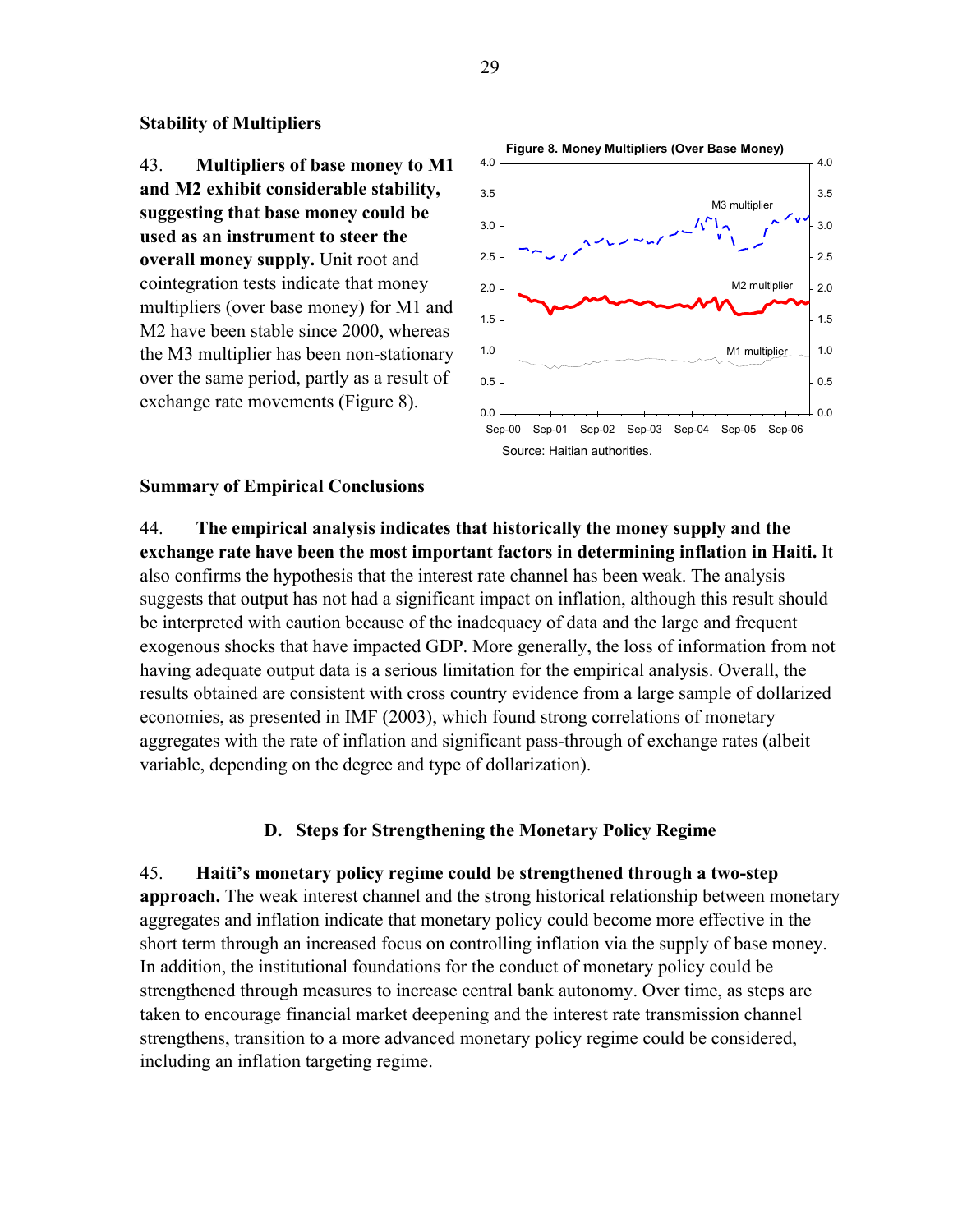# **Monetary Policy**

 $\overline{a}$ 

46. **The monetary policy framework with a stronger focus on quantity management could operate as follows.** Consistent with inflation objectives, the BRH would determine intermediate objectives for M2. Given the historically stable multiplier, base money supply could be "steered" to achieve these M2 objectives. This would require close collaboration with the fiscal authorities for the purposes of liquidity forecasting in order to accurately control the supply of base money. Under this framework, at least in the short term, the authorities would cease to use interest rates as a policy instrument.

47. **The BRH bond auction would need to be reformed to set volumes in line with money supply targets, with interest rates determined competitively.** The authorities have expressed the point that participation in bond auctions should be widened to ensure competitive price determination.36 Given that a few banks derive considerable profits from their bond holdings and the market-clearing interest rate is likely to be quite a bit lower than the current rate, consideration could also be given to moving to a competitively-determined price on a gradual basis.

48. **Deepening financial market infrastructure should be a medium-term goal, including to improve the functioning of the interest rate transmission channel.** BRH bond auction reform would be a first step, but other measures are possible to reduce the costs of intermediation (e.g. reducing reserve requirements, eliminating the existing obligation to fulfill part of the reserve requirements for dollar deposits in gourdes, and establishing an interbank market), and providing more diversified financial services. The ongoing IMF-World Bank FSAP is expected to produce recommendations on this matter. The BRH should also work on gradually acquiring the know-how and expertise that would be required under a more sophisticated monetary policy framework, including strengthening inflation forecasting capacity, establishing more formal public communication, and developing instruments to gauge inflation expectations.

49. **While the exchange rate is a significant determinant of inflation, a formal exchange rate anchor does not seem appropriate in light of international experience and the specific circumstances of Haiti.** In view of the strong exchange rate pass-through, the authorities cannot fully neglect exchange rate developments, and they should continue to build reserves from their current low levels, among other things to attain additional capacity to smooth temporary swings. However, equilibrium exchange rate appreciation pressures from high and still rising remittances inflows (see Chapter I of this Selected Issues paper) would pose challenges for the operation of an exchange rate anchor.

<sup>&</sup>lt;sup>36</sup> Currently only commercial banks can participate in the bond auctions and three commercial banks hold 90 percent of outstanding BRH bonds.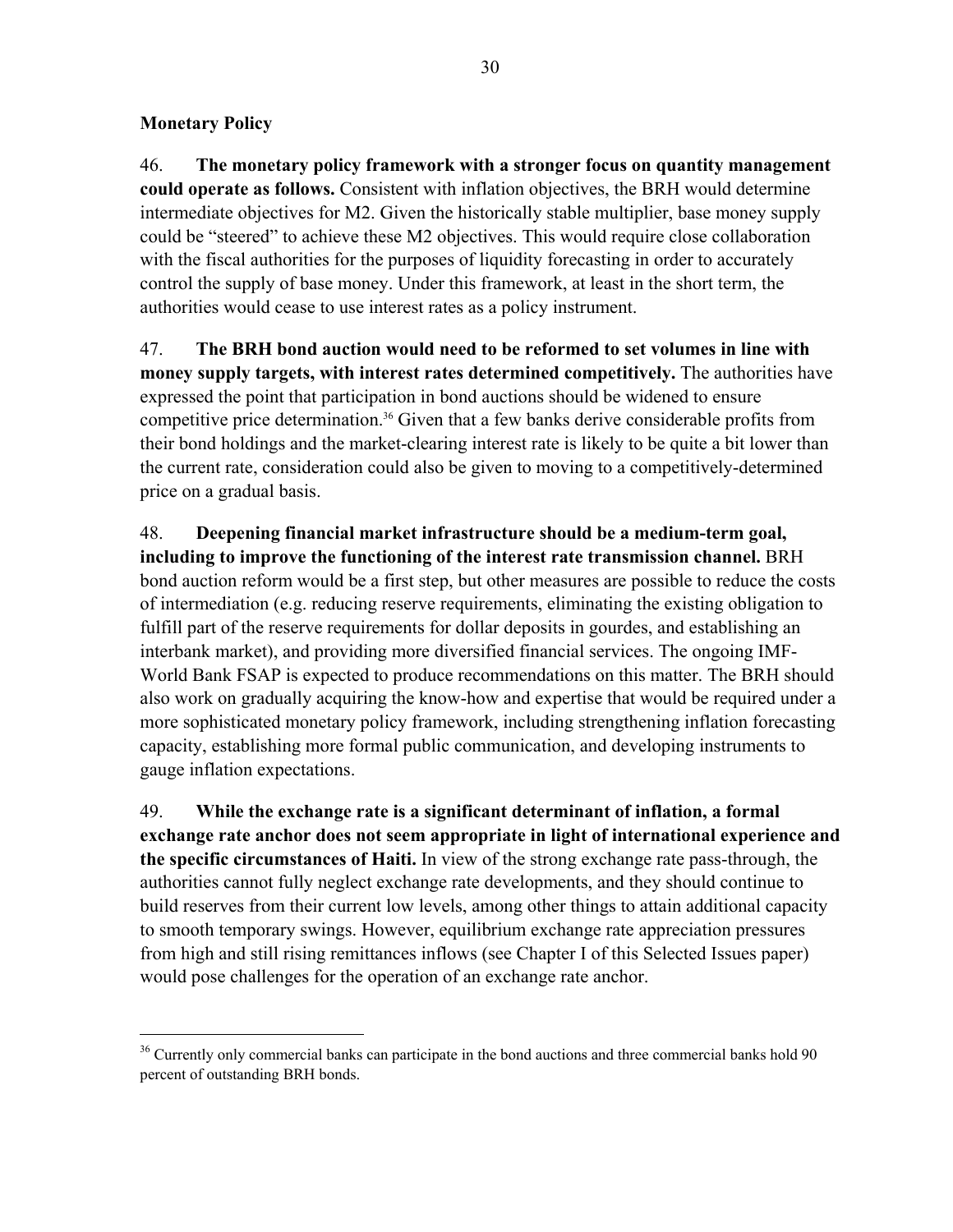#### **Strengthening Central Bank Independence**

50. **The main objective for strengthening central bank independence is to create stronger safeguards that episodes of fiscal dominance will not recur.** A key aspect in this regard is removing balance sheet considerations from monetary policy decision-making. The central bank would thus need to be recapitalized, and should disengage from involvements in non-essential activities (e.g. the ownership of the Telecom company). These steps are already considered in the authorities' PRGF-supported program. There is also room to strengthen the BRH's legal independence, including by establishing more stringent limits to government borrowing from the central bank and establishing mechanisms to ensure compliance with them. Another step would be development of a Treasury securities market to allow the government to borrow directly from the private sector instead of going through the central bank.

#### **Data Issues**

51. **The lack of reliable quarterly GDP data and more frequent activity indicators poses a serious constraint on the ability, among other things, to forecast inflation.** Thus, the production of quarterly national income accounts data and more reliable monthly activity indicators are areas of priority for further developing Haiti's system of economic statistics.

### **E. Implementation Issues**

## **Forecasting inflation**

1

52. **Forecasts from a monthly vector auto regressions could help inform monetary policy decisions, both in a policy framework where money is the main instrument for controlling inflation and at a later stage when formal inflation target is envisaged.37** Taking oil prices as exogenously given by the WEO forecast, Figure 9 reveals that an unconstrained forecast using the monthly preferred VAR model implies a dip in inflation for the remainder of FY2007, with an increase in FY2008.<sup>38</sup> By mid-2008, the forecast reverts to a level of approximately 8 percent. This illustrative forecast implies that, under current policies, the September 2007 target of 8 percent would be met, but the September 2008 target of 7.5 percent would be marginally exceeded.

 $37$ As noted previously, the quarterly VAR model is not practical for the purpose of producing timely forecasts, since the construction of real income series requires annual observations (see Appendix 1).

<sup>&</sup>lt;sup>38</sup> Given that the model is mean-reverting, a structural dummy variable for the start of the second EPCAsupported program at end-September 2005 was added to reflect the end of inflationary central bank financing.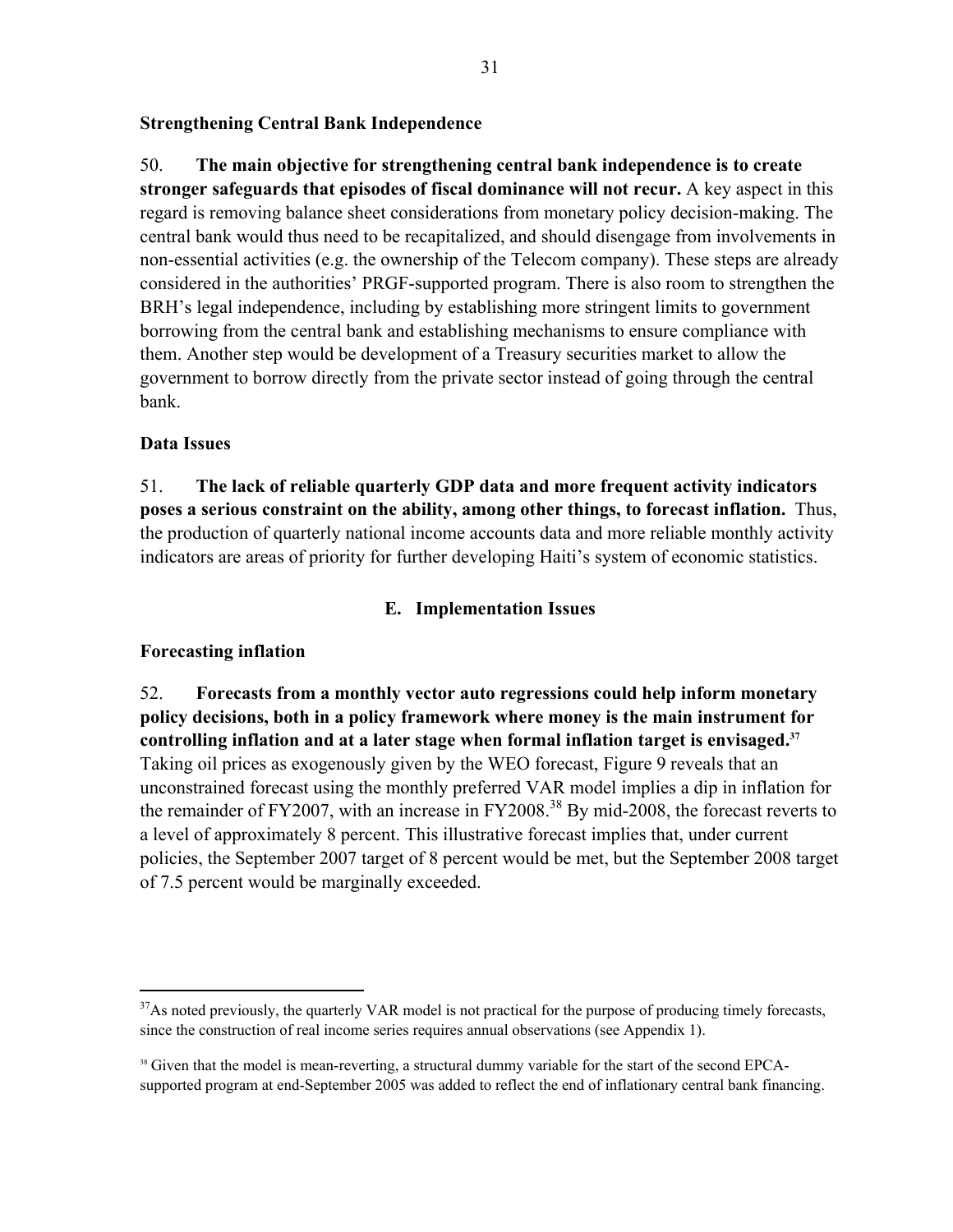

#### **Solving for Money Growth**

 $\overline{a}$ 

53. **As a guide for determining money targets, the model can also be solved for the money growth path that would result in a targeted inflation path.** Figure 10 shows the money growth path that according to the monthly VAR model would result in 7.5 percent inflation by September 2008, assuming that oil prices develop as stipulated, that no shocks occur during the forecast horizon, and that the exchange rate develops as implied by the model. The implied base money growth can be backed out using the stable multiplier for M2. The presented illustrative forecast assumes that oil prices increase by 14 percent between March 2007 and September 2008, in line with World Economic Outlook (WEO) assumptions, and would imply some further nominal exchange rate appreciation from current levels by September 2008.39 It is also important to note that the forecast, by excluding GNDI in the estimation, implicitly assumes that economic growth will remain stagnant in line with its trend over the sample period.

<sup>&</sup>lt;sup>39</sup> With an inflation differential vis-à-vis the U.S. of 5 percent, the implied annual real exchange rate appreciation is around 14 percent by the end of the forecast horizon. The indicative forecast is thus broadly compatible with Chapter I of this Selected Issues paper, which finds that appreciation of Haiti's real exchange is an equilibrium phenomenon, likely to continue over the medium term.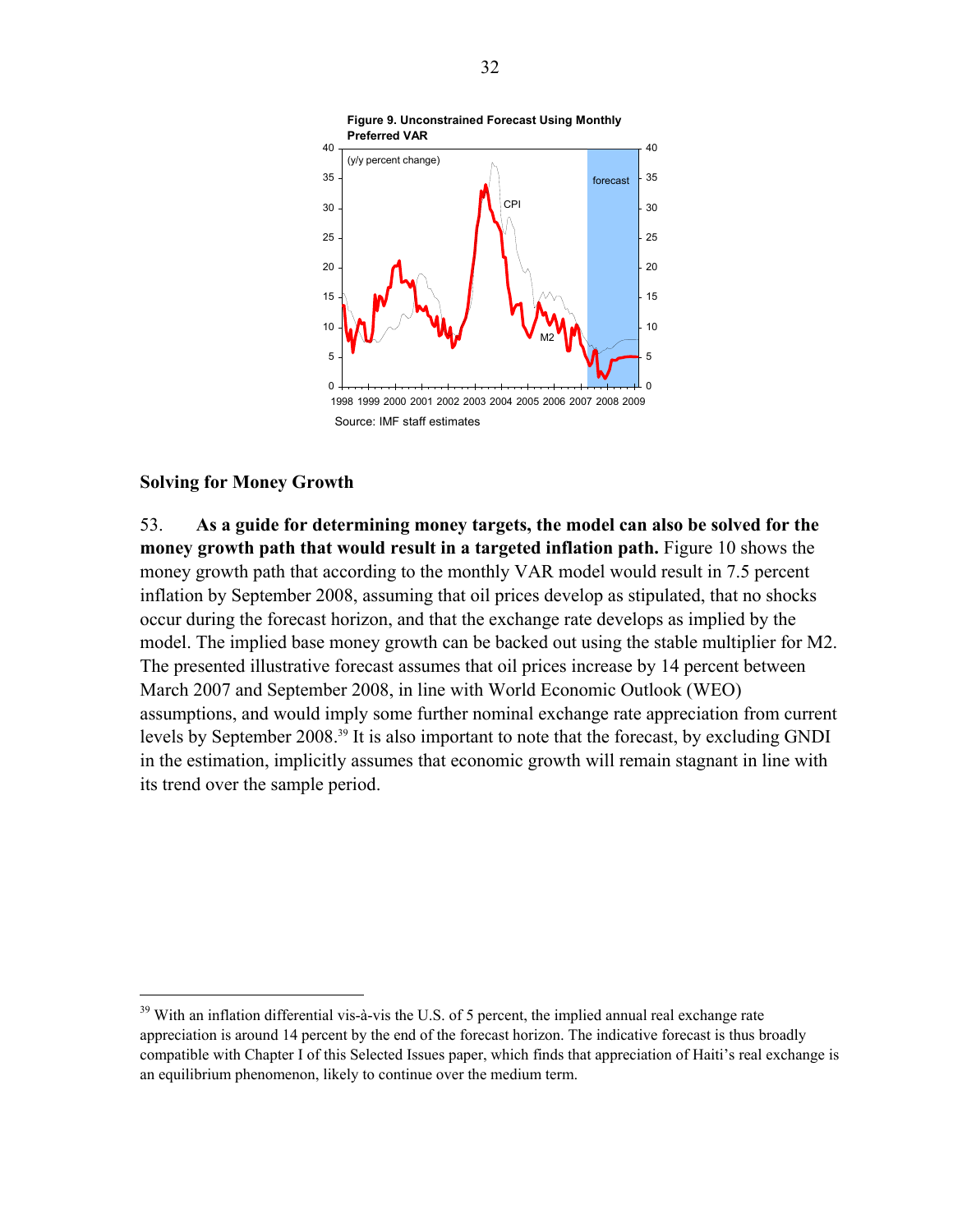

54. **While real income cannot be incorporated into the monthly dataset, it needs to be taken into account in setting base money growth targets.** The model suggests base money growth of around 4 percent would be needed over the medium term. Growth is expected to be around 4.5 percent in FY2008; In light of the income elasticity estimated for money demand in Haiti, and assuming that growth in the real sector materializes as expected, base money could probably grow around 5 percent more during FY2008 than implied by the model without compromising the inflation target.

#### **F. Conclusions**

55. **The Haitian authorities have done well in curtailing fiscal dominance and reducing inflation, but the current monetary policy regime may prove inadequate for consolidating stability gains and encouraging financial market deepening.** Thus, forward-looking challenges for the authorities include strengthening the analytical underpinnings for monetary policy and clarifying the monetary policy regime.

56. **Empirical analysis suggests that the money supply, exchange rates, and world commodity prices have been important determinants of inflation, while interest rates have not been.** Therefore, in the near term, the authorities are likely to better achieve inflation objectives through an increased focus on quantity management, using M2 as the intermediate target and base money as the instrument. Switching toward the proposed approach would require reforming the existing bond auction mechanism and improving liquidity forecasting. Extending participation in the auction would be desirable, to ensure that interest rates are determined on a competitive basis. Over time, as the financial markets are deepened and the interest channel strengthens, the authorities could transition to a more advanced monetary regime such as formal inflation targeting. The exchange rate remains an important determinant of inflation, but given the prospects of continuing strong transfers inflows, an exchange rate anchor could be costly and is therefore not advisable.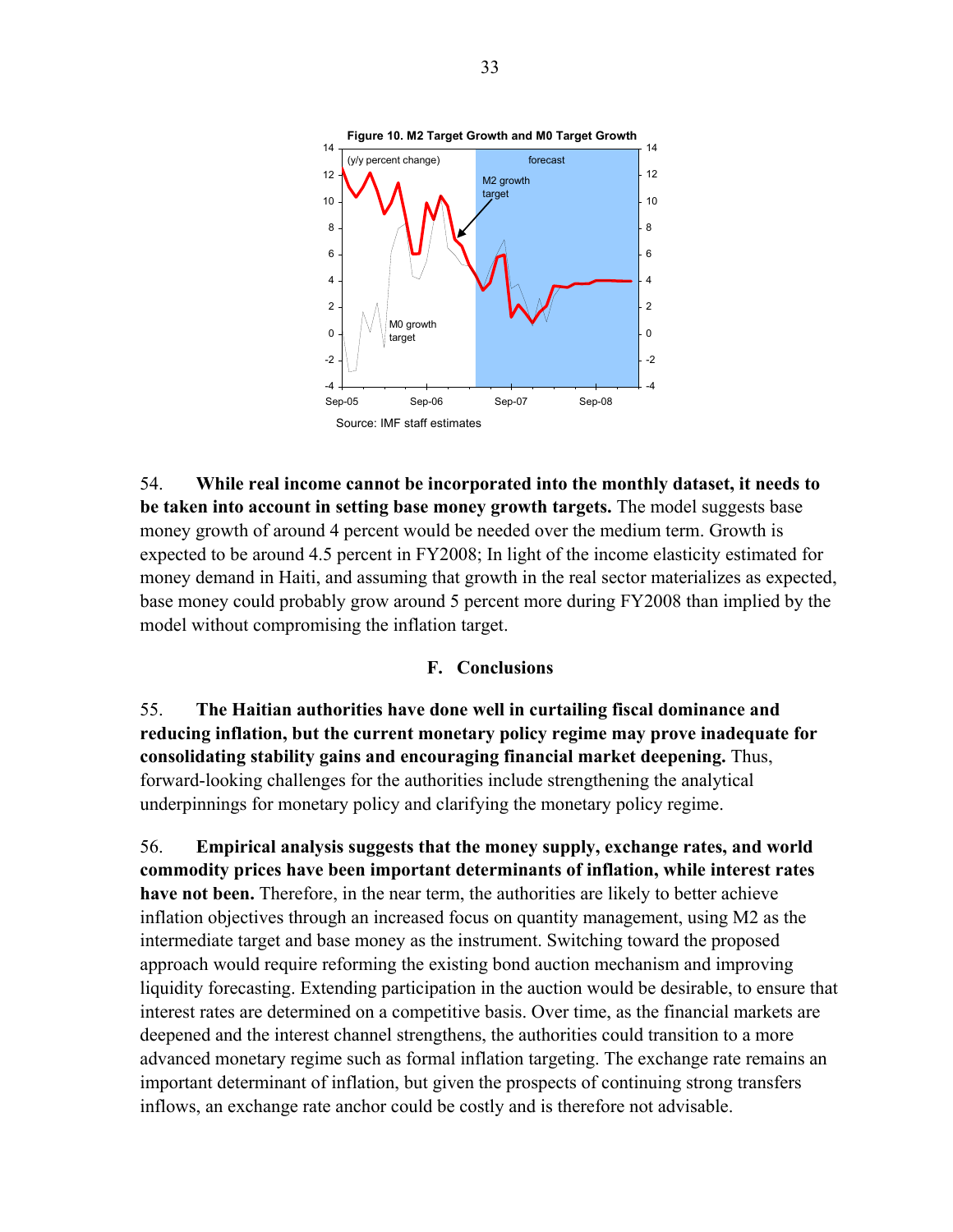57. **Further strengthening of central bank autonomy would be important to reduce the risk of future episodes of fiscal dominance.** Removing balance sheet considerations from monetary policy decision-making would enable the BRH to better focus on the control of base money. This will require recapitalizing the central bank. In addition, tightening of legal limits on credit to the government would be desirable, as well as developing a market for Treasury securities .

58. **Finally, there is scope to further expand the presented analytical work, to further develop Haiti's inflation forecasting capacity.** This would also require efforts to improve the quality and frequency of data on economic activity.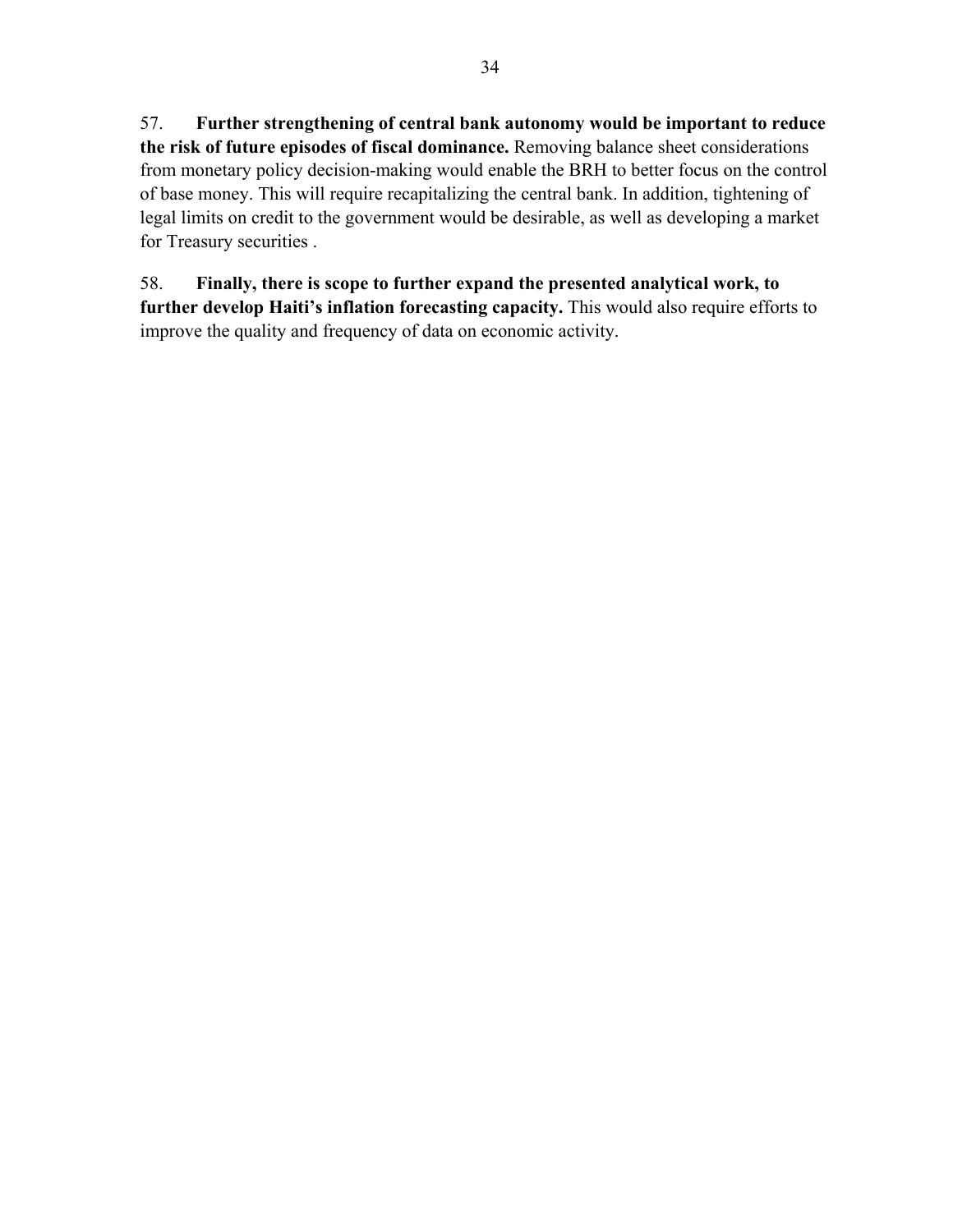## **Annex 1. The Chow-Lin Methodology**

National accounts data are only available on an annual basis, but the IHSI and the BRH produce quarterly indicators relevant for the analysis of economic activity. Quarterly time series for real GDP and for real Gross National Domestic Income (GNDI) have been created using the Chow-Lin (1971) methodology. This methodology consists in estimating a relation between the annual aggregate and the annualized value of a selection of indicators; a quarterly value for the aggregate of interest using the estimated relation is then constructed such that quarterly values sum up to obtain the annual aggregate. Below is explained how the quarterly series for real GDP was constructed using the IHSI's quarterly indicator of construction activity.

With  $Y_{tA}$  denoted as the annual national account series for real GDP, and as *Indic<sub>tA</sub>* as the annualized value of the quarterly indicator of real activity in the construction sector. To evaluate the link between GDP and annualized construction, the following relation is estimated:

 $(1)$   $Y_{tA} = \alpha + \beta$  Indic<sub>t A</sub> +  $\varepsilon_{tA}$ 

Using parameters from the previous regression, a quarterly value for GDP is derived:

(2) 
$$
Y_{t,Q}^{Initial} = \hat{\alpha} / 4 + \hat{\beta} Indic_{t,Q}
$$

However, the sum of quarterly aggregates differs from the annual aggregate because of the residual in equation (1). To compute quarterly residuals, the following program is solved which smoothes residuals over time and ensures than that they sum up in a given year to obtain the annual residual:

Min 
$$
\sum_{A, Q=2,3,4} (\varepsilon_{t, A, Q} - \varepsilon_{t, A, Q-1})^2 + \sum_{A} (\varepsilon_{t, A, 1} - \varepsilon_{t, A-1, 4})^2
$$
  
(3)  
subject to:  $\sum_{Q=1}^{4} \varepsilon_{t, A, Q} = \varepsilon_{t, A}$ 

Finally, an adjusted quarterly series for GDP is constructed by adding the quarterly residual:

(4) 
$$
Y_{i,Q}^{Corrected} = \hat{\alpha}/4 + \hat{\beta}
$$
 Indic<sub>i,Q</sub> +  $\varepsilon_{i,Q}$ 

To construct a quarterly time series for GNDI, the same methodology is applied with remittances (converted into domestic currency and deflated by the GDP deflator) as the dependent variable, and U.S. real GDP as the regressor. The quarterly value for private remittances is then added to the quarterly value for real GDP.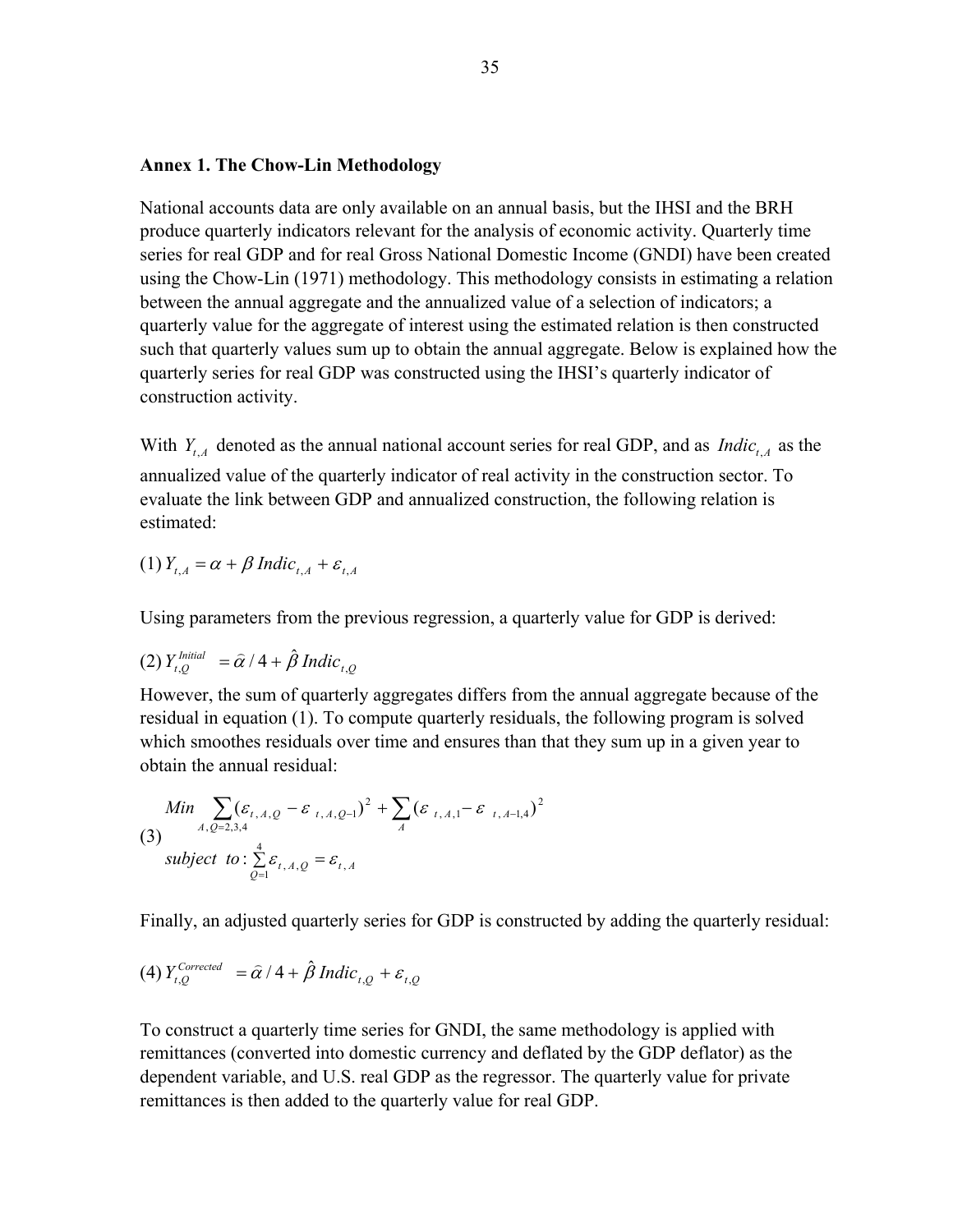Annex 2. Full Impulse Responses in the Quarterly VAR model **Annex 2. Full Impulse Responses in the Quarterly VAR model VAR (** VAR (AIn*GNDI* , AIn*CPI* , AIn*M2* , *i* , AInP<sub>oil</sub>, AInEX) *oil* **, ∆ln***EX)* **∆ln***GNDI* **, ∆ln***CPI* **, ∆ln***M2* **,** *i* **, ∆ln**



36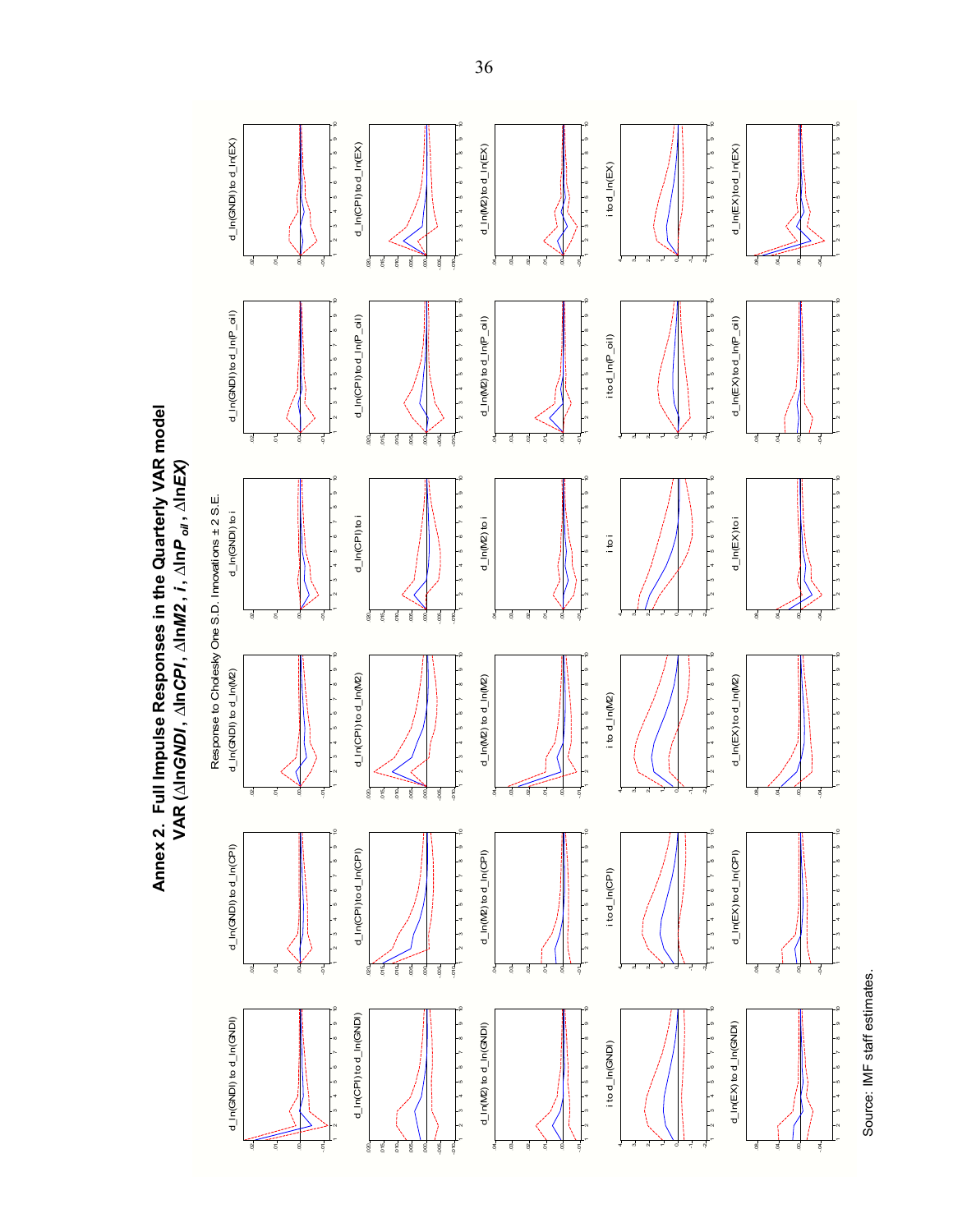

## **Annex 3. Full Impulse Responses in the Monthly VAR model VAR (∆ln***CPI* **, ∆ln***M2* **, ∆ln***P oil* **, ∆ln***EX)*

Source: IMF staff estimates.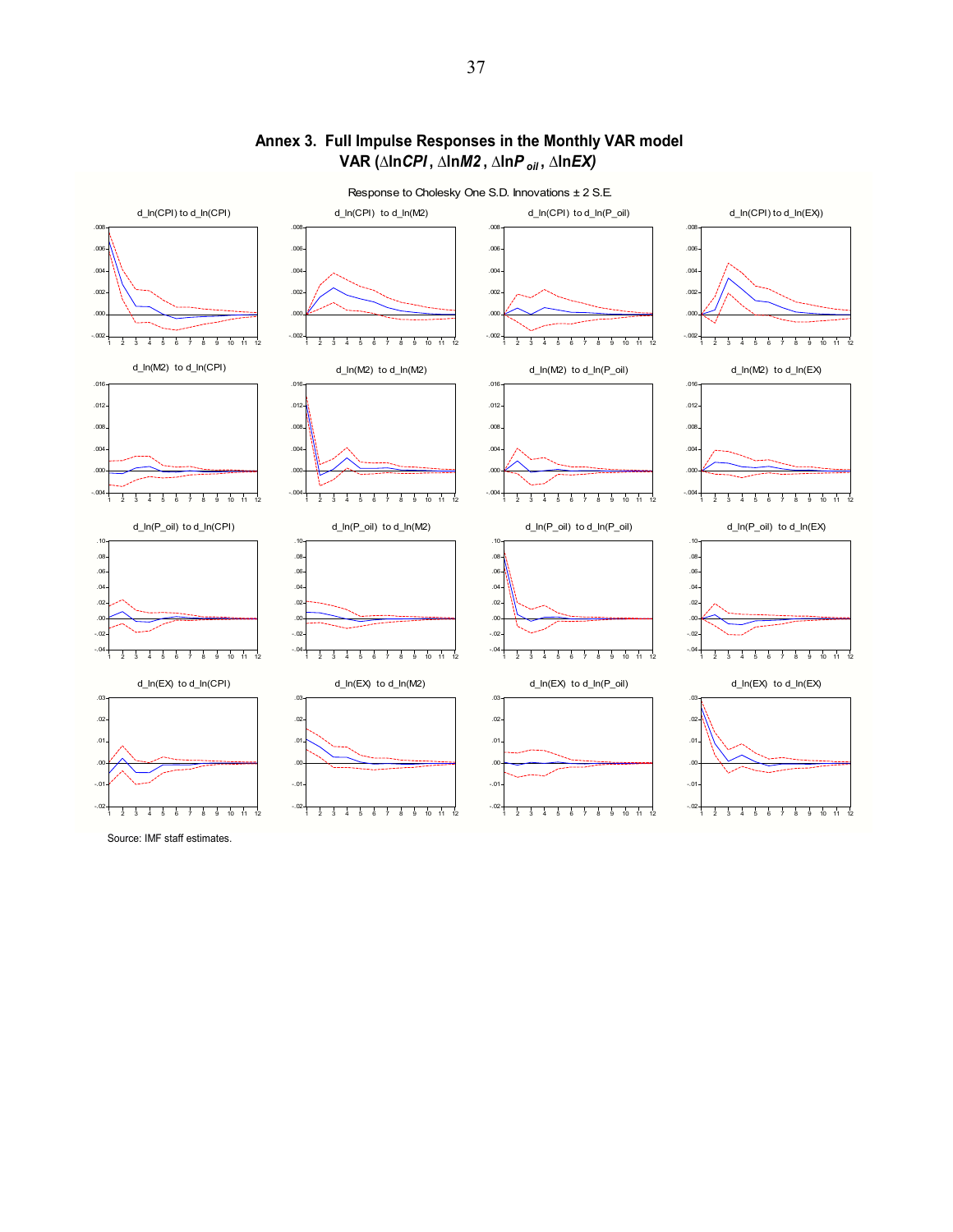#### **References**

- Adeji, O. and O. William, 2004, "Inflation dynamics in the Dominican Republic", IMF Working Paper, 04/29
- Berg, A. and E. Borensztein, 2000, "The Choice of Exchange Rate Regime and Monetary Target in Highly Dollarized Economies", IMF Working Paper 00/29
- Grigorian, D, Kachatryan, A., and G. Sargsyan, 2004, "Exchange Rate, Money and Wages: What is Driving Prices in Armenia?' IMF Working Paper, 04/229
- Chow, G. and A. Lin, 1971, "Best Linear unbiased interpolation, distribution, and extrapolation of time series by related series", *Review of Economic and Statistics*, vol. 43, no.4.
- International Monetary Fund, 2003, "Macroeconomic Policies in Dollarized Economies".
- Johansen, S., 1991, "Estimation and hypothesis testing of cointegrating vectors in Gaussian autoregressive models", *Econometrica,* 59, 1551-1580.
- Juselius, K., 2005, *The Cointegrated VAR Model: Methodology and Applications*, unpublished mimeo, University of Copenhagen.
- Oomes, N. and F. Ohnsorge, 2005, "Money Demand and Inflation in Dollarized Economies: The Case of Russia", IMF Working Paper, 05/144
- Rother, P., 2000, "Inflation in Albania", IMF Working Paper 00/207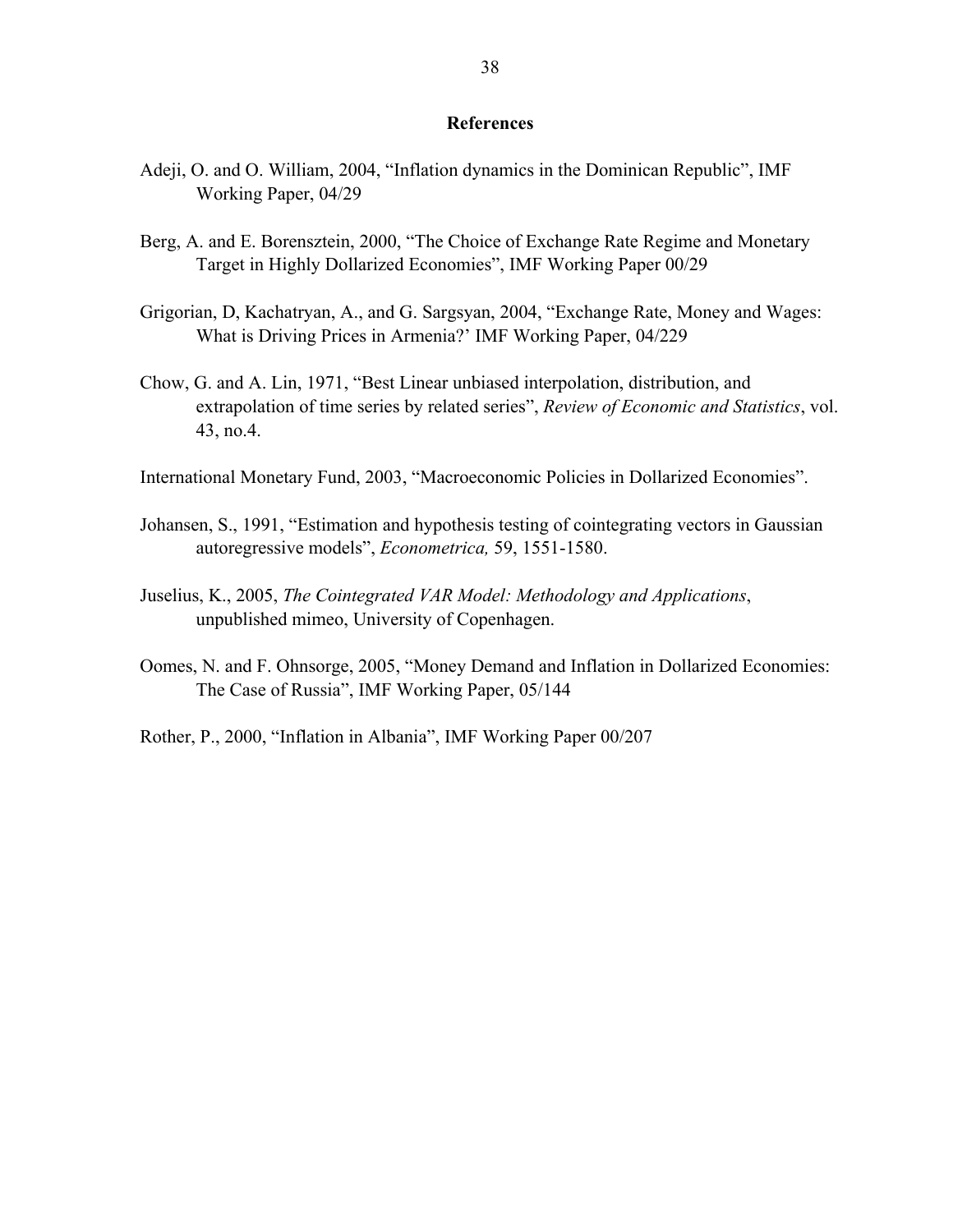## **III. REVENUE MOBILIZATION IN A POST-CONFLICT ENVIRONMENT<sup>40</sup>**

59. **The absence of a functioning state and public institutions remains a significant constraint to Haiti's growth potential**. The low historical growth performance—Haiti's economy grew annually by less than 0.5 percent since 2000 and per capita real GDP has contracted for several decades—has been to a large extent caused by lacking provisions of some of the most basic public goods and services, including security, proper judicial processes, health, education, electricity, water supply, and road and transportation systems. This situation has been the result of prolonged internal conflict and political unrest that has weakened—though not totally destroyed—key government institutions. Rebuilding and strengthening these institutions will be critical for economic recovery and development, as has been shown by other post-conflict countries (Box 1).

60. **Enhancing social and physical infrastructures will require significant investment outlays in the coming years.** A comprehensive tally and costing of investment needs is expected to emerge from the Poverty Reduction Strategy Paper (PRSP) that is currently under preparation. Preliminary estimates of the investment programs presented by the government in July 2006, put the country's immediate investment needs at about US\$5-7 billion. Sectoral investment needs were subsequently presented at a number of donor conferences, and the authorities hope that development partners will provide most of the required financing.<sup>41</sup>

61. **Even if financing for the initial investments can be secured, resources will be needed to cover recurrent costs of these projects**, for items such as wages, regular infrastructure maintenance, goods and services, etc.<sup>42</sup> According to a recent study, annual recurrent expenditure following any investment in the transportation, energy, health, and education sectors could reach between 5 and 33 percent of initial investment expenditure.<sup>43</sup> For Haiti, this means that even in a relatively conservative scenario government spending could increase by 2-3 percent of GDP on a permanent basis, as a result of a large public investment push.

 $\overline{a}$ 

<sup>40</sup> By Gamal El-Masry and Katja Funke.

<sup>&</sup>lt;sup>41</sup> Recent donor conferences took place in November 2006 in Madrid and in March 2007 in Washington, D.C.

 $42$  For a discussion of the impact of additional externally financed investment on current expenditure, see Gupta, Powell, and Yang (2006).

<sup>43</sup> Hood, Husband, and Yu (2002).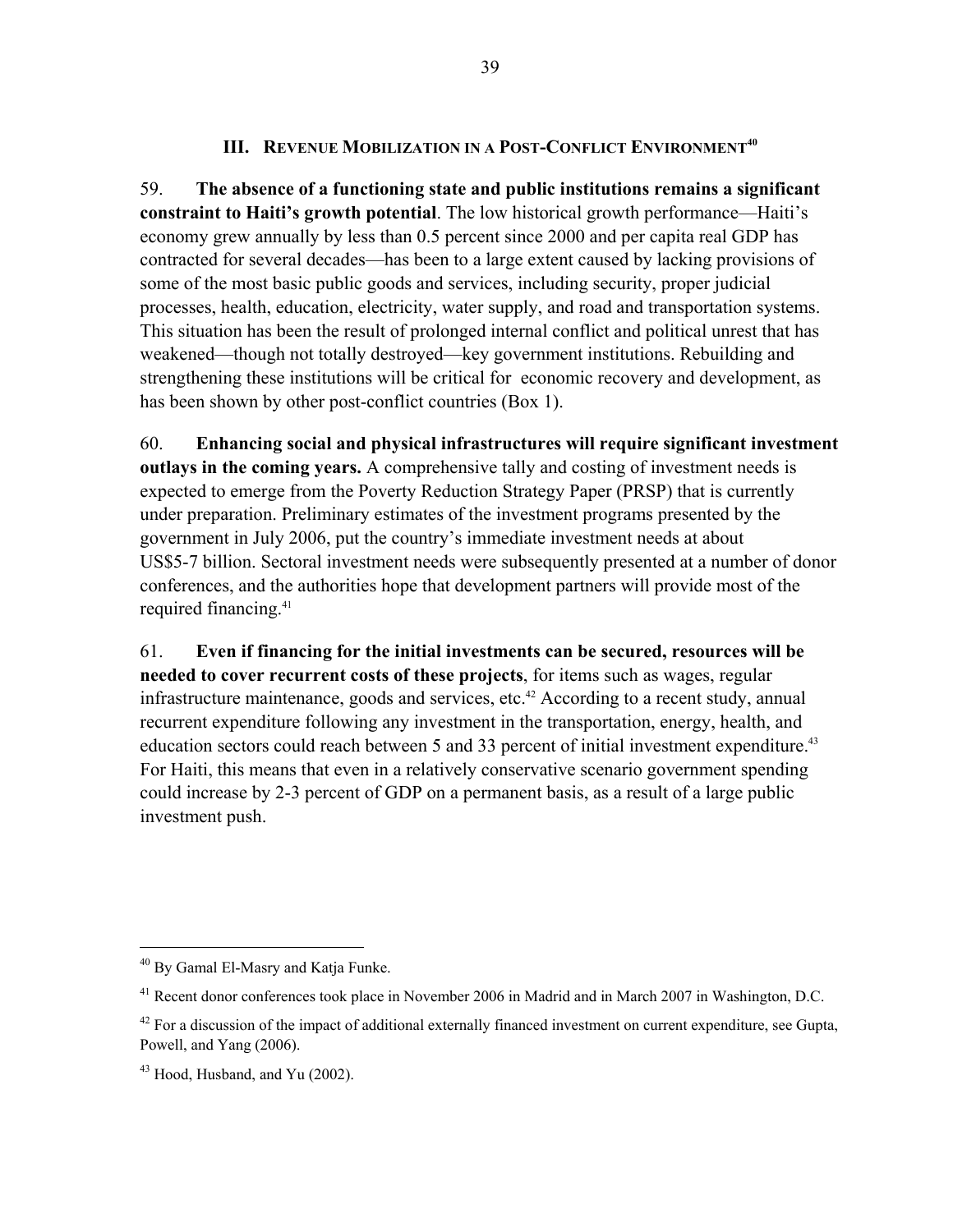#### **Box 1: Revenue mobilization in post-conflict countries**

**Haiti is emerging from an extended period of social and political unrest**. Experience in many "conflict countries" has shown that government operations are severely impacted by conflicts and prolonged social strife. Such countries typically experienced sharp drops in government revenue during the period of the conflict, but also rapid recovery once the conflict ended. The disturbances in Haiti were less intense—in terms of loss of life and property—than in some countries that were involved in armed conflicts. Nevertheless, the prolonged period of instability kept revenues subdued.

**Haiti's basic fiscal institutions and legal framework survived the conflict, albeit considerably weakened.** Post-conflict countries often face a total collapse of the institutions that make a stable society function. In Haiti, most government institutions suffered, including from human capital drain, but for most part did not disintegrate.

**Rebuilding the weakened fiscal institutions is key to reestablishing a functioning government and thus a precondition for revenue mobilization and economic recovery (IMF, 2004; and Brahimi, 2007)**. The process of rebuilding fiscal institutions essentially entails three steps: (i) creating a proper legal and regulatory framework; (ii) strengthening the fiscal authorities; and (iii) designing appropriate revenue and expenditure policies, while simultaneously strengthening revenue administration and public expenditure management. In the Haitian context, fiscal reforms should focus on





Source: IMF staff calculations.

strengthening tax administration, including reestablishing control and security over the country at large, in particular key border entry points, and modernizing existing procedures and policies.

**Experience in a number of conflict countries also suggests that policymakers should be mindful of other aspects that will critically affect the success of revenue reform efforts:**

• **Close coordination of technical assistance** among donors is needed to ensure that foreign support is mutually reinforcing and evenly distributed across key sectors which should advance in unison.

• **The authorities' implementation capacity should guide the pace of reform**. Domestic capacity constraints call for simple regulations and administrative ease, to allow a successful implementation of relevant rules and regulations with available resources. In the meantime, long-term advisors can help build domestic capacity.

• **Revenue efforts must go hand in hand with stronger public financial management and expenditure execution capacity.** From a macroeconomic perspective, it is important that revenue enhancing measures go in tandem with higher levels of spending to remove existing development bottlenecks and avoid a contractionary impact on economic activity. Furthermore, from a political perspective, ensuring the improved delivery of essential services and public goods will garner the necessary public support to advance the reform agenda.

 $<sup>1</sup>$  For the purpose of this chart, the conflict year is defined as the year with the largest decline in government revenue.</sup>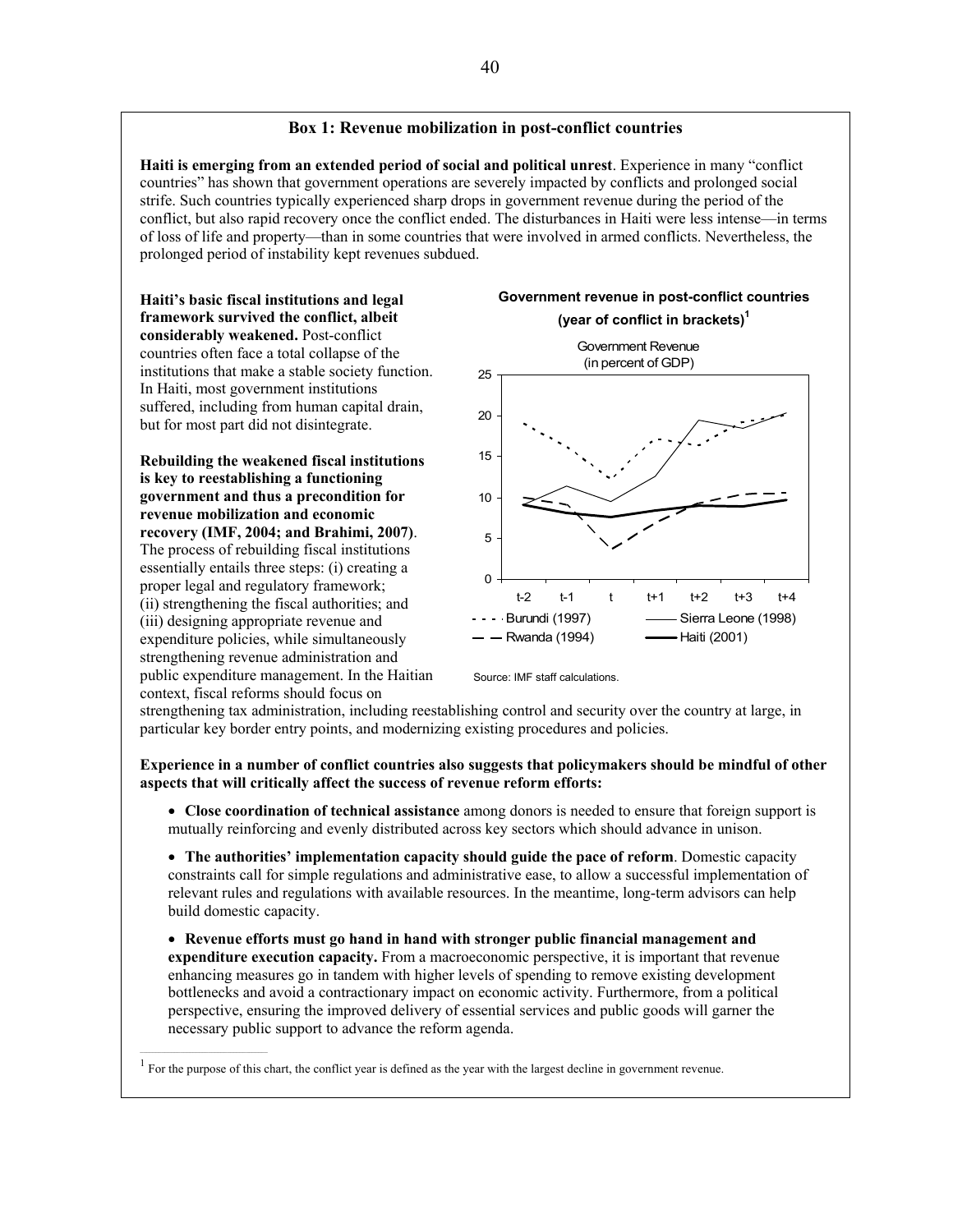62. **At present, central government revenue covers current expenditure but leaves little room for domestically financed investment or new recurrent expenditure** (Figure 1). In 2006, the central government collected 10 percent of GDP in revenue, of which more than 9 percent of GDP paid for current expenditure. Domestically financed investment expenditure amounted to less than 1 percent of GDP and was partly financed by foreign budget grants. The vast majority of capital expenditure—4.4 percent of GDP—was executed in the form of foreign-financed projects. Thus, to finance additional recurrent expenditures and to reduce the dependence on foreign aid flows, the government needs to strengthen its domestic revenue effort substantially.



## **Figure 1: Central Government Operations Excluding Foreign Financed Projects (in percent of GDP)**

## **A. Stylized Facts of Revenue Collection in Haiti**

## 63. **Central government revenue collection in Haiti is low by international**

**standards**. Haiti collects 10 percent of GDP in revenue, significantly less than similar lowincome countries  $(LICs)$ ,<sup>44</sup> whose revenue-to GDP ratio amount on average to about 20 percent of GDP (Figure 2a). Haiti's revenue collection is also low compared to middleincome countries of similar size in the Western Hemisphere (Figure 2b).<sup>45</sup> These countries collect on average almost 18 percent of GDP in revenue (16 percent of GDP if countries with substantial revenue from energy production and exports are excluded).<sup>46</sup> The significant

1

<sup>&</sup>lt;sup>44</sup> According to the World Bank definition, LICs are countries with a per capita income of less than US\$875. The LIC comparator group includes countries with a population of 5-15 million, similar to Haiti (9.1 million). These are: Benin, Burkina Faso, Cambodia, Chad, Guinea, Haiti, Kyrgyz Republic, Lao People's Dem. Rep, Malawi, Mali, Niger, Papua New Guinea, Rwanda, Senegal, Sierra Leone, Tajikistan, Togo, Zambia, Zimbabwe. See World Bank (2005).

<sup>&</sup>lt;sup>45</sup> The comparator group of Western Hemisphere countries includes Bolivia, Dominican Republic, Ecuador, El Salvador, Guatemala, Honduras, Nicaragua, and Paraguay.

<sup>&</sup>lt;sup>46</sup> The latter are Bolivia and Ecuador (hydrocarbons), and Paraguay (hydroelectric power).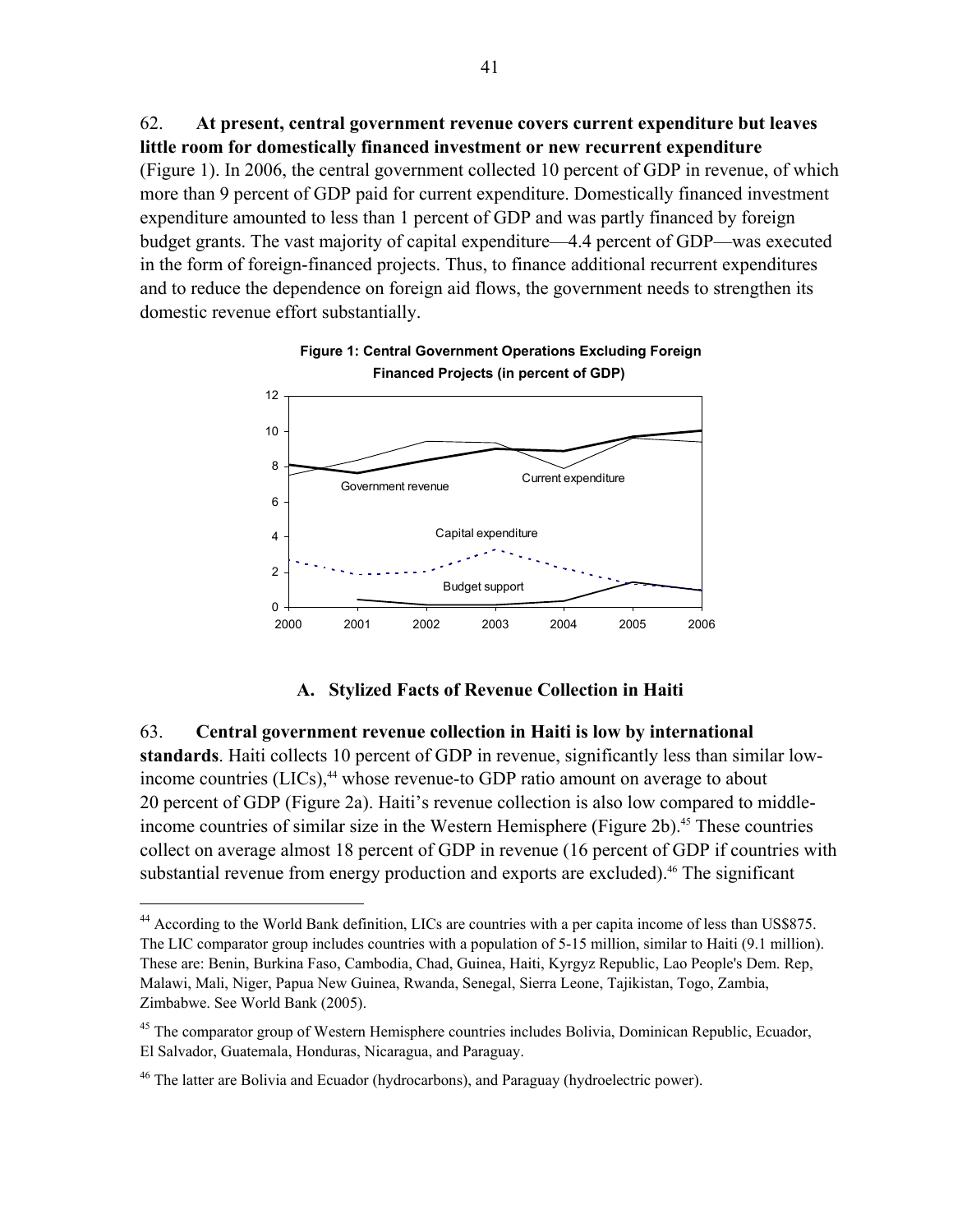variation in revenue levels across LICs suggests that a low income level *per se* is not necessarily a hindrance to revenue collection.<sup>47</sup>





(a) Total revenue collection in low income countries (b) Total revenue collection in middle-income countries

30 25 20 15 10 5 0 Haiti Guatemala Dominican Republic 11 Venbeue Nicaragua Ecuador 1/ Guatemala Dominican Republic Honduras El Salvador Ecuador 1/ Paraguay 1/ Honduras El Salvador Bolivia 1/ Bolivia 1/

in the Western Hemisphere

1/ Include substantial revenue from energy production (hydroelectric, oil, or gas).

Source: IMF, FAD tax data base.

64. **The structure of government revenue in Haiti is generally comparable to that of other countries in the region**. 48 Indirect taxes, including excises, value-added taxes (VAT), sales taxes, customs duties, and other taxes account for 75 percent of total revenue in Haiti compared to 65 percent in regional comparator countries (Figure 3).<sup>49</sup> The share of direct taxes in total revenue is the same (20 percent), while Haiti's collection of non-tax revenue (5 percent of total revenue) is somewhat smaller than in comparator countries (15 percent). Overall , Haiti's broadly similar revenue structure but weak collection across all types of revenue suggest that there is significant room to improve collection from all sources.

#### **Figure 3: Revenue structure in middle-income countries in**

 $\overline{a}$ 

<sup>&</sup>lt;sup>47</sup> The post-conflict countries in our sample reach revenue levels of up to 20 percent of GDP, which confirms that a strong recovery of revenue collection is possible after conflict situations.

<sup>48</sup> Similar in terms of population.

 $49$  Excluding the resource-rich countries, namely Bolivia, Ecuador, and Paraguay.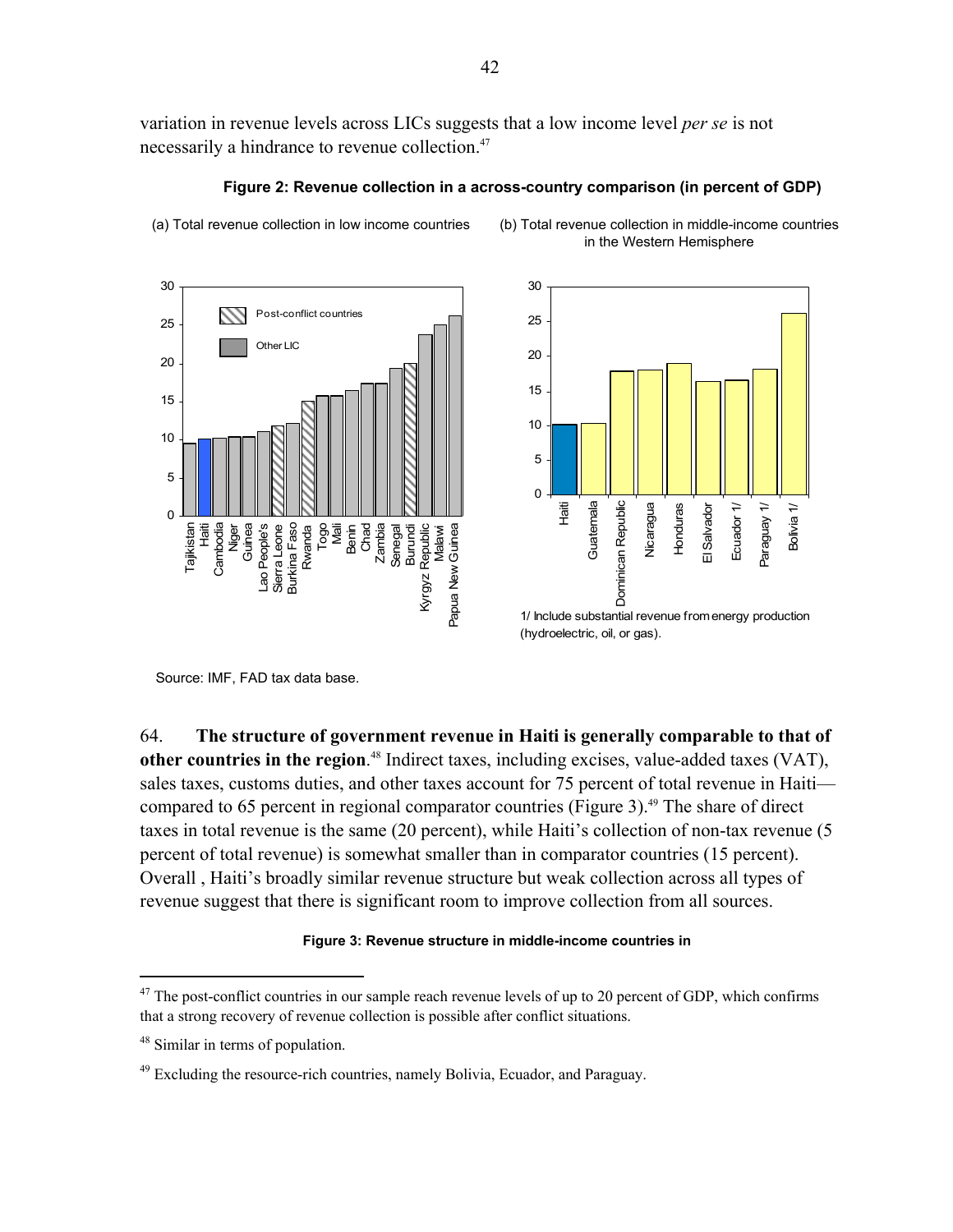

1/ Include substantial revenue from energy production (hydroelectric, oil, or gas).

Source: IMF, FAD tax data base.

 $\overline{a}$ 

65. **In Haiti, like in many other countries, the VAT is the single most important source of government revenue** (Table 1).<sup>50</sup> In 2006, the VAT generated almost 33 percent of all revenue. The second and third largest contributors were "other taxes on international trade" and customs duties, with 16.7 and 16 percent of total revenue, respectively.

66. **More than two-thirds of total revenue is collected at the border, which is quite high.** This reflects in part Haiti's low domestic production base and high import dependence (32 percent of GDP in 2006), which is fueled by a large inflow of remittances (20.7 percent of GDP in 2006). 51 The customs authority (Administration Générale des Douanes, AGD) therefore plays a crucial role in revenue collection, especially of indirect taxes.

 $50$  While officially known as a turnover tax (TCA), this consumption tax is akin to a VAT.

 $<sup>51</sup>$  In 2006, the external trade and services deficit was 22 and 7 percent of GDP, respectively. Accordingly, about</sup> 30 percent of domestic demand could not be covered by domestic production.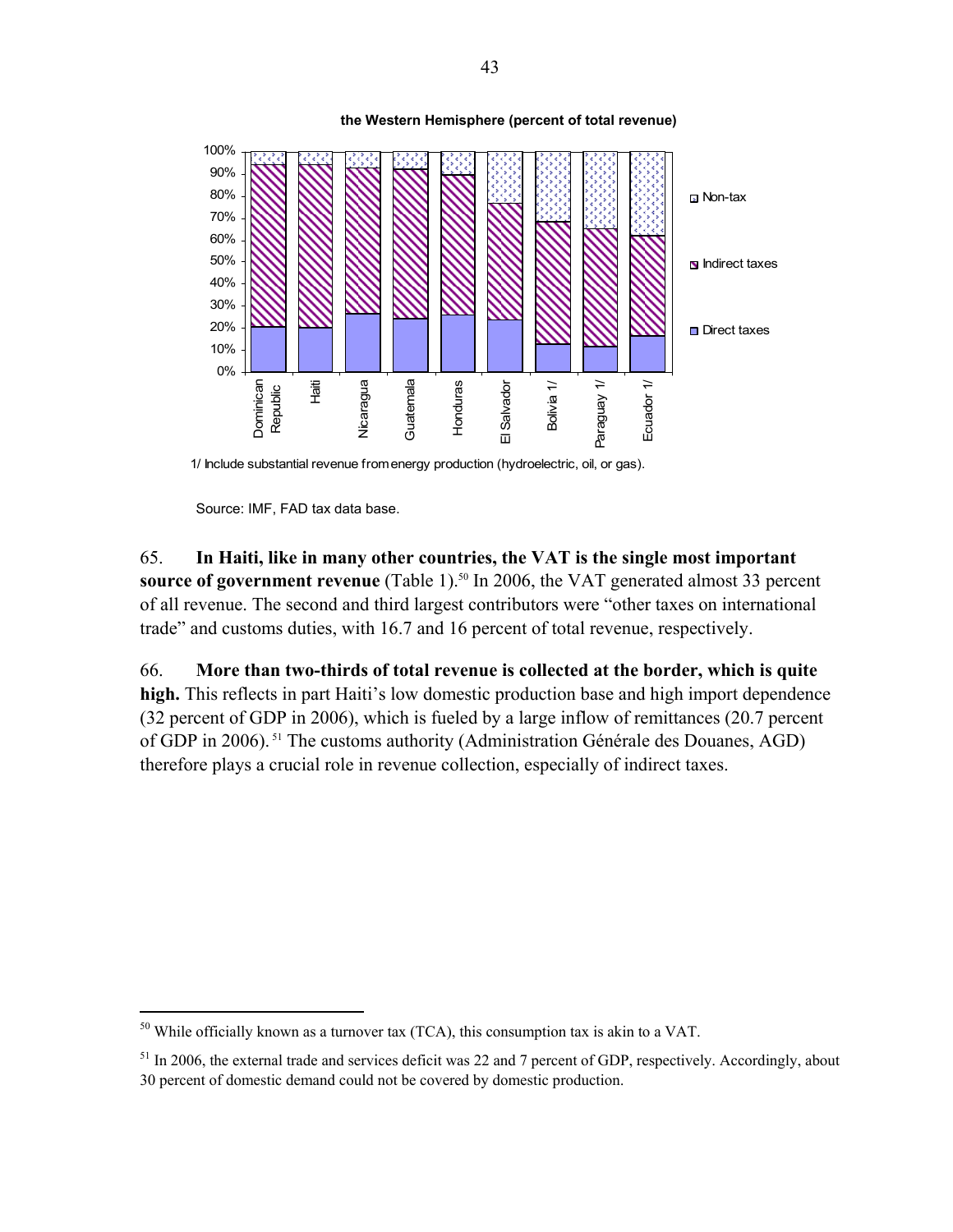|                                                                                           | Revenue collected by tax<br>authorities |                             |                                | Revenue collected by<br>customs authorities | Total revenue                  |                            |
|-------------------------------------------------------------------------------------------|-----------------------------------------|-----------------------------|--------------------------------|---------------------------------------------|--------------------------------|----------------------------|
|                                                                                           | million<br>Gourdes                      | percent of<br>total revenue | million<br>Gourdes             | percent of<br>total revenue                 | million<br>Gourdes             | percent of<br>total        |
| Income tax<br>Corporate income tax<br>Personal income tax                                 | 3,500<br>1,810<br>1,690                 | 18.3<br>9.5<br>8.8          | 508                            | 2.7                                         | 4,009<br>1,810<br>1,690        | 21.0<br>9.5<br>8.8         |
| Other income tax<br>Wage tax<br>Property tax                                              | 118<br>163                              | 0.6<br>0.9                  | 508                            | 2.7                                         | 508<br>118<br>163              | 2.7<br>0.6<br>0.9          |
| Taxes on goods and services<br><b>VAT</b><br>Excises<br>Other taxes on goods and services | 2,161<br>1,616<br>126<br>419            | 11.3<br>8.5<br>0.7<br>2.2   | 6,025<br>4,655<br>1,220<br>150 | 31.5<br>24.4<br>6.4<br>0.8                  | 8,186<br>6,271<br>1,346<br>569 | 42.9<br>32.8<br>7.0<br>3.0 |
| Other tax revenues                                                                        | 198                                     | 1.0                         |                                |                                             | 198                            | 1.0                        |
| Non tax revenue                                                                           | 81                                      | 0.4                         | 5                              | 0.0                                         | 87                             | 0.5                        |
| Customs duties<br>Other taxes on international trade*<br>Penalties                        |                                         |                             | 3,058<br>3,187<br>92           | 16.0<br>16.7<br>0.5                         | 3,058<br>3,187<br>92           | 16.0<br>16.7<br>0.5        |
| Total                                                                                     | 6,222                                   | 32.6                        | 12,875                         | 67.4                                        | 19,097                         | 100.0                      |

**Table 1: Central government revenue by collecting agency and tax in 2006** 

\* Mostly (over 85 percent) verification fees.

Source: Haitian authorities.

67. **The overwhelming majority of revenue is collected in the nation's capital.** The AGD collects 90 percent of total revenue through its offices in Port-au-Prince, including the international airport (Figure 4). Similarly, 97 percent of total revenue collected by the tax authority (Direction Generale des Impôts, DGI) originate from the larger Port-au-Prince area. Of this, 75 percent is collected by the large taxpayer unit (LTU), with the balance gathered in the central tax office (17 percent) and a few smaller tax offices in the greater Port-au-Prince area. The high degree of revenue concentration reflects the importance of the Port-au-Prince area for the economy and weak tax administration and customs enforcement capacities outside of the capital city. This suggests, that there might be considerable room to increase revenue through a strengthening of basic collection functions in the provinces, even though further strengthening tax administration in Port-au-Prince will also be important given the high revenue base there.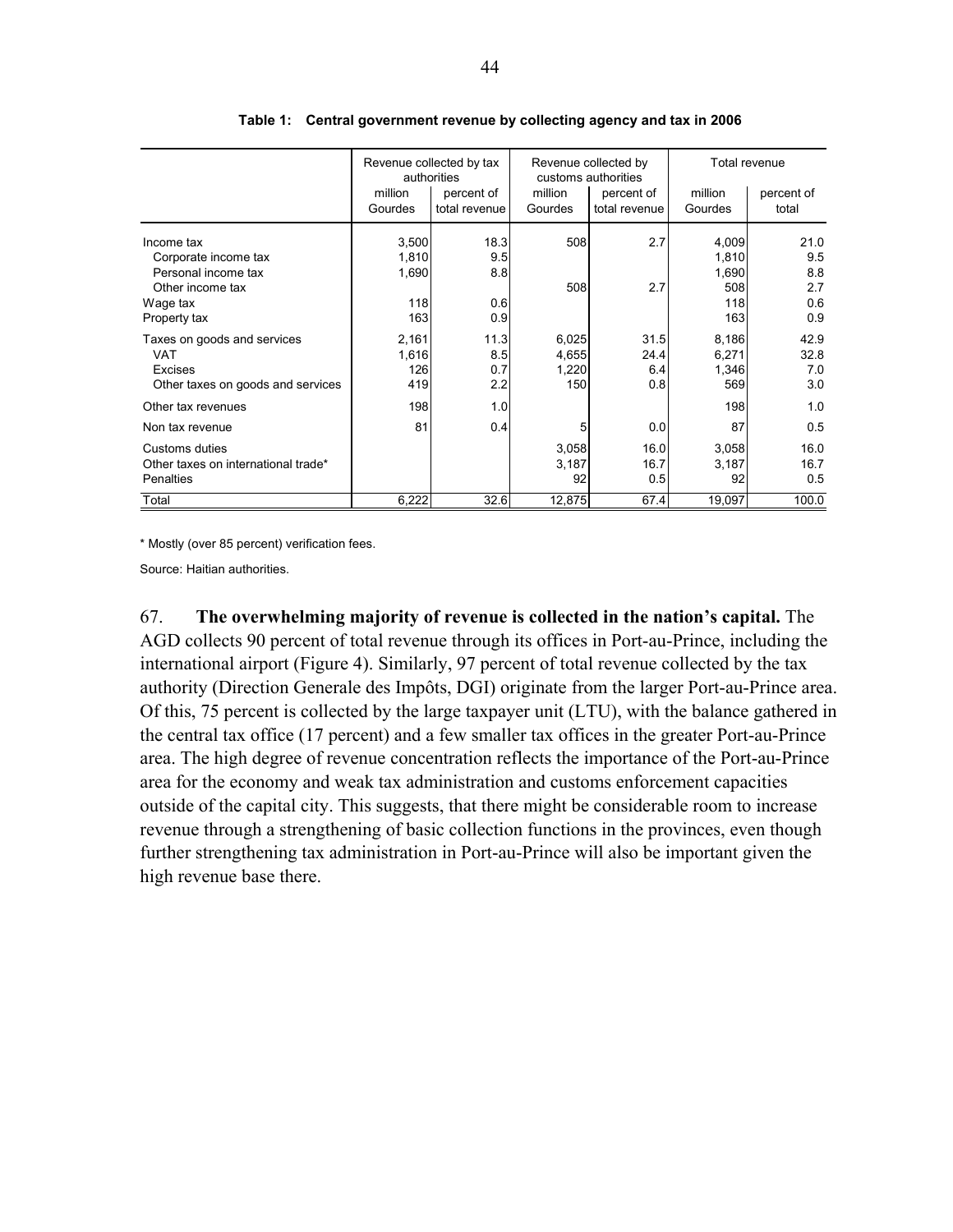

Revenue collected by DGI (total G 6,571 million)

Personal income tax 25% **Corporate** income tax 35% Other tax and nontax revenue 10% VAT 24% **Other** taxes on G&S 6% **Central** office PaP 17% LTU 75% PaP metro. area 5% Provinces 3%

Revenue collected by AGD (total G 12,997million)

(c) Revenue collection by type of revenue

(a) Revenue collection by type of revenue

(d) Revenue collection by customs offices

(b) Revenue collection by tax offices



Source: Haitian authorities.

45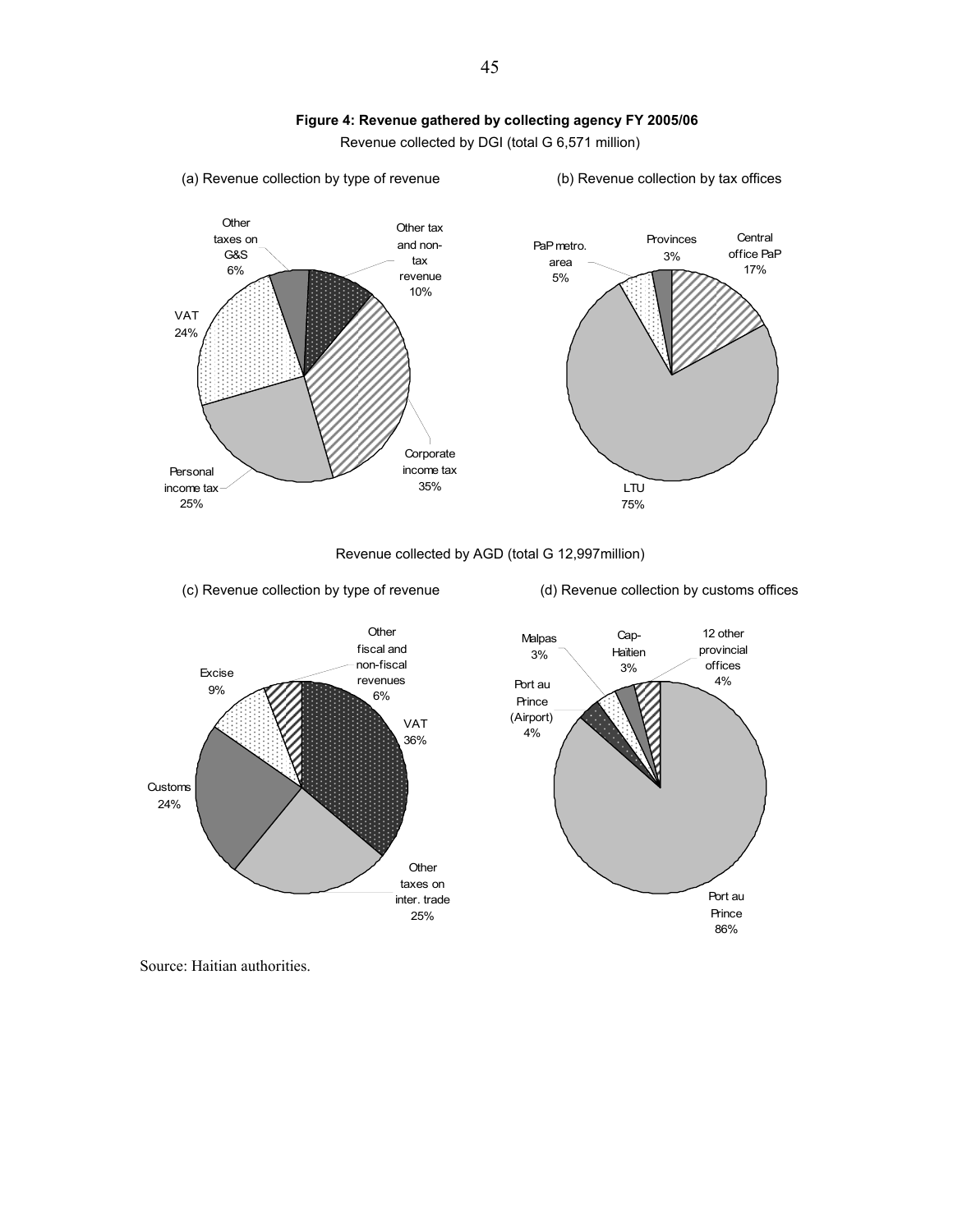# **B.** Strengthening Revenue Collections in Haiti<sup>52</sup>

68. **The Haitian government intends to increase revenue collection to about 12 percent of GDP by 2008 and 15 percent of GDP by 2015** (IMF, 2006b). Experience in other low-income countries has shown that achieving a ratio of this order is a reasonable medium-term target.<sup>53</sup> Few LICs have sustained minimally acceptable living standards at tax ratios below 10 percent, and most countries find that increasing revenue beyond 15 percent of GDP requires an expansion of the tax base that can be difficult, both politically and technically.

69. **Revenue collection could be strengthened by improving tax administration and broadening the tax base, as well as adjusting selected tax rates.** The range of appropriate reform measures depends on initial conditions—status of the tax legislation and its implementation—for specific taxes and custom duties. Therefore, the composition of administrative and policy reforms may vary from tax to tax. Nevertheless, improving the administration of the DGI and the AGD will help to enforce revenue collection across all revenue sources.

70. **The impact of any reform on revenue collection will depend on the proper sequencing of tax policy and revenue administration measures**. While both tax administration and tax policy-related reforms might be necessary, their proper phasing will be critical. Tax rate increases, create incentives for tax evasion and avoidance. Therefore, the first priority should be to strengthen revenue administration and broaden the revenue base. Tax rate adjustments should be implemented only once the revenue administration is sufficiently robust to offset the additional incentives for evasion.

# **The authorities' plans for improving revenue administration**

71. **Recognizing that revenue administration reform is key to boosting collections across all sources, the authorities are making strong efforts to strengthen the tax and customs authorities.** 

• **The DGI has formulated a strategic modernization plan and is working on an tactical plan to guide its implementation**. 54 The strategic plan sets major objectives and performance indicators that would guide the efforts to improve the internal revenue administration (Table 2).

 $\overline{a}$ 

 $52$  This sections draws on technical assistance that was provided to Haiti in 2005 by the IMF's Fiscal Affairs Department (FAD) (IMF, 2006a).

 $53$  IMF (2005).

 $54$  See also IMF (2006b).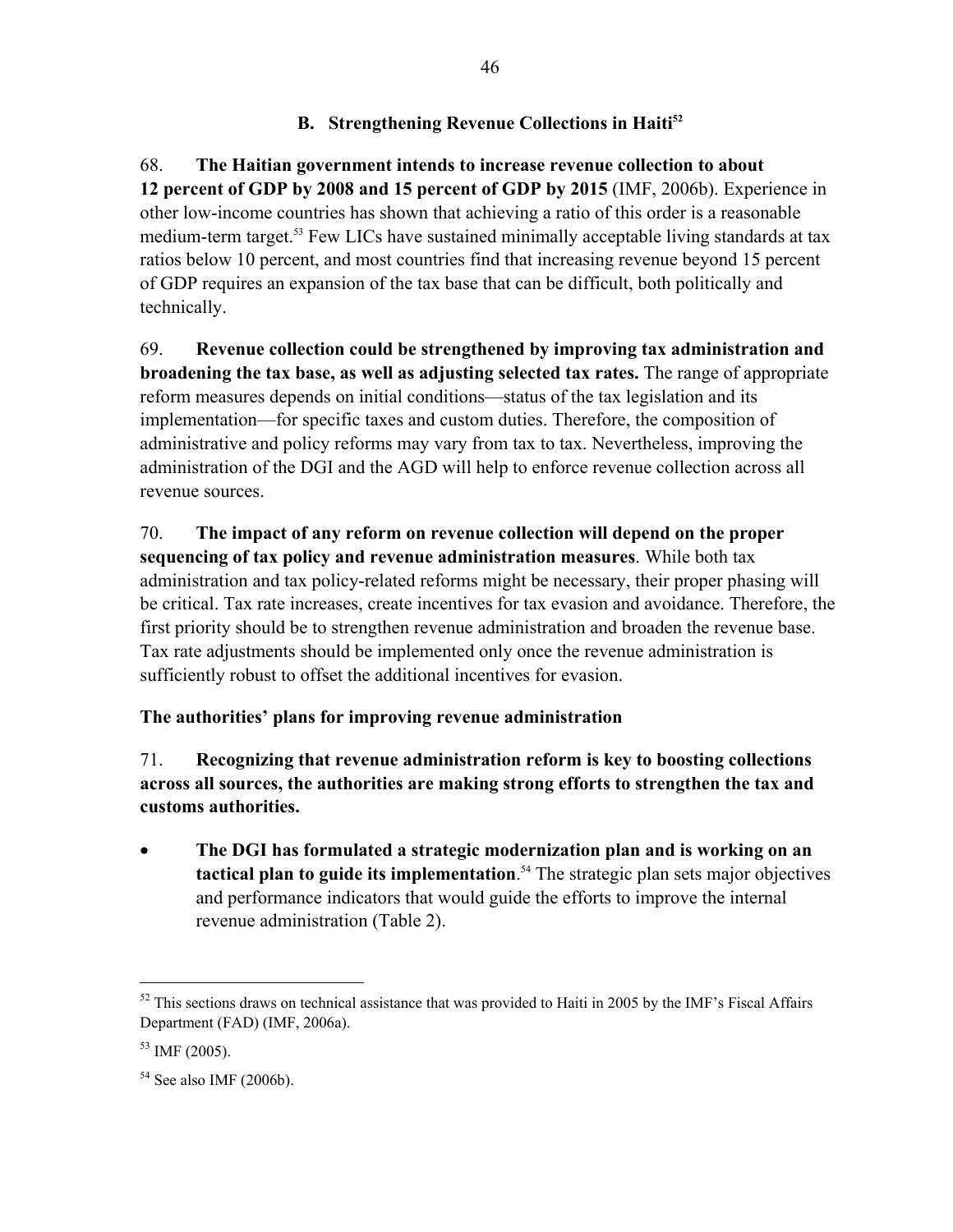| Strategic objectives                   | Strategic activities                                                                                                    |
|----------------------------------------|-------------------------------------------------------------------------------------------------------------------------|
| Enhance DGI's organizational structure | • Elaborate a new organizational law for DGI                                                                            |
|                                        | Standardize and codify administrative procedures<br>٠                                                                   |
|                                        | Encourage decentralization                                                                                              |
|                                        | Use an integrated information management system<br>٠                                                                    |
| Contribute to the revision and         | Simplify and harmonize tax laws<br>٠                                                                                    |
| harmonization of tax legislations      | Develop a tax code<br>٠                                                                                                 |
|                                        | Prepare a handbook of tax laws<br>٠                                                                                     |
|                                        | Prepare a charter of the Rights and Duties of the Taxpayer<br>▪                                                         |
| Promote and facilitate the voluntary   | Define an effective education and information program for the taxpayers<br>٠                                            |
| respect of tax obligations             | Secure the loyalty of and encourage regular taxpayers                                                                   |
|                                        | Provide adequate assistance to the taxpayers<br>٠                                                                       |
|                                        | Enhance the quality of the services offered to the taxpayers<br>٠                                                       |
| Fight fiscal fraud and use appropriate | Maximize the level of integration of informal sector<br>٠                                                               |
| techniques to minimize tax avoidance   | Strengthen the regime of sanctions in tax laws<br>٠                                                                     |
|                                        | Strengthen internal controls<br>٠                                                                                       |
|                                        | Establish international tax agreements                                                                                  |
| Develop a data base of qualified human | Develop a program of continuing training<br>٠                                                                           |
| resources                              | Define the particular status of the DGI agents                                                                          |
|                                        | Create better working conditions                                                                                        |
|                                        | Prepare an ethics code<br>٠                                                                                             |
| Organize a management system using     | Develop and update a central and reliable data base of taxpayers<br>٠                                                   |
| the new information and communication  | Review DGI's computer master plan                                                                                       |
| technologies                           | Intensify the computerization of tax operations and develop a network<br>system between the services and the management |

Source: DGI

 $\overline{a}$ 

• **Similarly, the AGD has developed a reform plan to reinforce customs control in the provinces and improve customs administration.** As a first step, the plan foresees establishing an adequate level of security to allow for an efficient implementation and enforcement of customs controls. To achieve this goal, customs—with interim support from the national police and the United Nations forces—will form its own security unit. In a second step, the plan envisages reinforcing infrastructure and implementation capacity in the provincial offices. Major elements of this second step include: (i) evaluation of available human resources; (ii) measures to fight corruption; (iii) provision of physical infrastructure, like office buildings, equipment, etc.; (iv) increased controls and supervision; (v) extension of the pre-shipment inspections facility to offices in the provinces; (vi) installation of SYDONIA in provinces;<sup>55</sup> (vii) improved procedures for the informal sector; and (viii) development of control statistics. In a third step, a risk

<sup>&</sup>lt;sup>55</sup> SIDONIA is a customs automation system developed by UNCTAD.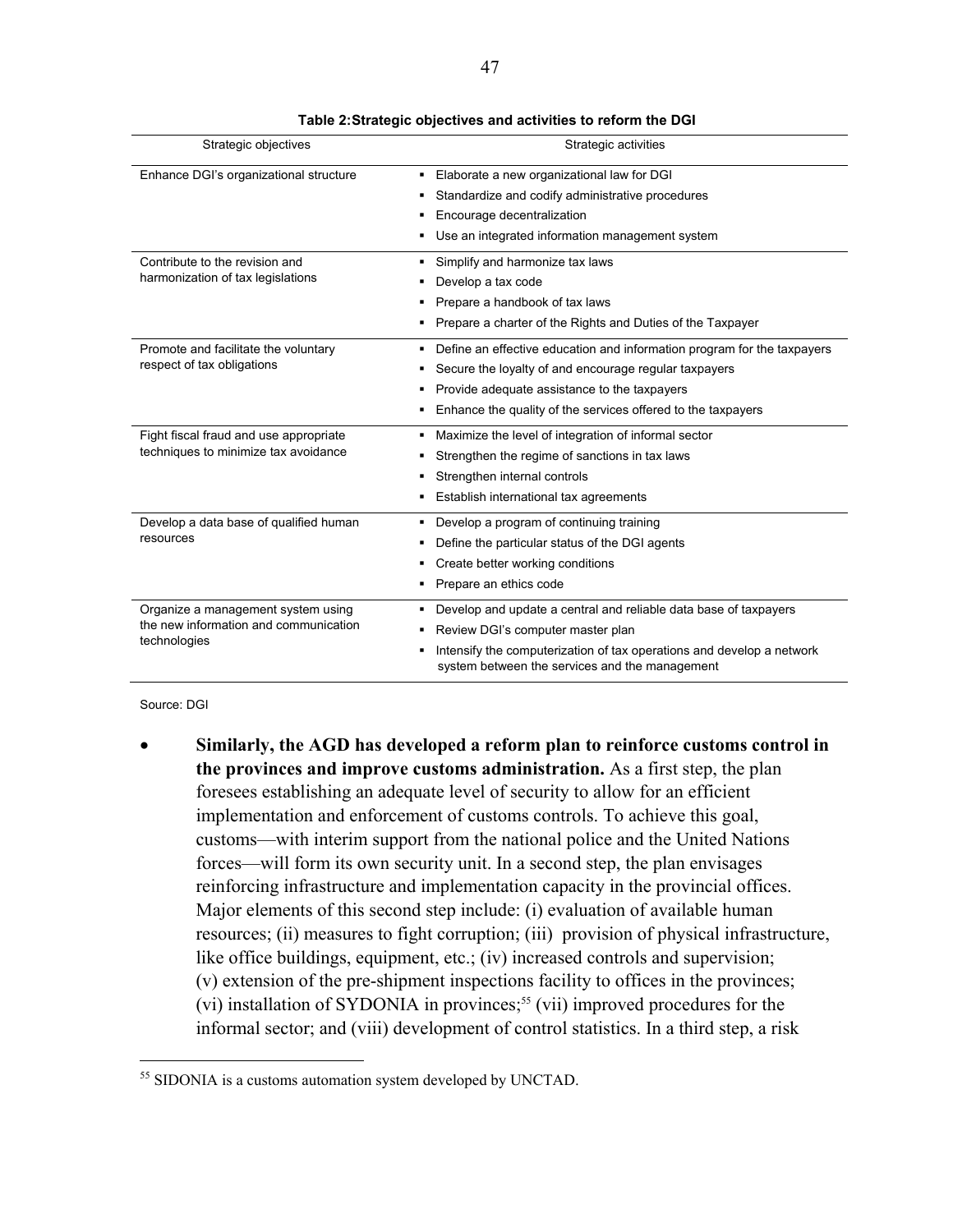management system would be implemented; the WTO evaluation scheme put into place; and post-clearance controls enforced. Furthermore, at this stage, the strategy to combat smuggling would be revised. It is envisaged that the implementation of the strategic plan will progress sequentially, starting with the most important, high import-volume customs stations, and then moving on to the smaller posts.

72. **The above reform strategies provide a sound basis for strengthening revenue administration at the DGI and the AGD, thus promising significant improvements in revenue collection.** The authorities are committed to implementing these reforms steadfastly, including by devoting sufficient resources, in particular senior staff, who would be freed from their day-to-day operations so as to dedicate their efforts to overseeing the implementation of these reforms. The experience in other countries has shown that the deployment of long-term external advisors at these key agencies could ensure proper and timely implementation of the reform agenda.

## **Direct taxes: Personal and corporate income tax**

73. **The efficiency of income tax collection in Haiti is quite low by comparative standards.** Revenue collected from corporate and personal income tax amounted to about 2 percent of GDP in 2006. With a maximum tax rate of 30 percent for personal income, and 35 percent for corporate income, the corresponding income tax efficiency amounts to 3 percent.56 This level is significantly lower than in other Latin American countries, where the average efficiency amounts to almost 15 percent in 2003.<sup>57</sup> Income tax rates are, however, broadly in line with IMF recommendations and regional standards, and suggest that rate adjustments would not seem advisable.<sup>58</sup>

 $\overline{a}$ 

<sup>&</sup>lt;sup>56</sup> In general, tax efficiency measures are used to assess the performance of a particular tax. The perfectly efficient tax would lead to an efficiency ratio of 100 percent if a uniform tax rate is applied and tax collection is measured in percent of the tax base. In the case of an income tax, the appropriate tax base would be the GNP, and in the case of a consumption based tax like a VAT, the appropriate tax base would be domestic consumption. For this paper, income tax efficiency is measured as the ratio of income tax revenue (as a percent of GDP) to the sum of the highest personal and corporate in come tax rates. This measure is useful for crosscountry comparisons, but its level should not be interpreted as a gauge of absolute collection efficiency. The use of the sum of corporate and personal income tax rates in the denominator to calculate the efficiency ratio implies that income would have to be fully taxable under both corporate and personal income taxes to achieve an efficiency ratio of 100 percent, which is not a desirable feature in any income tax system.

<sup>57</sup> See Cárdenas, Lora, and Mercer-Blackman (2005).

<sup>&</sup>lt;sup>58</sup> The average top tax rate for personal and cooperate income tax in Latin America, the Caribbean, and Bermuda is 30 percent. (see IMF, FAD data bases on "income tax rate").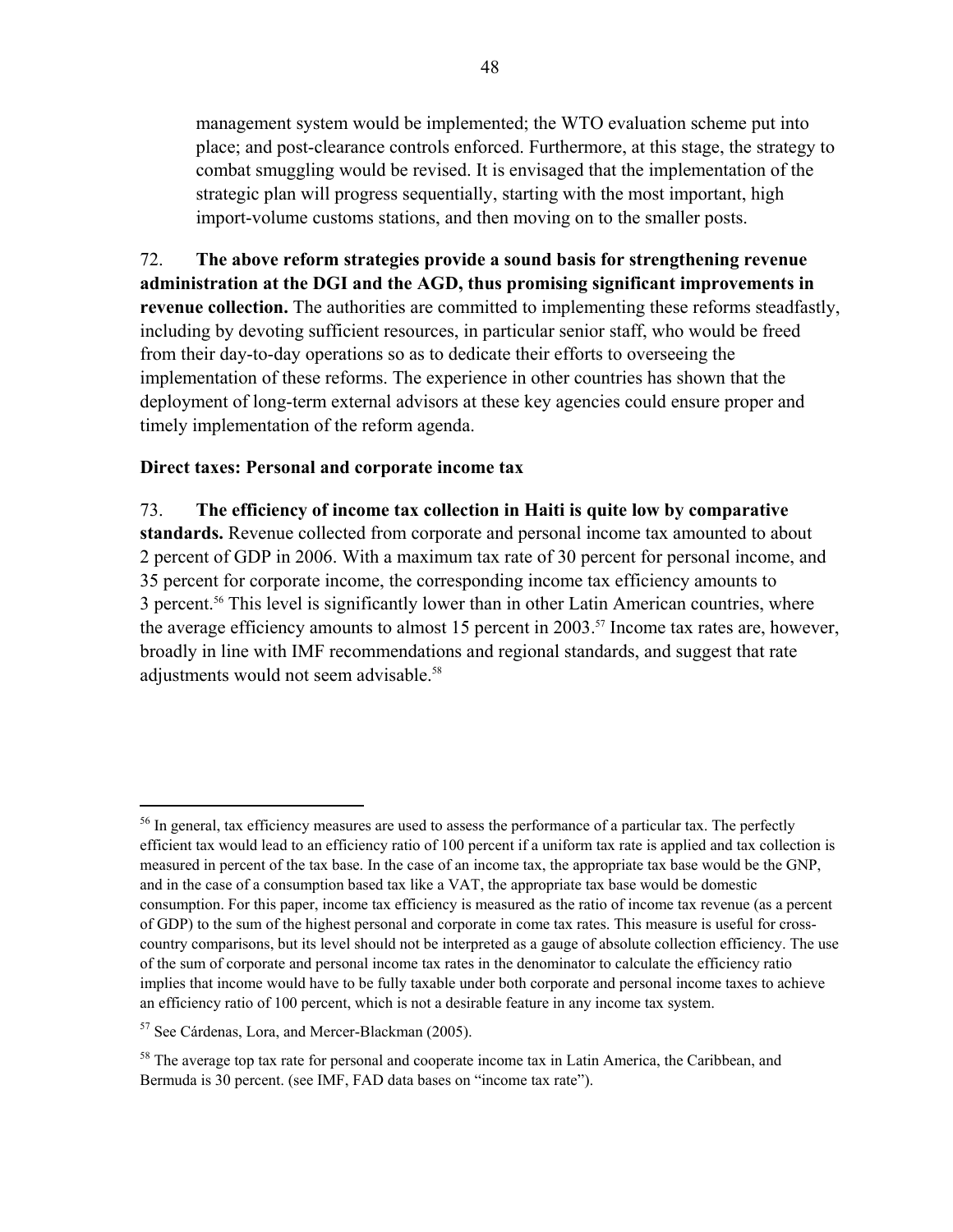## **Box 2: Major features of the income tax and the 2006 reform**<sup>59</sup>

In 2006, income tax rates and tax brackets were adjusted. The reform harmonized the maximum level of personal and corporate income tax rates, and the multi-rate structure of the corporate income tax was converted into a revenue-neutral single proportional rate (see table below). Personal income tax brackets were adjusted upward to take into account the effect of past inflation on the taxable base.

The tax prepayment mechanism for businesses with a turnover of above G 1.25 million and corporations was also revised. Since October 2006, these businesses and corporations have to make three equal installments over the year to cover 75 percent of the previous year's tax payments. This replaces a scheme that required the payment of a single installment of 1 percent of the previous year's profits plus 1 percent of the current value of imports. Since FY 2007 is the first year during which these reforms are effective, the impact of the reforms will not be known until the full-year assessments have been completed.

|                    | Before October 2006  |                      | Since October 2006 |
|--------------------|----------------------|----------------------|--------------------|
| Tax brackets       | Tax rates            | Tax brackets         | Tax rates          |
| (in gourdes)       | (in percent)         | (in gourdes)         | (in percent)       |
|                    | Personal income tax  |                      |                    |
| 1 to 20,000        | 0                    | 1 to 60,000          | 0                  |
| 20,001 to 100,000  | 10                   | 60,001 to 240,000    | 10                 |
| 100,001 to 250,000 | 15                   | 240,001 to 480,000   | 15                 |
| 250,001 to 750,000 | 25                   | 480,001 to 1,000,000 | 25                 |
| 750,001 and above  | 30                   | 1,000,001 and above  | 30                 |
|                    | Corporate income tax |                      |                    |
| 1 to 20,000        | 10                   | 1 and above          | 30                 |
| 20,001 to 100,000  | 15                   |                      |                    |
| 100,001 to 250,000 | 20                   |                      |                    |
| 250,001 to 750,000 | 30                   |                      |                    |
| 750,001 and above  | 35                   |                      |                    |

#### **Comparison of the income tax rate system before and after the 2006 reform**

Source: Lois Fiscales – Impôt sur le Revenu (MEF 2007) and Le Moniteur (Spécial No. 10, October 5, 2005).

74. **As with revenue in Haiti in general, strengthening income tax administration and broadening the tax base hold the promise of significantly improving income tax productivity and thus raising tax collection**. Weak tax administration and generous tax exemptions are the major causes for Haiti's low income tax efficiency. To enlarge the tax base, corporate tax exemptions should be phased out and investment incentives streamlined, including by replacing tax holidays with investment allowances (Box 3). In addition, the personal income tax base could be expanded to include fringe or non-cash benefits received by an employee who is also a shareholder or director of a company.

 $\overline{a}$ 

<sup>59</sup> See Le Moniteur Spécial (No. 10, October 5, 2005).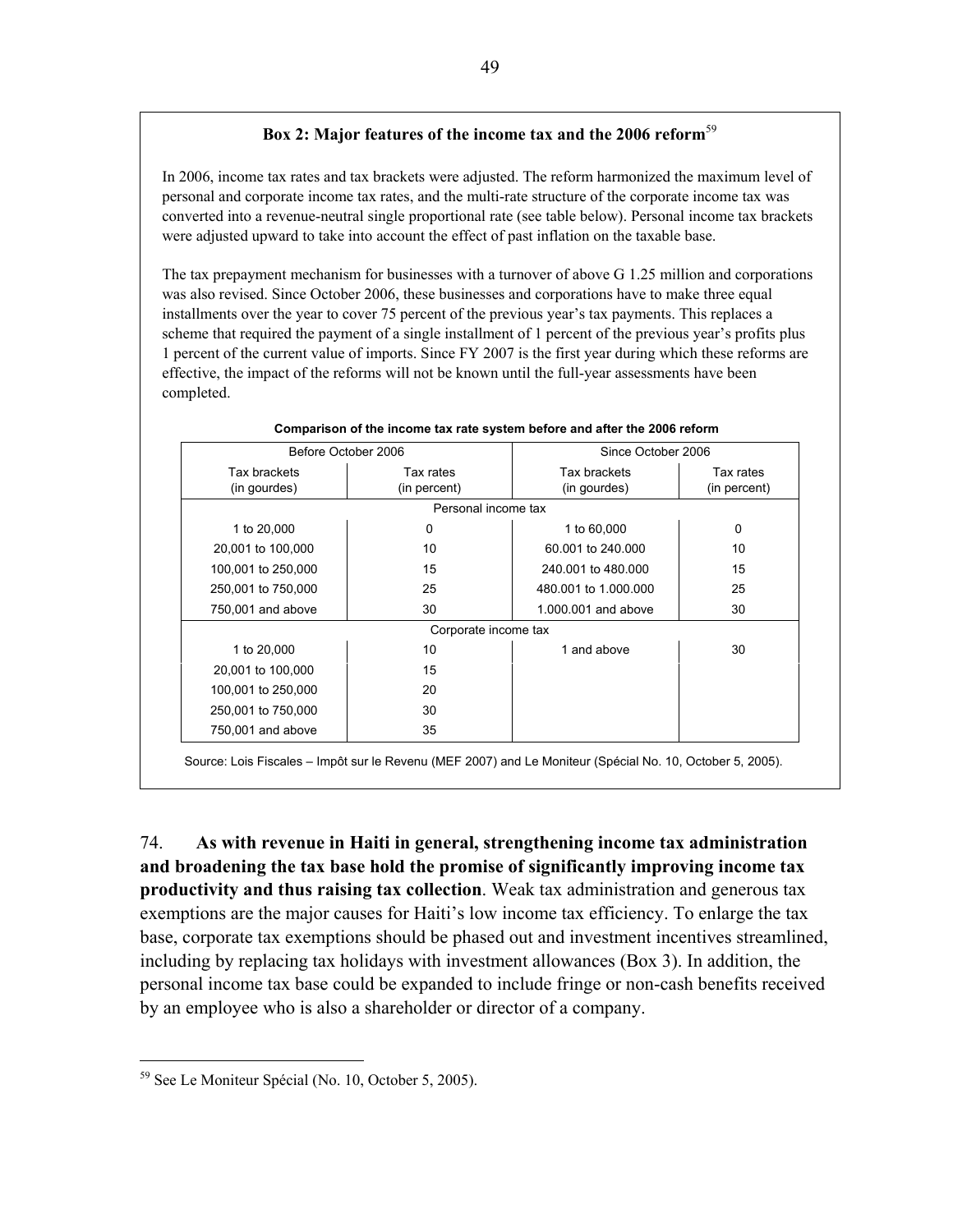## 75. **Broadening the tax base could significantly increase revenue collection from**

**direct taxes.** If income tax efficiency was raised closer to the regional average as a consequence of these actions, revenue could rise significantly. As an illustration, increasing tax efficiency only marginally to 5 percent—assuming unchanged maximum tax rates of 30 percent for both personal and corporate income taxes—could boost revenues by about 1 percent of GDP.

## **Box 3: Tax incentives in Haiti**

According to the investment law, incentives can be granted by the Commission Interministérielle des Investissements to qualified investors in the following sectors: export and re-export, agriculture, arts, national industry, tourism and related services, businesses in free economic zones, and other sectors and special regimes.

Available incentives are fairly generous and include: (i) a 100 percent exemption from income taxes for up to 15 years, followed by a gradual phasing out of the exemptions over 6 years; (ii) accelerated depreciation of between 10 percent (buildings) and 100 percent per year (software, etc.); (iii) exemption from communal taxes for up to 15 years; (iv) exemption from taxes on wages and salaries and other direct taxes for up to 15 years; (v) duty free import of equipment; and (vi) exemption from verification fees.

Furthermore, special withholding rates of 20 percent are granted on payments to non-residents; some specific entities, for example offshore banks, non-profit organizations, and charitable organizations, benefit from duty free imports, exemption from taxes on wages and salaries, and income taxes; and losscarry forwards are granted for up to 5 years.

#### **Indirect taxes**

## *Value-added tax (VAT)*

76. **Haiti collects almost 3 percent of GDP in the form of a VAT, which is about one-third of total revenues.** Almost 75 percent of VAT is collected by the AGD at the boarder, reflecting Haiti's open economy and the relative ease of collecting VAT at the point of import.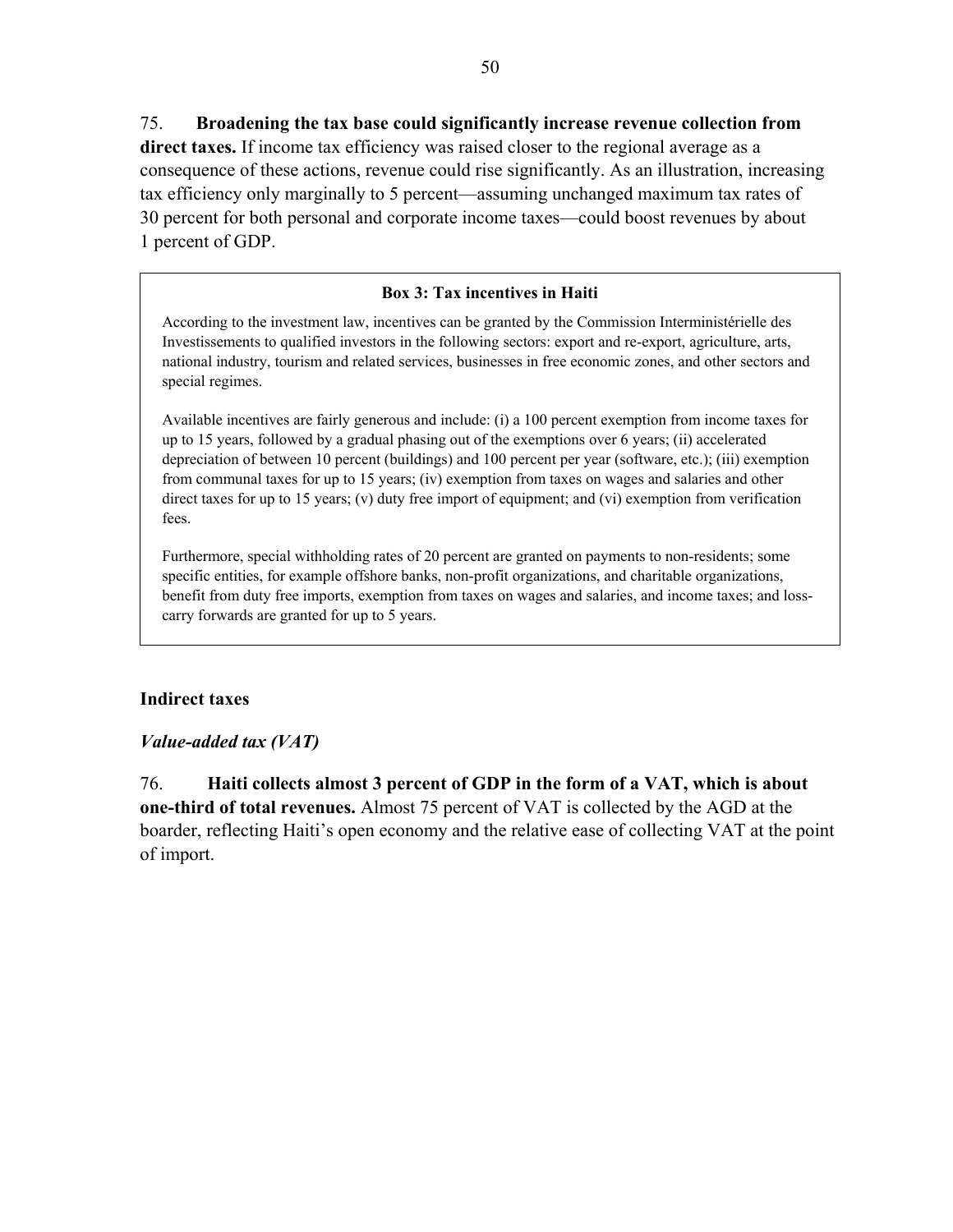## **Box 4: Main features of the VAT in Haiti**

The VAT of 10 percent of the price of goods and services, including other duties and taxes is levied on goods (including agro-industrial), on the provision of services (including water, electricity, and local bank premiums and charges), and on imports, calculated at each stage in the production/distribution/import chain, with credit for tax paid on purchases. The VAT system allows for the deduction of tax collected on inputs (not investment goods) of a taxable operation from the tax applicable to that operation. Tax credits can be carried forward but no refund mechanism for excess credits exists.

The following goods are exempted from the VAT: (1) business persons with a turnover of less than G 100,000; (2) service providers with a turnover of less than G 100,000; (3) international services (transportation equipment maintenance); (4) interest on bank loans and on banking and insurance operations; (5) wages and education and health care expenses; (6) operations of nonprofit organizations; (7) exports and reexports; (8) imported petroleum products; (9) equipment and inputs for agriculture, livestock, and fisheries; and (10) supplies for education.

77. **Haiti's VAT collection efficiency of less than 30 percent is lower than that of other countries in the region, even though the gap is smaller than in the case of income tax efficiency.**60 Middle income countries in the Western Hemisphere, with the exception of the Dominican Republic, exhibit on average a VAT efficiency of 45 percent (Figure 5). moreover, a wider comparison shows that Haiti's consumption-based VAT efficiency ratio is lower than that of any other region (Table 4).

|                   | Haiti | Africa<br>(26 countries) | Asia and<br>Pacific<br>(18 countries) | Western<br>Hemisphere<br>(24 countries) | Europe<br>(38 countries) | Middle East<br>and Central<br>Asia<br>(17 countries) |
|-------------------|-------|--------------------------|---------------------------------------|-----------------------------------------|--------------------------|------------------------------------------------------|
| Efficiency. ratio | 29    | 32                       | 48                                    | 50                                      | 53                       | 35                                                   |

#### **Table 3: VAT efficiency ratio by region in percent**

Sources: IMF; FAD data base (2007), and IMF staff calculations.

 $\overline{a}$ 

<sup>1</sup> The Efficiency ratio relates VAT collections to private consumption rather than GDP. Because of large foreign transfers, Haiti's private consumption is almost 100 percent of GDP.

<sup>&</sup>lt;sup>60</sup> VAT efficiency is calculated as total VAT revenue (as a percentage of GDP), divided by the VAT standard rate.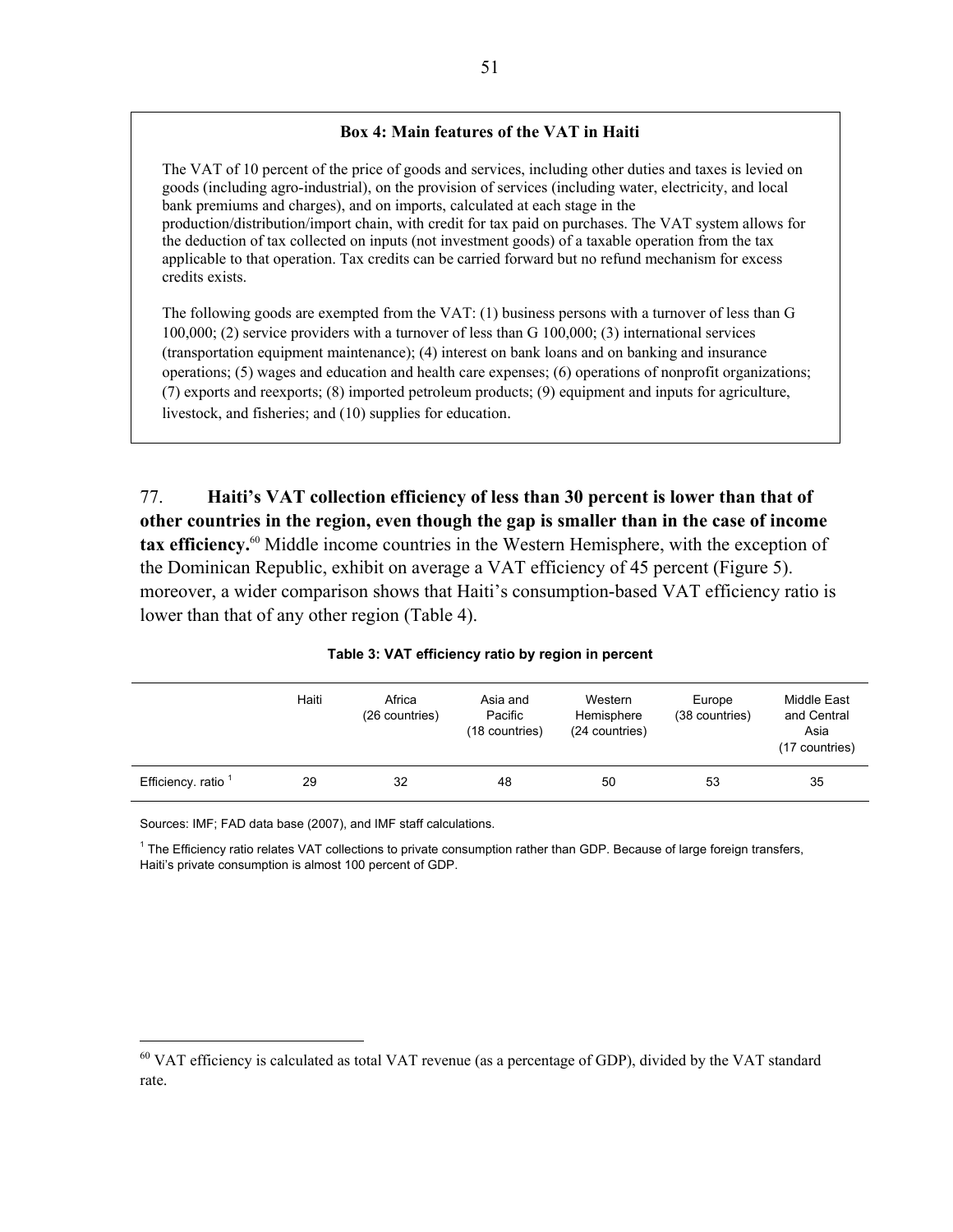

**Figure 5: VAT efficiency in Haiti and Latin American middle income countries of similar size** 

Note: Latest data available. BOL=Bolivia, DOM=Dominican Republic, ECU=Ecuador, GTM=Guatemala, HND=Honduras, HTI=Haiti, NIC=Nicaragua, PRY=Paraguay, SLV=El Salvador.

Source: IMF, FAD data base and Staff calculations (2007).

78. **As with other taxes, Haiti's low VAT efficiency is attributable to a narrow tax base and weak tax administration**. VAT exemptions include international services (transportation equipment maintenance); interest on bank loans and on banking and insurance operations; wages and education and health care expenses; operations of nonprofit organizations; exports and re-exports; imported petroleum products; equipment and inputs for agriculture, livestock, and fisheries; and supplies for education; and non profit activities. By initially excluding imported inputs and subsequently exempting exports of final goods, the current VAT system also creates incentives for leakage of tax-exempt goods into the domestic economy.

#### 79. **A number of steps could be taken to broaden the tax base and address**

**administrative weaknesses.** To avoid revenue leakage, all imports should be subjected to standard VAT and exports zero rated, while introducing an efficient VAT refund mechanism (see below). The tax productivity could also increase over time, if the VAT threshold would be increased from currently G 30,000 to at least G 1 million (or about US\$28,000). This would discharge the revenue authorities and allow them to reallocate their scarce human resources to focus on improving compliance of significant contributors. It is estimated that these measures could improve administration sufficiently to raises the VAT efficiency from 29 to 40 percent (i.e., closer to the regional average), thereby boosting revenue collection by about 1 percent of GDP.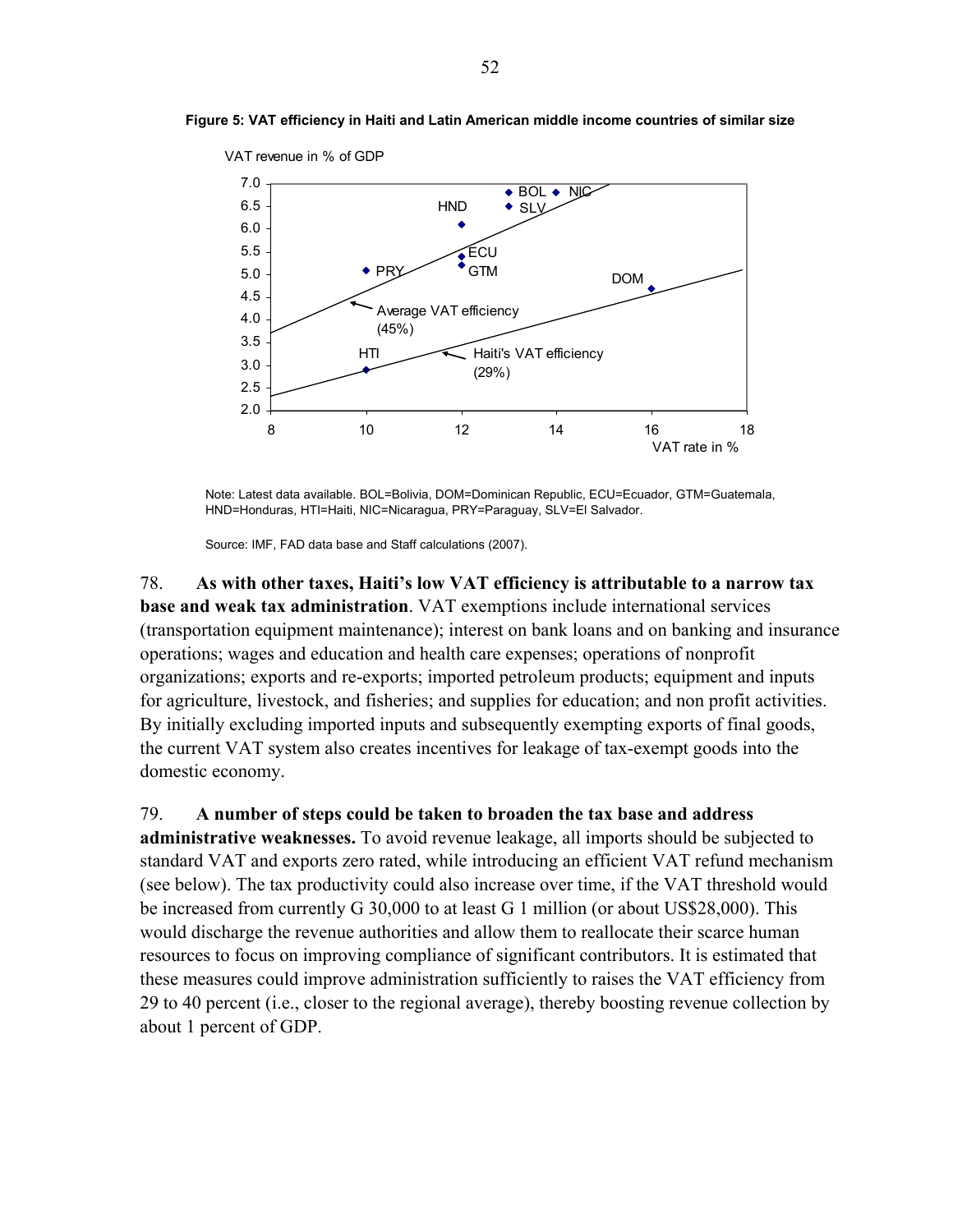80. **A moderate adjustment of the standard VAT rate would also carry considerable revenue potential.** At 10 percent, Haiti's standard VAT rate remains among the lowest in the region. It is also significantly lower than the rate of its direct neighbor, the Dominican Republic, which in 2004 increased its VAT rate from 12 to 16 percent. An increase of the VAT rate from 10 percent to the regional average of 14 percent could be envisaged in the medium term, and would (even at the current low efficiency level of 29 percent) yield additional revenue of about 1 percent of GDP. As with the other tax rate increases, such an adjustment should only take place after tax administration and enforcement have been strengthened, to contain the risk of a pick-up in tax evasion and smuggling.

81. **Haiti does not have a refund mechanism in the VAT system, which poses a burden on the competitiveness of exporters.**<sup>61</sup> If VAT refunds are not paid to exporters in full and within a reasonable time, the VAT becomes embedded in the exporter's costs, reducing their competitive edge in international markets. In developing and transition economies, refund levels are typically 2-20 percent of gross VAT collections—significantly lower than in developed countries where refunds can exceed 40 percent of gross VAT collections.62 For Haiti, establishing a well-functioning refund system will be all the more important, once all imports, including inputs for the exporting sector, are subjected to the VAT. The refund system should be simple yet efficient. This could be achieved by (i) setting VAT registration threshold at a sufficiently high level to keep the number of taxpayers at manageable levels; and (ii) refunding exporters or enterprises that export a large share of their products promptly, while requiring taxpayers, as appropriate, to carry forward their excess credits for up to six months. Initially this could have a negative impact on revenue collection, but reduced leakage into the domestic market should help to increase revenue in the medium term.

# *Excise taxes*

 $\overline{a}$ 

82. **Excise taxes account for about 7 percent of total revenue, almost 90 percent of which are collected by the AGD.** Excises apply to products like tobacco, alcoholic and carbonated beverages as well as on petroleum products, and imported vehicles. Because of their low income and price elasticities of demand, these products have traditionally been viewed as ideal candidates on efficiency grounds for revenue-generating excise taxes. In Haiti, about 50 percent of excises taxes are collected on petroleum products and 25 percent on imported vehicles.

<sup>&</sup>lt;sup>61</sup> Imported inputs for export are VAT exempted but domestically purchased inputs are subject to VAT. Exporters can deduct any VAT credit from VAT obligations but no refund is granted if VAT credits exceed VAT obligations, which is often the case for companies that mainly export their products..

 $62$  See Harrison and Krelove (2005).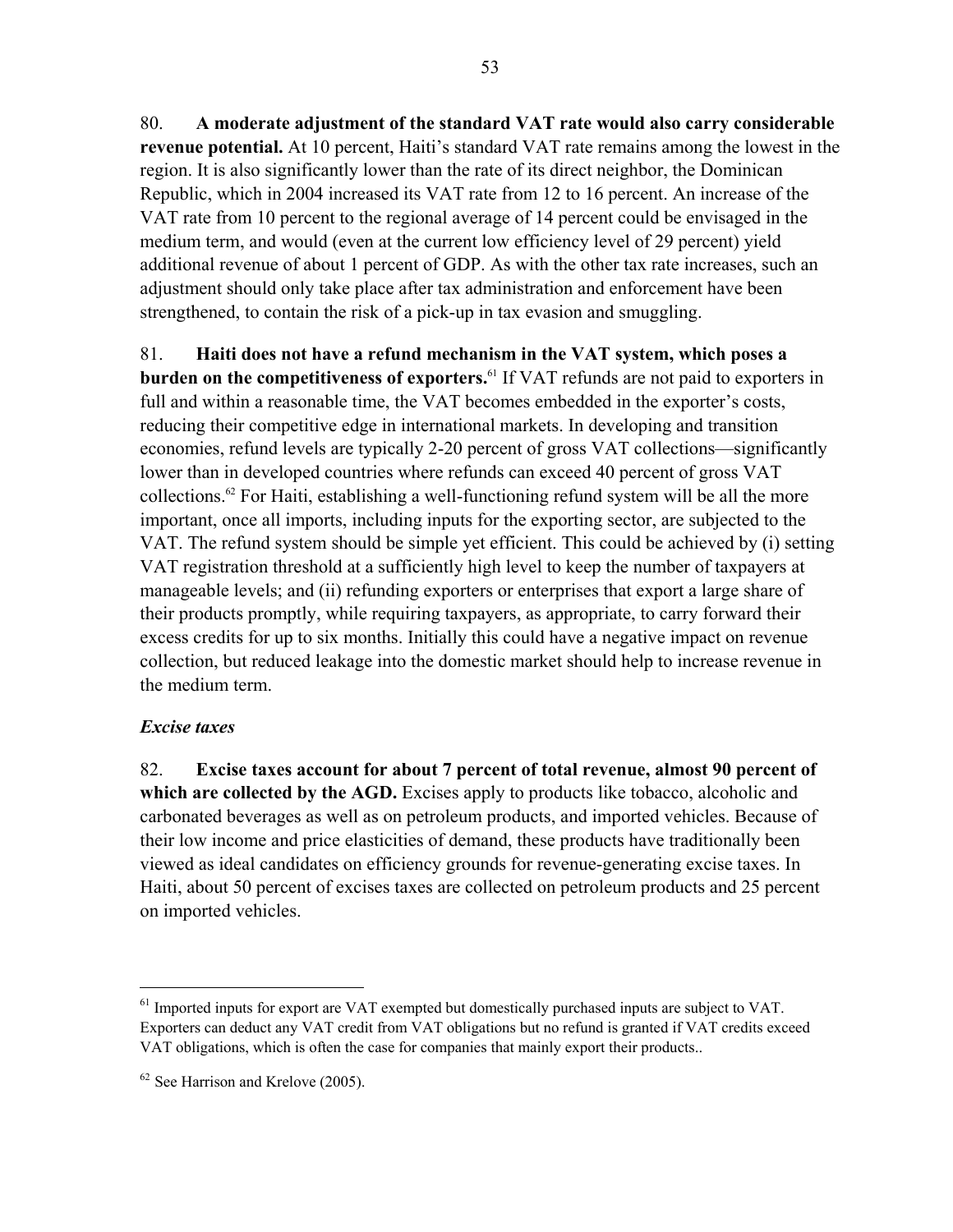83. **To generate more revenue, the authorities could consider a moderate adjustment of some excise rates.** Excise are applied at both ad-valorem and specific rates. Many of the specific taxes have remained largely unadjusted, and their real value has been eroded over time by the cumulative effects of inflation. The excise tax regime relating to tobacco products and alcoholic beverages was adjusted in 2003, when specific taxes were replaced by relatively low ad-valorem rates of 12 percent and 4-5 percent, respectively. The Dominican Republic levies ad-valorem excise taxes of 20 percent and 7.5 percent on tobacco and alcoholic beverages, respectively, on top of specific excises. Thus, there might be room to adjust these and other excises moderately, to levels that are closer to those of the Dominican Republic. For example, an upward adjustment of excise taxes by 20 percent could boost revenues by 0.6 percent of GDP.

# *Customs duty*

84. **Almost 50 percent of the revenues collected by the AGD are related to taxes on international trade.** The majority of trade-related revenues is collected in the form of fees and charges, and less than 50 percent of trade-related revenues come from customs duties. The trade tariff structure currently includes six rates (0, 3, 5, 10, 15 and 58 per cent) which were lowered noticeably in the early 2000s. The maximum rate of 58 per cent applies to imports of gasoline (see below).

85. **As a full member of the WTO (since 1996) and of CARICOM (since 2002) Haiti**  is committed to apply the rules of these organizations.<sup>63</sup> In June of this year, the Haitian government submitted to parliament a new customs code that introduces the transaction evaluation system required by the WTO. In its latest trade review of Haiti in 2003, the WTO noted that trade liberalization has been a main component of Haiti's reforms and praised the simplification of its tariff structure. At the same time, the report highlighted other duties and charges (in particular inspection fees) as relatively high. However, Haiti generally applies tariffs below CARICOM's common external tariff arrangements, which might need to be harmonized with the common external tariff regime. This could provide additional revenues to the government that have yet to be specified, albeit this would come at some cost for the economy in terms of efficiency in resource allocation.

# *Petroleum*

 $\overline{a}$ 

86. **All petroleum products consumed in Haiti are imported, and revenues on these products are collected at the point of entry**. The gasoline prices are determined by an automatic, yet relatively complex pricing mechanism (Table 5). Government revenues from petroleum products comprise a combination of customs duty, excise taxes (fix and variable)

 $63$  While Haiti is a member of CARICOM, it has yet to apply the regulations of the CARICOM Single Market and Economy (CSME).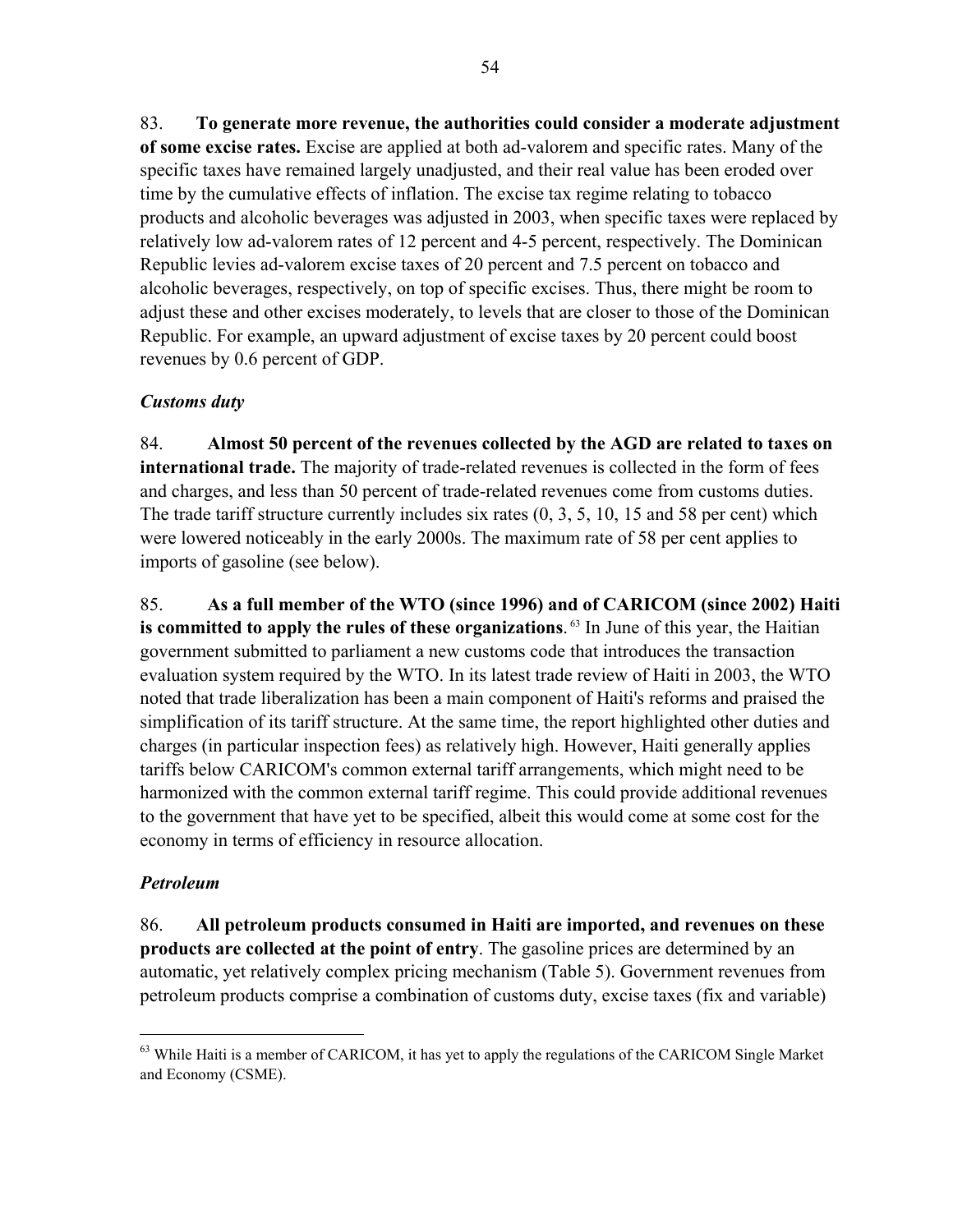and other charges.<sup>64</sup> The government collects revenue equivalent to about 76 percent of the CIF landed costs on normal and premium gasoline, with most of the revenue collected in the form of customs duty. Diesel and kerosene are not subject to customs duty, and the government take on these products amounts to about 16 and 9 percent of their landed cost, respectively.

|                                   | Govern. | Normal | Premium          | <b>Diesel</b> | Kerosene |
|-----------------------------------|---------|--------|------------------|---------------|----------|
|                                   | Take    | 91     | 95               |               |          |
| CIF cost                          |         | 2.16   | 2.18             | 1.89          | 2.07     |
| Financing fees (4.5% of CIF)      |         | 0.10   | 0.10             | 0.08          | 0.09     |
| <b>Landed cost</b>                |         | 2.26   | 2.27             | 1.97          | 2.16     |
| Verification fees                 | $\star$ | 0.11   | 0.11             | 0.10          | 0.11     |
| Customs duty (58% of landed cost) | $\star$ | 1.31   | 1.31             | 0.00          | 0.00     |
| Fixed port fees                   |         | 0.01   | 0.01             | 0.01          | 0.01     |
| Fixed excise tax                  | $\star$ | 0.09   | 0.09             | 0.08          | 0.07     |
| <b>Price ex-customs</b>           |         | 3.78   | 3.80             | 2.16          | 2.34     |
| Fixed motor fuel charge           | $\star$ | 0.03   | 0.03             | 0.03          | 0.00     |
| Company margin                    |         | 0.21   | 0.26             | 0.20          | 0.17     |
| Transportation to provinces       |         | 0.03   | 0.03             | 0.03          | 0.03     |
| Distribution margin               |         | 0.28   | 0.26             | 0.20          | 0.17     |
| <b>Subtotal</b>                   |         | 4.33   | 4.38             | 2.62          | 2.72     |
| Variable excise tax               | $\star$ | 0.17   | 0.17             | 0.09          | 0.02     |
| (to round up price in gourde)     |         |        |                  |               |          |
| Retail pump price                 |         | 4.50   | 4.55             | 2.71          | 2.74     |
|                                   |         |        |                  |               |          |
| Government take                   | $\star$ | 1.71   | $\frac{1}{1.72}$ | 0.31          | 0.20     |
| In percent of landed cost         |         | 75.7%  | 75.9%            | 15.7%         | 9.4%     |
| In percent of retail price        |         | 38.0%  | 37.8%            | 11.4%         | 7.3%     |
| Customs duty                      |         | 1.31   | 1.31             | 0.00          | 0.00     |
| Excise taxes                      |         | 0.26   | 0.26             | 0.17          | 0.08     |
| Other fees and charges            |         | 0.15   | 0.15             | 0.13          | 0.12     |

**Table 4: Petroleum pricing and taxation, April 2007 (in US dollars per gallon)** 

Source: Haitian authorities.

 $\overline{a}$ 

 $64$  Variable excises are used to stabilize the retail pump price. They are adjusted for each oil delivery to maintain a stable retail pump price, unless the landed cost deviates by more than 5 percent from the previous shipment, in which case the retail pump price is raised or lowered accordingly.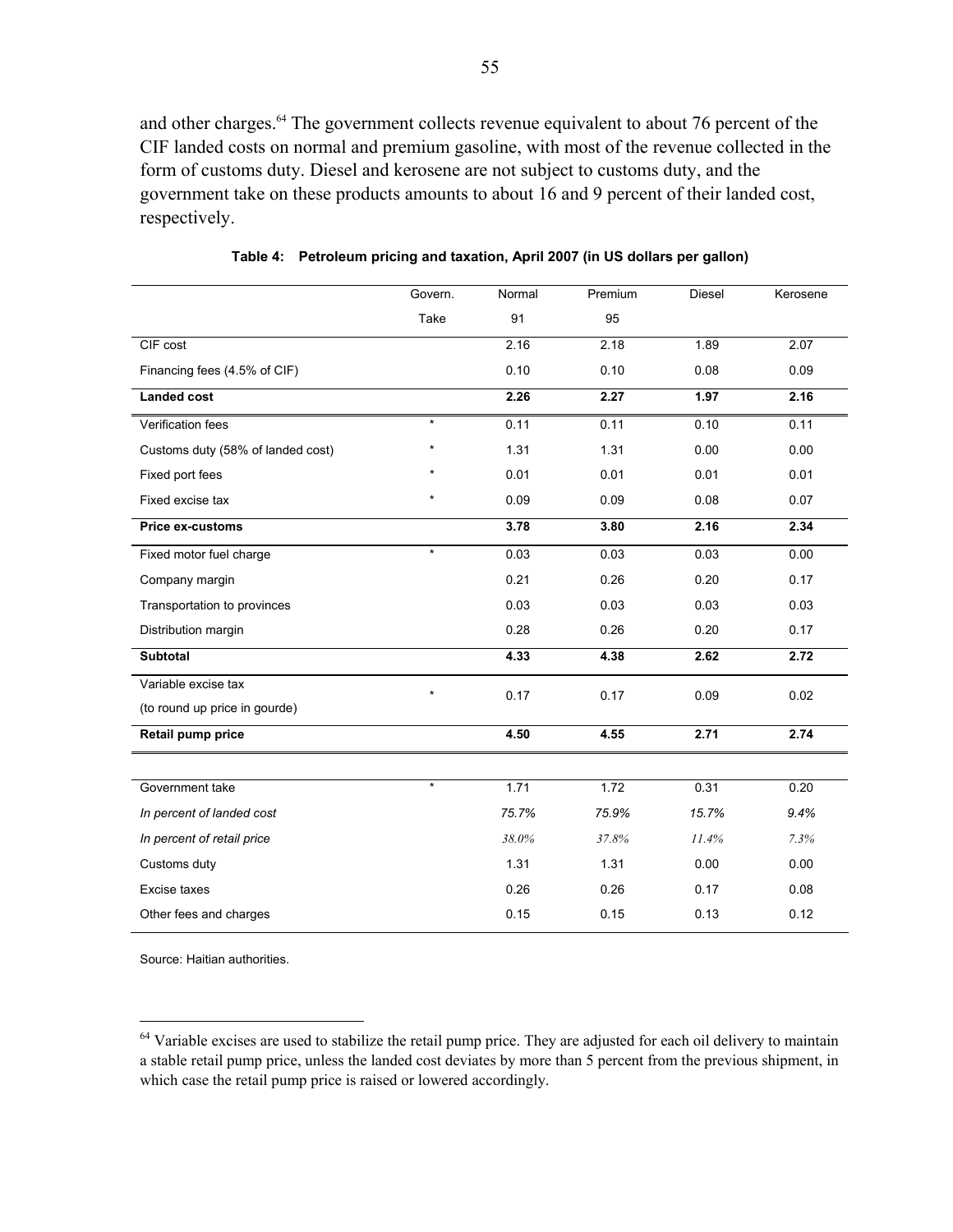87. **High ad-valorem rates on normal and premium gasoline make government revenue vulnerable to volatile world market prices**. To reduce the volatility of revenue from petroleum products, the pricing mechanism should be changed to replace the advalorem customs duty with a revenue-neutral fixed excise tax. Because excises are domestic consumption taxes, replacing the high customs duty on gasoline (58 percent) with excises would eliminate the highest customs duty rate—reducing the number tariff rates from 6 to 5, and allow for more flexibility to possibly adjust external tariffs in line with WTO or CARICOM commitments without compromising revenue from petroleum products.

88. **Gasoline prices in Haiti are the highest in the region** (Figure 6a). Consumption data for Haiti shows that over the past five years, diesel consumption has risen, while consumption of other gasoline products stagnated or declined (Figure 6b). This reflects the increased demand for diesel for energy generation, but the substitution of normal gasoline with the less expensive diesel may also play a role.<sup>65</sup> A modest adjustment in diesel taxation could help to contain further substitution, and thus minimize potential losses of revenues from diverting demand from normal gasoline to diesel.





Source: IMF staff estimates.

 $\overline{a}$ 

<sup>&</sup>lt;sup>65</sup> Diesel purchased by the electric company Ed'H for the purpose of generating electricity is tax free.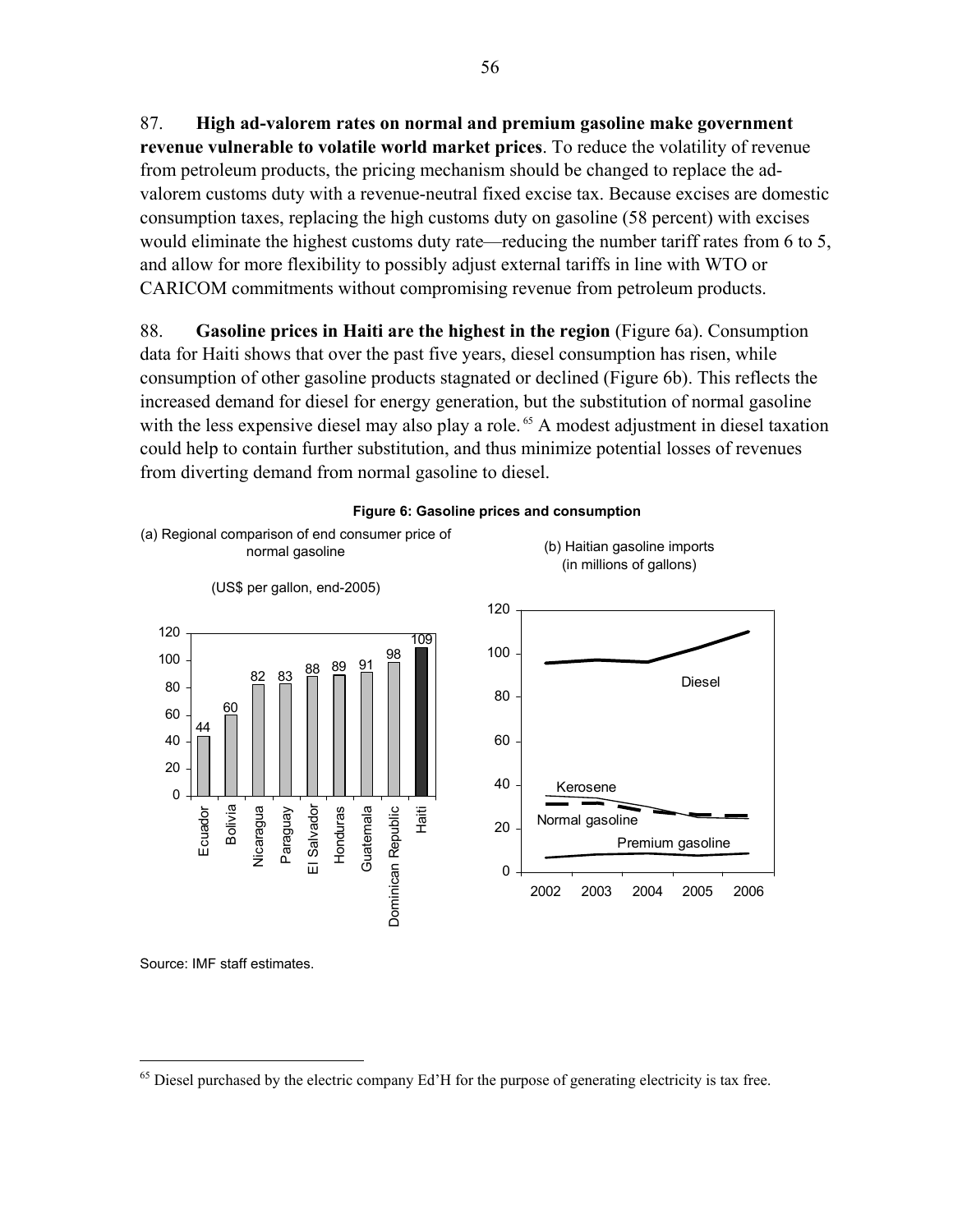89. **Compared with the Dominican Republic, gasoline prices are higher in Haiti, while diesel prices are lower** (Figure 7). This suggests that a modest increase in diesel taxation could be introduced, with limited risks in terms of added incentives for smuggling. Increasing the fiscal take on diesel from 16 percent to about 25 percent would close the gap between diesel prices in the Dominican Republic and Haiti, and enhance government revenue by about 0.4 percent of GDP. However, before such an adjustment is implemented, its impact on low-income and vulnerable groups should be carefully studied, given that diesel is widely used for road transportation and self-generation of electricity.





Sources: IMF staff estimates.

#### *"Nuisance taxes"*

90. **The authorities could also consider eliminating a number of so-called "nuisance taxes."**66 These are taxes and fees that generate insignificant revenue (less than 1 percent of GDP), but exact a considerable burden on taxpayers and tax authorities alike. Examples for nuisance taxes are the excise tax on matches, the wreckage tax, the withholding tax on entertainment expenses, and the burial permit fee, to name but a few. While eliminating these taxes will not increase revenue collection directly, it would free up the revenue administration's scarce resources, thereby allowing their more efficient and productive use.

<u>.</u>

<sup>66</sup> See also IMF (2006a).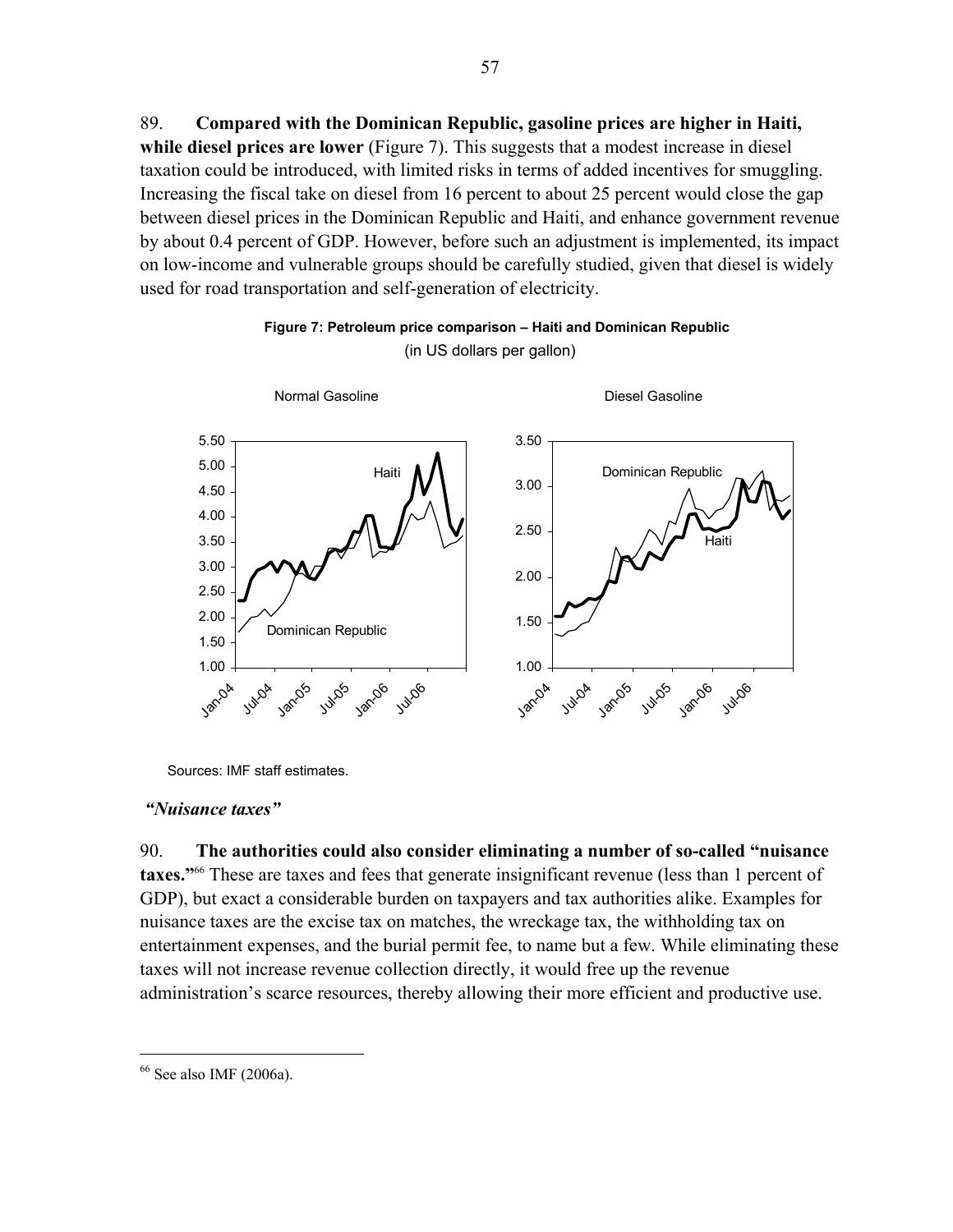## **Summary of revenue measures**

91. **The implementation of a substantial part of the outlined tax administration and tax policy reforms could yield additional revenue of at least 3 percent of GDP in the medium term** (Table 6). Broadening the tax base for income taxes by eliminating tax exemptions and adding fringe benefits to the taxable base could yield additional revenue of up to 1 percent of GDP. With respect to indirect taxes, raising the VAT rate closer to the regional average, boosting the fiscal take on diesel imports, and increasing excise taxes by about an average of 20 percent could yield additional revenue of up to 2 percent of GDP. Strengthening revenue administration, and thus improving tax and customs efficiency, could further improve collections across all forms of tax and custom revenues by an additional 1 percent of GDP.

|                                                                            | Expected additional revenue<br>yield<br>(percent of GDP) | Time frame of implementation<br>(years) |
|----------------------------------------------------------------------------|----------------------------------------------------------|-----------------------------------------|
| <b>Direct taxes</b>                                                        |                                                          |                                         |
| Broaden tax base                                                           | 1.0                                                      | $1 - 3$                                 |
| <b>Indirect taxes</b>                                                      |                                                          |                                         |
| VAT: raise tax rate to 14%                                                 | 1.0                                                      | $2 - 3$                                 |
| Introducing VAT refund mechanism                                           | Not determined                                           | $2 - 3$                                 |
| Petroleum: simplify taxation, increase<br>government take on diesel to 25% | 0.4                                                      | $0.5 - 1$                               |
| Adjust other excises (alcohol, etc.)                                       | 0.6                                                      | $1 - 2$                                 |
| Eliminate nuisance taxes                                                   | Neutral                                                  | $1 - 3$                                 |
| Strengthen tax and customs administration                                  | 1.0                                                      | $1 - 3$                                 |
| Non-tax revenue                                                            |                                                          |                                         |
| Improve management of SOE                                                  | Not determined                                           | $3 - 4$                                 |
| Adjust fees and charges to inflation                                       | Not determined                                           | $1 - 2$                                 |

**Table 6: Summary of revenue impact of tax administration and tax policy measures** 

Source: IMF staff estimates.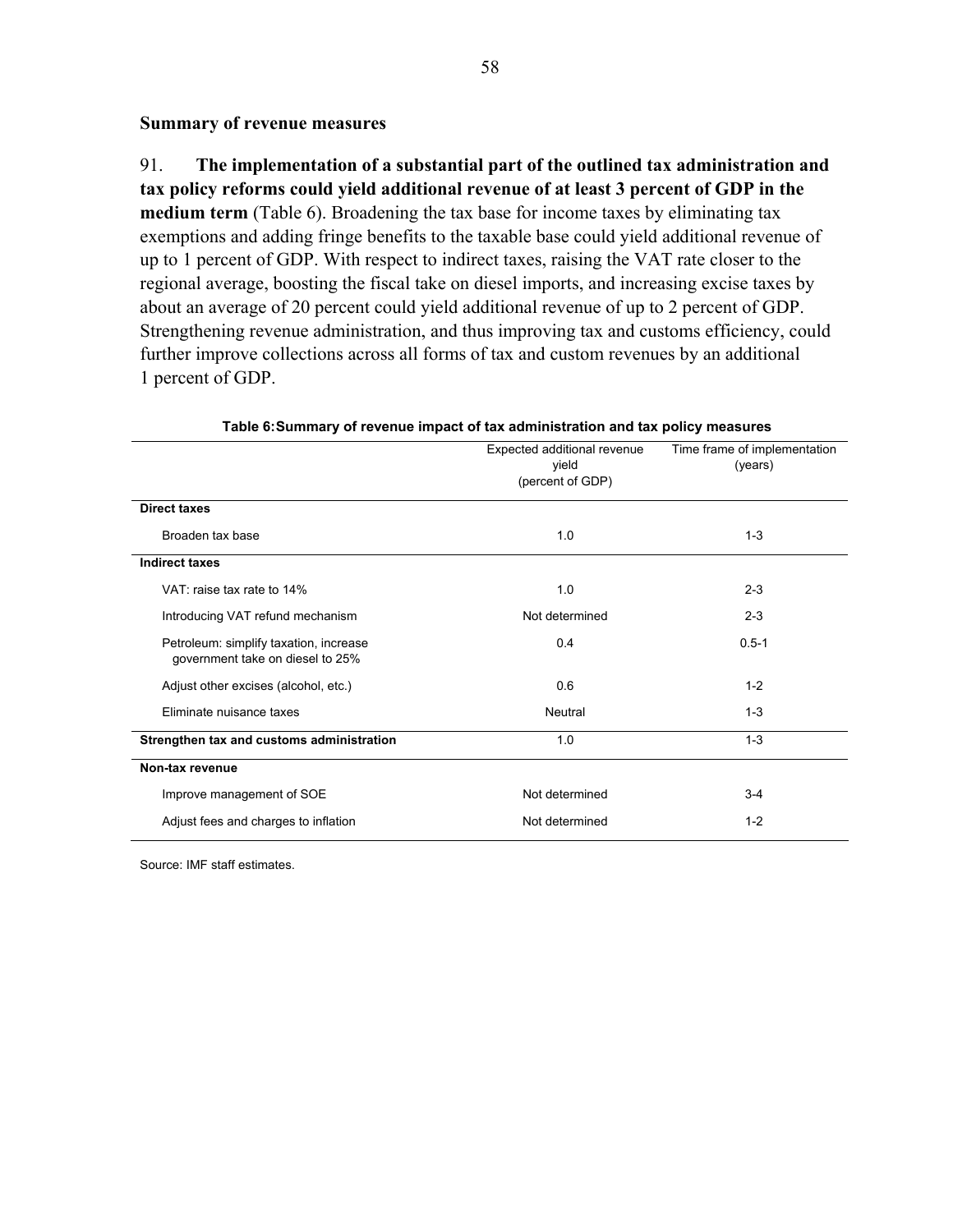## **C. Conclusions**

92. **Well-sequenced fiscal reforms could help increase revenue collection to the levels envisaged in the authorities' economic program.** Increasing revenue collection from slightly more than 10 percent of GDP to about 15 percent of GDP over the next 8 years would require addressing both weaknesses in revenue administration and tax policy. Major reform measures that could help achieve this target are summarized in Table 7. As a general principle, revenue administration reforms would have to precede measures that increase the fiscal pressure, to minimize the risks of increased evasion and smuggling.

93. **Encouragingly, revenue administration reforms are well under way.** The DGI and the AGD have already developed reform plans and are working on their implementation. If implemented successfully, these reforms will improve the efficiency and effectiveness of internal and external revenue administration. This would allow the authorities to increase productivity across revenue sources, and thus bring productivity levels closer to international standards.

94. **Fiscal reforms should be based on a comprehensive review of tax policies and be mindful of their social impact.** A comprehensive review of the whole tax regime would help ensure consistency and efficiency across all revenue sources. In designing the fiscal reform program, it would also be important to understand how its elements affect the poor and other vulnerable groups, so as to allow the authorities to mitigate any adverse impact on their well-being. To this end, the authorities could usefully consider to conduct an integrated poverty and social impact analysis (PSIA), which is a basic technique to evaluate the effect of economic policies on vulnerable population subgroups.

95. **An ambitious fiscal reform agenda will stretch Haiti's limited implementation capacity and resources, and progress in revenue mobilization will therefore partly hinge on continued effective support from the international community.** Over the past few years, Haiti has received technical assistance and financial support for tax policy and revenue administration from a number of donors, including the IMF, IDB and the US Treasury. Many of the recent measures, including the income tax reform, revision of the customs code, and the formulation of reform plans for the DGI and AGD have been supported by donor assistance. The continuation of this support and its effective coordination will be necessary to help overcome remaining capacity constraints, including the still limited pool of qualified human resources and poor technological and physical infrastructure.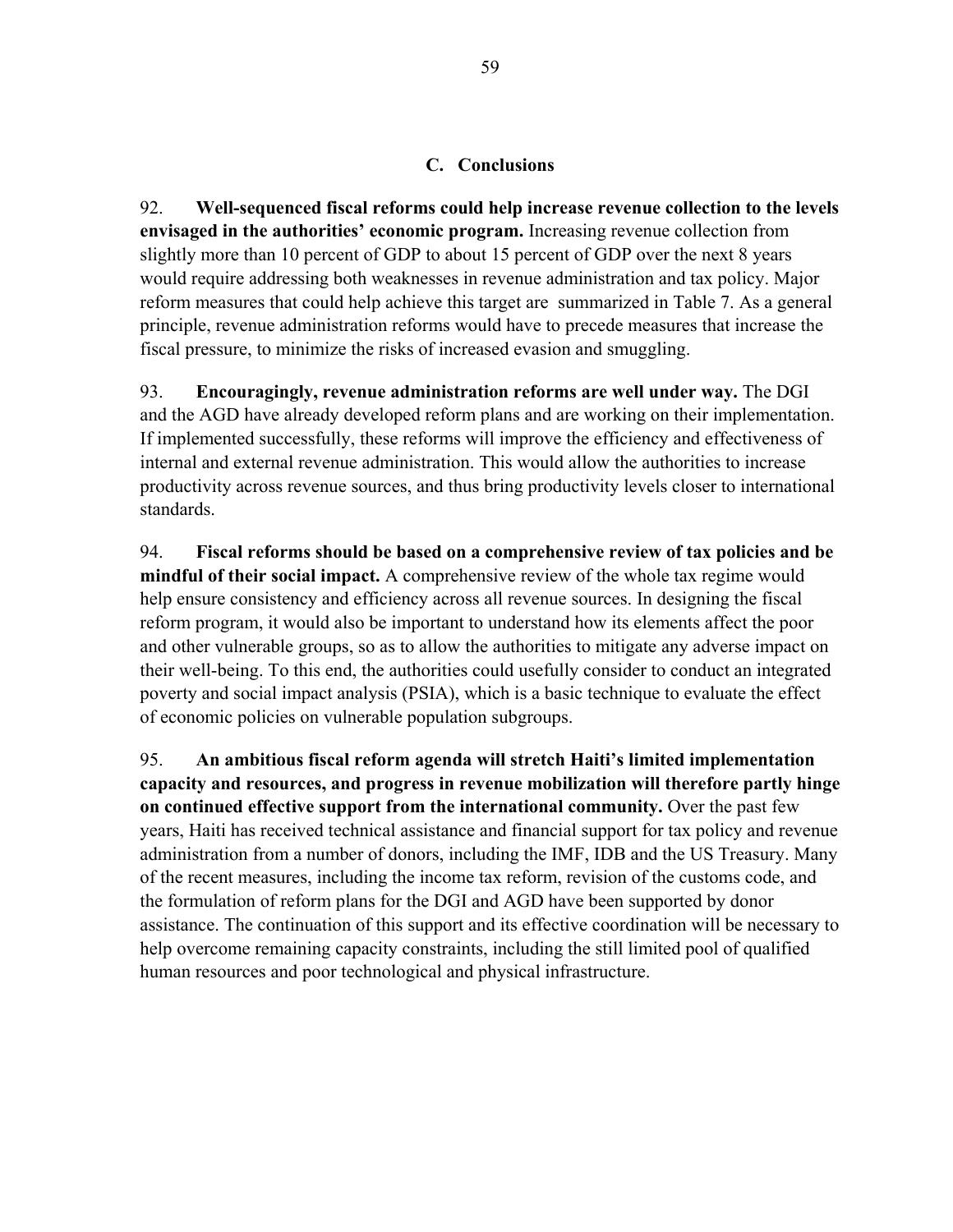|                         | Revenue administration                                                     |                                                              | Tax policy measures                                                                                                                                              |
|-------------------------|----------------------------------------------------------------------------|--------------------------------------------------------------|------------------------------------------------------------------------------------------------------------------------------------------------------------------|
|                         |                                                                            | <b>Broadening revenue</b><br>base                            | <b>Adjusting tax rates</b>                                                                                                                                       |
| <b>Direct taxes</b>     |                                                                            |                                                              |                                                                                                                                                                  |
| Personal income<br>tax  | * Simplify system<br>* Eliminate loopholes of tax<br>exemption for imports | Include fringe benefits in<br>taxable base                   | No additional action (new rates in<br>effect since October 2006)                                                                                                 |
| Corporate income<br>tax |                                                                            | Replace tax holidays<br>with investment<br>allowances        | No additional action (new rates in<br>effect since October 2006)                                                                                                 |
| <b>Indirect taxes</b>   |                                                                            |                                                              |                                                                                                                                                                  |
| <b>VAT</b>              | * Expand customs control<br>* Introduce refund<br>mechanism for exporters  | Eliminate tax exemption<br>of imported inputs for<br>exports | Increase tax rate from 10 to 14 percent                                                                                                                          |
| Excises                 |                                                                            |                                                              | Asses status quo and increase rates to<br>adjust for past inflation and to regional<br>standards                                                                 |
| Customs                 | Expand customs control to the<br>provinces                                 |                                                              | Keep rates in line with WTO and<br><b>CARICOM</b> regulations                                                                                                    |
| Petroleum pricing       |                                                                            |                                                              | * Increase diesel taxation to raise<br>price equal to equal price in the<br>Dominican Republic.<br>* Replace ad-valorem customs duty<br>with specific excise tax |
| Nuisance taxes          |                                                                            |                                                              | Eliminate                                                                                                                                                        |

## **Table 7: Summary of reform measures by type of tax**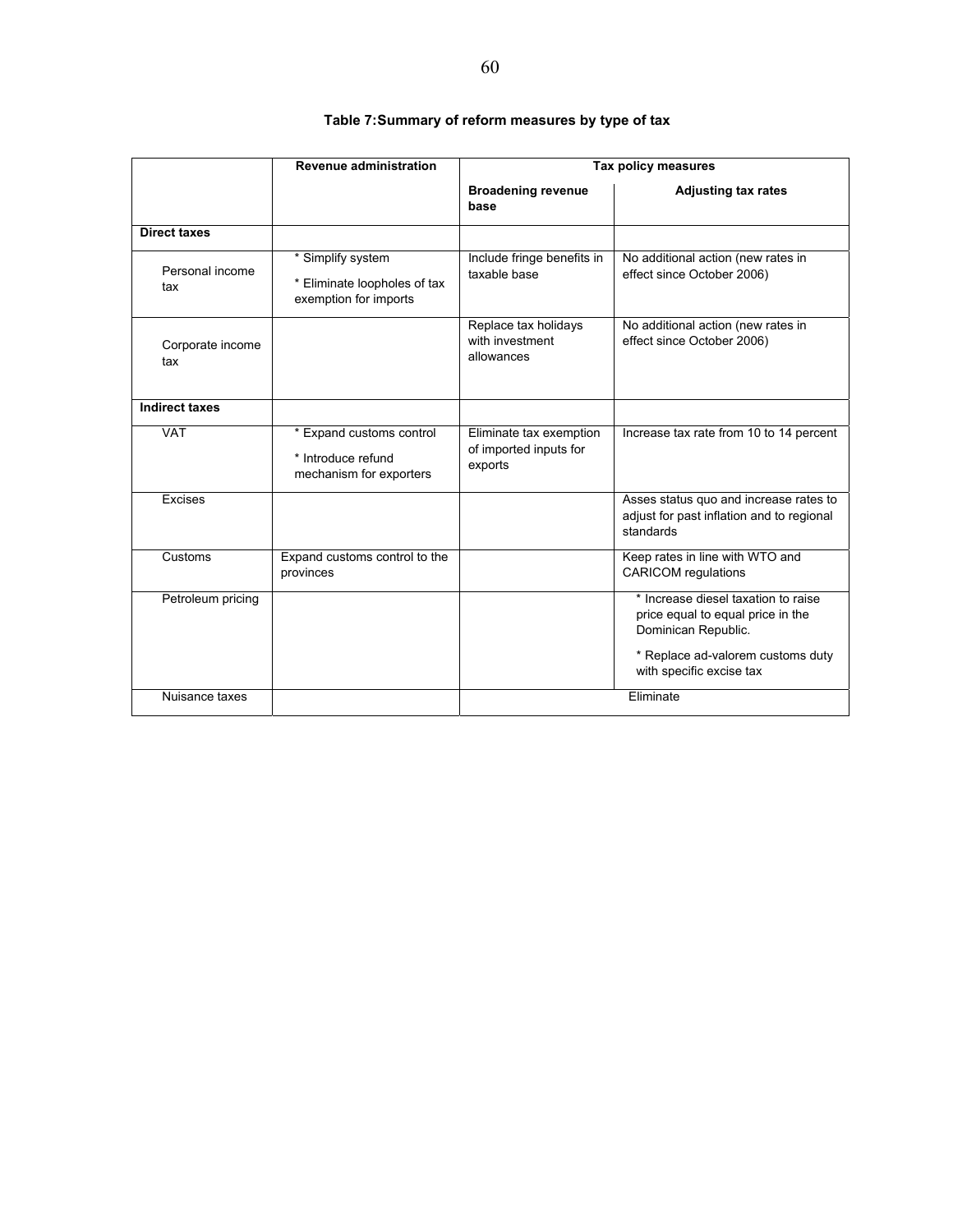#### **References**

- Brahimi, Lakhdar, 2007, State Building in Crisis and Post-Conflict Countries, presented at the United Nations' 7h Global Forum on Reinventing Government-Building Trust in Government, held in June 2007 in Vienna.
- Ebrill, L., M. Keen, J.P. Bodin, and V. Summers, 2001, The Modern VAT, International Monetary Fund, Washington DC.
- Harrison, G. and R. Krelove, 2005, VAT Refunds: A Review of Country Experience, IMF Working Paper 05/218.
- Gupta, S., R. Powell, and Y. Yang, 2006, Macroeconomic Challenges of Scaling Up Aid to Africa. A Checklist for Practitioners, IMF, Washington DC.
- Hood, R., D. Husband, F. Yu , 2002, Recurrent Expenditure Requirements of Capital Projects: Estimation for Budget Purposes, World Bank, Policy Research Working Paper No. 2938.
- International Monetary Fund (IMF), 2004, Rebuilding Fiscal Institutions in Post-Conflict Countries, Fiscal Affaires Department, Washington DC.
- International Monetary Fund (IMF), 2005, Monetary and Fiscal Policy Design Issues in Low-Income Countries.
- International Monetary Fund (IMF), 2006a, Haiti. An Agenda for Strengthening Tax Policy and Revenue Administration, unpublished report of the Fiscal Affaires Department, Washington DC.
- International Monetary Fund (IMF), 2006b, Haiti: Interim Poverty Reduction Strategy Paper, Country Report No. 06/411,Washington DC.
	- Lora, E., M. Cardenas, and V. Mercer-Blackman, 2005, The Policy Making Process of Tax Reform in Latin America, Prepared for the Inter-American Development Bank Workshop on State Reform, Public Policies, and Policymaking Processes, Washington, DC.
	- Ministère de l'Economie et des Finances (MEF ), 2007, Décret sur l'Impôt dur le Revenu, available on http://www.mefhaiti.gouv.ht/fiscalite.htm
	- World Bank, 2005, Afghanistan. Managing Public Finances for Development, Report No. 34582-AF, Washington DC.
	- World Trade Organization (WTO), 2003, Haiti. Trade Policy Review, WT/TPR/S/99/Rev.1, Geneva.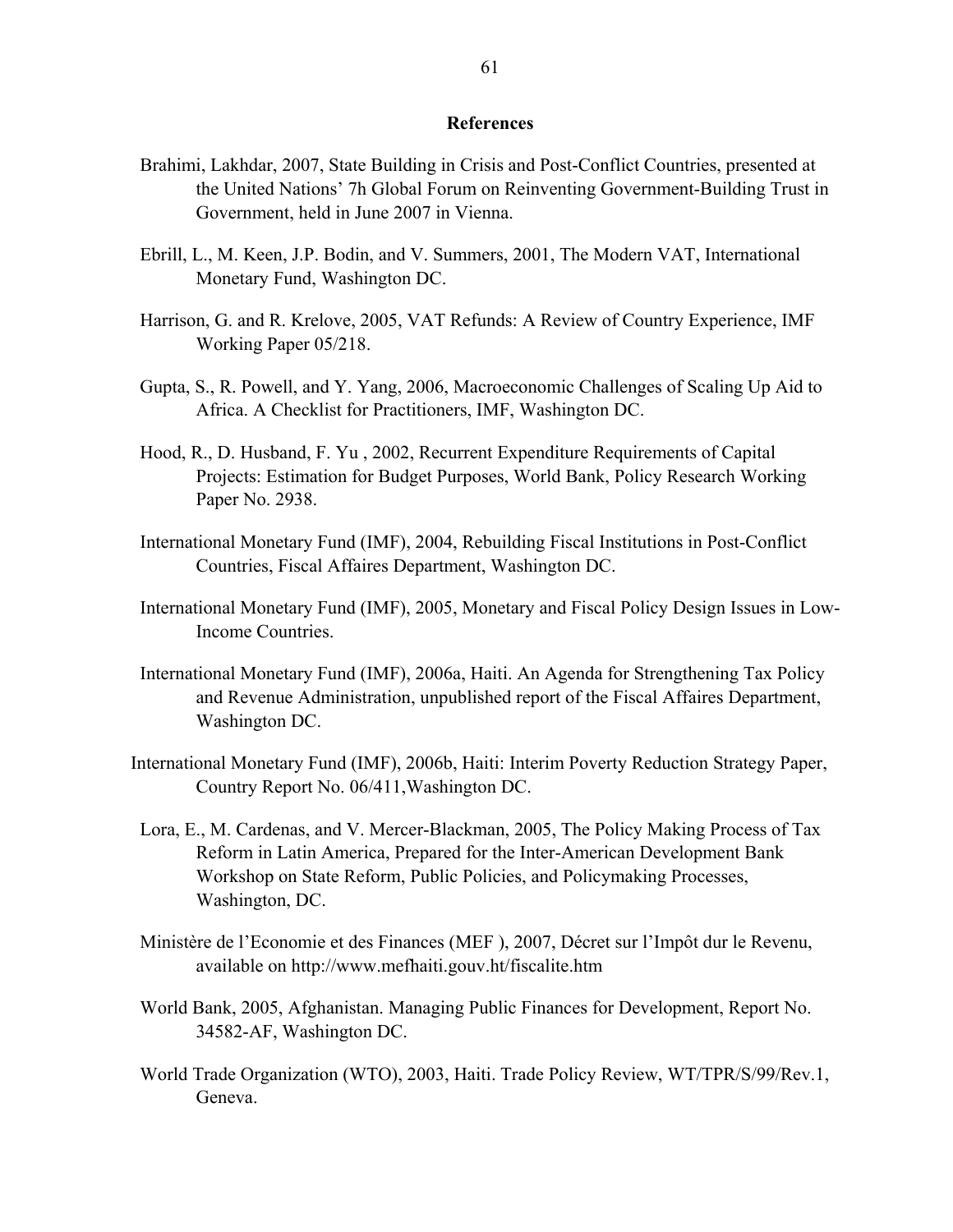# **IV. STATISTICAL APPENDIX**

#### Table 1. Haiti: National Accounts at Current Prices 1/

(Fiscal year ending September 30)

|                                   | 2002                | 2003                | 2004                       | 2005                | 2006              |  |  |  |
|-----------------------------------|---------------------|---------------------|----------------------------|---------------------|-------------------|--|--|--|
|                                   |                     |                     | (In millions of gourdes)   |                     |                   |  |  |  |
| <b>Gross domestic product</b>     | 94,028              | 119,758             | 140,387                    | 168,034             | 200,456           |  |  |  |
| <b>Consumption</b>                | 92,140              | 121,378             | 143,162                    | 167,291             | 200,186           |  |  |  |
| Central government                | 6,908               | 8,643               | 9,213                      | 10,513              | 12,913            |  |  |  |
| Other                             | 85,232              | 112,736             | 133,949                    | 156,778             | 187,273           |  |  |  |
| <b>Gross domestic investment</b>  | 23,570              | 36,758              | 38,386                     | 46,072              | 57,861            |  |  |  |
| Public sector                     | 4,057               | 8,351               | 9,491                      | 11,968              | 10,689            |  |  |  |
| Private sector                    | 19,514              | 28,407              | 28,895                     | 34,104              | 47,172            |  |  |  |
| <b>Balance of trade in goods</b>  |                     |                     |                            |                     |                   |  |  |  |
| and nonfactor services<br>Exports | -21,682<br>11,865   | $-38,378$<br>18,947 | -41,160<br>20,271          | $-45,329$<br>23,281 | -57,591<br>28,665 |  |  |  |
| Imports                           | $-33,548$           | $-57,326$           | $-61,432$                  | $-68,610$           | -86,255           |  |  |  |
|                                   |                     |                     |                            |                     |                   |  |  |  |
|                                   |                     |                     | (Annual percentage change) |                     |                   |  |  |  |
| <b>Gross domestic product</b>     | 9.7                 | 27.4                | 17.2                       | 19.7                | 19.3              |  |  |  |
| <b>Consumption</b>                | 9.7                 | 31.7                | 17.9                       | 16.9                | 19.7              |  |  |  |
| Central government                | 6.9                 | 25.1                | 6.6                        | 14.1                | 22.8              |  |  |  |
| Other                             | 9.9                 | 32.3                | 18.8                       | 17.0                | 19.5              |  |  |  |
| <b>Gross domestic investment</b>  | 6.4                 | 56.0                | 4.4                        | 20.0                | 25.6              |  |  |  |
| Public sector                     | 20.9                | 105.9               | 13.6                       | 26.1                | $-10.7$           |  |  |  |
| Private sector                    | 3.8                 | 45.6                | 1.7                        | 18.0                | 38.3              |  |  |  |
| <b>Balance of trade in goods</b>  |                     |                     |                            |                     |                   |  |  |  |
| and nonfactor services            | 7.8                 | 77.0                | 7.2                        | 10.1                | 27.0              |  |  |  |
| Exports                           | 12.5                | 59.7                | 7.0                        | 14.8                | 23.1              |  |  |  |
| Imports                           | 8.2                 | 70.9                | 7.2                        | 11.7                | 25.7              |  |  |  |
|                                   | (In percent of GDP) |                     |                            |                     |                   |  |  |  |
| Consumption                       | 98.0                | 101.4               | 102.0                      | 99.6                | 99.9              |  |  |  |
| Central government                | 7.3                 | 7.2                 | 6.6                        | 6.3                 | 6.4               |  |  |  |
| Other                             | 90.6                | 94.1                | 95.4                       | 93.3                | 93.4              |  |  |  |
| <b>Gross domestic investment</b>  | 25.1                | 30.7                | 27.3                       | 27.4                | 28.9              |  |  |  |
| Public sector                     | 4.3                 | 7.0                 | 6.8                        | 7.1                 | 5.3               |  |  |  |
| Private sector                    | 20.8                | 23.7                | 20.6                       | 20.3                | 23.5              |  |  |  |
| Balance of trade in goods         |                     |                     |                            |                     |                   |  |  |  |
| and nonfactor services            | $-23.1$             | $-32.0$             | $-29.3$                    | $-27.0$             | $-28.7$           |  |  |  |
| Exports                           | 12.6                | 15.8                | 14.4                       | 13.9                | 14.3              |  |  |  |
| Imports                           | $-35.7$             | $-47.9$             | $-43.8$                    | $-40.8$             | $-43.0$           |  |  |  |

Sources: Haitian Institute of Statistics (IHSI); Bank of the Republic of Haiti; and Fund staff estimates.

1/ Based on the new national accounts published by the IHSI in April 2001.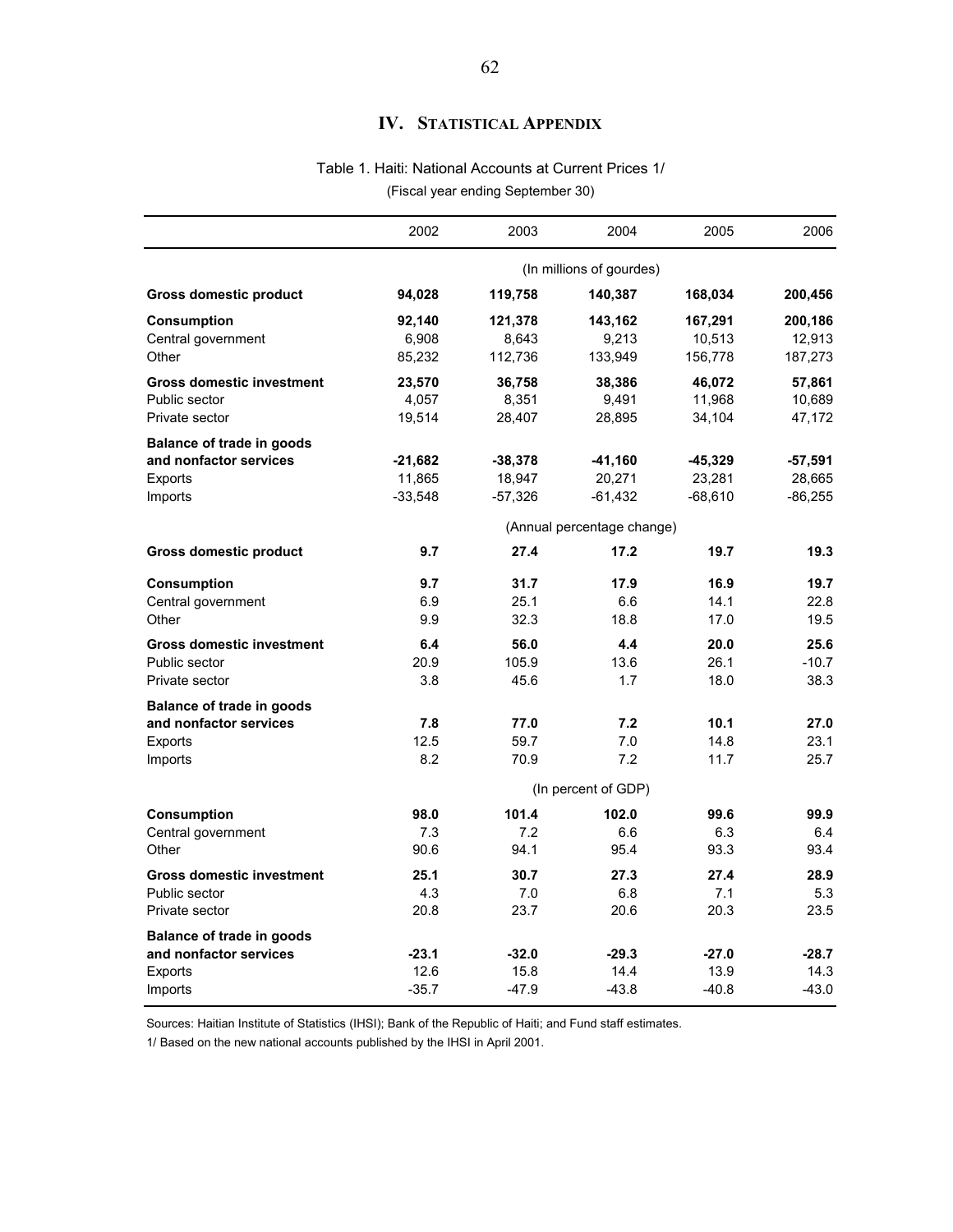#### Table 2. Haiti: National Accounts at Constant Prices 1/ (Fiscal year ending September 30)

|                                         | 2002      | 2003      | 2004                             | 2005      | 2006      |  |  |
|-----------------------------------------|-----------|-----------|----------------------------------|-----------|-----------|--|--|
|                                         |           |           | (In millions of 1986/87 gourdes) |           |           |  |  |
| Gross domestic expenditure              | 24,904    | 25,218    | 24,302                           | 24,803    | 25,703    |  |  |
| Consumption                             | 20,514    | 20,691    | 19,921                           | 20,359    | 21,162    |  |  |
| Gross domestic investment               | 4,390     | 4,526     | 4,381                            | 4,444     | 4,541     |  |  |
| Balance of trade in goods               |           |           |                                  |           |           |  |  |
| and nonfactor services                  | $-11,936$ | $-12,203$ | $-11,745$                        | $-12,020$ | $-12,624$ |  |  |
| Exports                                 | 2,821     | 3,023     | 3,318                            | 3.430     | 3,536     |  |  |
| Imports                                 | $-14,757$ | $-15,225$ | $-15,063$                        | $-15,450$ | $-16,160$ |  |  |
| Gross domestic product at market prices | 12,968    | 13,015    | 12,557                           | 12,783    | 13,079    |  |  |
|                                         |           |           | (Annual percentage change)       |           |           |  |  |
| Gross domestic expenditure              | $-0.6$    | 1.3       | $-3.6$                           | 2.1       | 3.6       |  |  |
| Consumption                             | $-1.2$    | 0.9       | $-3.7$                           | 2.2       | 3.9       |  |  |
| Gross domestic investment               | 2.5       | 3.1       | $-3.2$                           | 1.4       | 2.2       |  |  |
| <b>Exports</b>                          | $-2.1$    | 7.1       | 9.8                              | 3.4       | 3.1       |  |  |
| <b>Imports</b>                          | $-1.2$    | 3.2       | $-1.1$                           | 2.6       | 4.6       |  |  |
| Gross domestic product at market prices | $-0.3$    | 0.4       | $-3.5$                           | 1.8       | 2.3       |  |  |

Sources: Haitian Institute of Statistics (IHSI); Bank of the Republic of Haiti; and Fund staff estimates.

1/ Based on the new national accounts published by the IHSI in April 2001.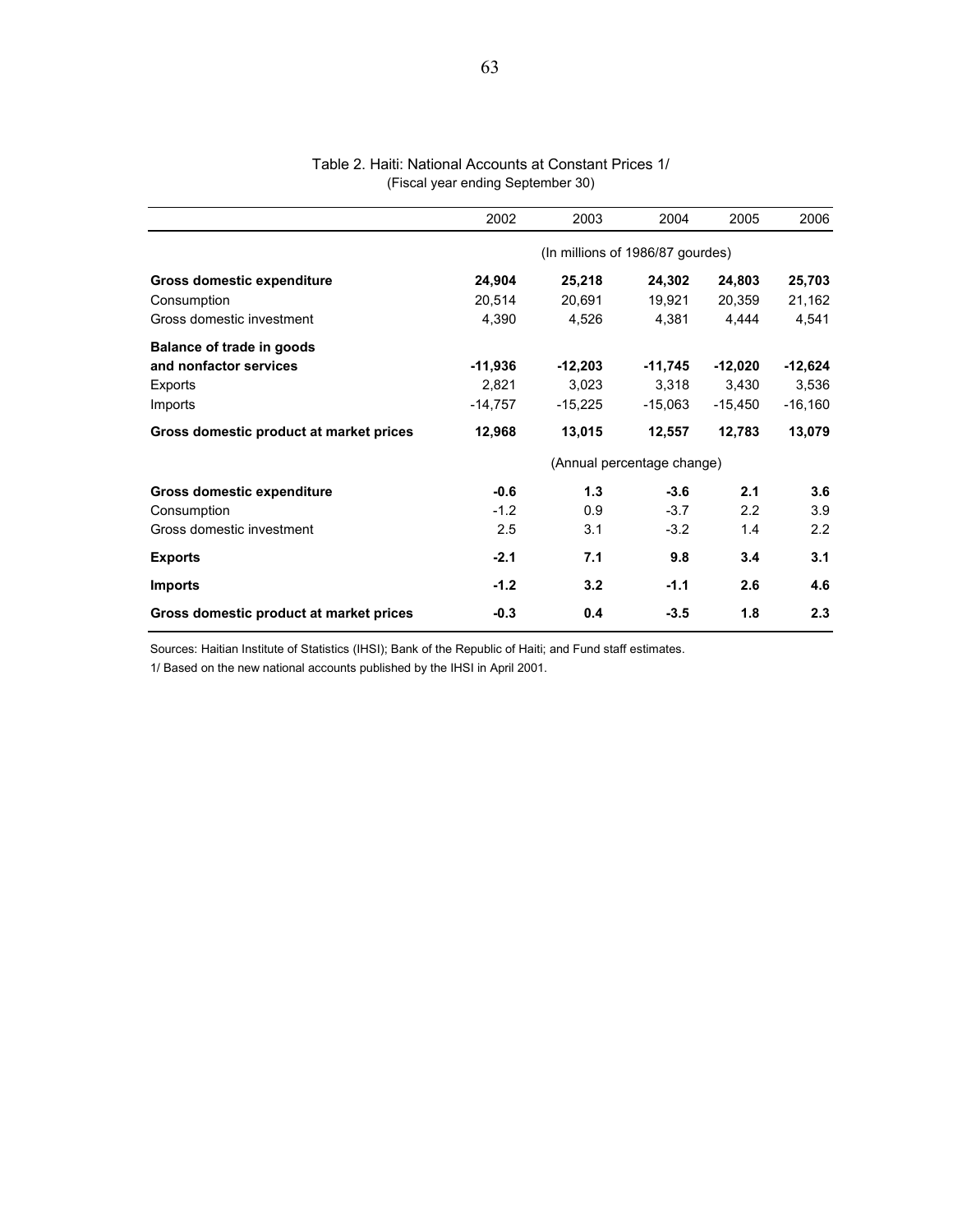## (Fiscal year ending September 30) Table 3. Haiti: Origin of Gross Domestic Product

|                                                                                                                                                                    | 2002                                              | 2003                                              | 2004                                              | 2005                                              | 2006                                              |
|--------------------------------------------------------------------------------------------------------------------------------------------------------------------|---------------------------------------------------|---------------------------------------------------|---------------------------------------------------|---------------------------------------------------|---------------------------------------------------|
|                                                                                                                                                                    |                                                   | (In millions of constant 1986/87 gourdes)         |                                                   |                                                   |                                                   |
| <b>Primary sector</b>                                                                                                                                              | 3,340                                             | 3,348                                             | 3,187                                             | 3,269                                             | 3,323                                             |
| <b>Secondary sector</b><br>Manufacturing<br>Electricity and water<br>Construction and public works                                                                 | 2,016<br>999<br>61<br>957                         | 2,041<br>1,003<br>63<br>975                       | 1,997<br>978<br>70<br>949                         | 2,046<br>994<br>75<br>977                         | 2,072<br>1,017<br>58<br>997                       |
| <b>Services sector</b><br>Transportation and communications<br>Commerce, restaurants, and hotels<br>Government<br>Other<br>Gross domestic product at factor prices | 6,691<br>763<br>3,509<br>1,400<br>1,019<br>12,048 | 6,703<br>775<br>3,529<br>1,380<br>1,020<br>12,093 | 6,450<br>781<br>3,305<br>1,336<br>1,028<br>11,634 | 6,533<br>806<br>3,350<br>1,358<br>1,019<br>11,849 | 6,723<br>846<br>3,451<br>1,379<br>1,047<br>12,118 |
| Indirect and import taxes                                                                                                                                          | 920                                               | 923                                               | 923                                               | 934                                               | 961                                               |
| Gross domestic product at market prices                                                                                                                            | 12,968                                            | 13,015                                            | 12,557                                            | 12,783                                            | 13,079                                            |
|                                                                                                                                                                    | (Percentage change over previous year)            |                                                   |                                                   |                                                   |                                                   |
| <b>Primary sector</b>                                                                                                                                              | $-3.7$                                            | 0.2                                               | $-4.8$                                            | 2.6                                               | 1.6                                               |
| <b>Secondary sector</b><br>Manufacturing 2/<br>Electricity and water<br>Construction and public works                                                              | 1.3<br>1.6<br>2.1<br>0.9                          | 1.2<br>0.5<br>3.2<br>1.9                          | $-2.2$<br>$-2.6$<br>11.5<br>$-2.6$                | 2.5<br>1.7<br>6.9<br>2.9                          | 1.3<br>2.3<br>$-22.7$<br>2.0                      |
| Services sector<br>Transportation and communications<br>Commerce, restaurants, and hotels<br>Government<br>Other                                                   | 1.1<br>$-0.3$<br>2.9<br>1.1<br>$-4.0$             | 0.2<br>1.6<br>0.6<br>$-1.4$<br>0.1                | $-3.8$<br>0.9<br>$-6.3$<br>$-3.2$<br>0.8          | 1.3<br>3.2<br>1.4<br>1.6<br>$-0.8$                | 2.9<br>4.9<br>3.0<br>1.6<br>2.7                   |
| <b>Gross Domestic Product at market prices</b>                                                                                                                     | $-0.3$                                            | 0.4                                               | $-3.5$                                            | 1.8                                               | 2.3                                               |
|                                                                                                                                                                    |                                                   |                                                   | (Percentage distribution)                         |                                                   |                                                   |
| <b>Primary sector</b>                                                                                                                                              | 25.8                                              | 25.7                                              | 25.4                                              | 25.6                                              | 25.4                                              |
| <b>Secondary sector</b><br>Manufacturing 2/<br>Electricity and water<br>Construction and public works                                                              | 15.5<br>7.7<br>0.5<br>7.4                         | 15.7<br>7.7<br>0.5<br>7.5                         | 15.9<br>7.8<br>0.6<br>7.6                         | 16.0<br>7.8<br>0.6<br>7.6                         | 15.8<br>7.8<br>0.4<br>7.6                         |
| <b>Services sector</b><br>Utilities, transportation, communications<br>Commerce<br>Government<br>Other                                                             | 51.6<br>5.9<br>27.1<br>10.8<br>7.9                | 51.5<br>6.0<br>27.1<br>10.6<br>7.8                | 51.4<br>6.2<br>26.3<br>10.6<br>8.2                | 51.1<br>6.3<br>26.2<br>10.6<br>8.0                | 51.4<br>6.5<br>26.4<br>10.5<br>8.0                |
| Indirect and import taxes                                                                                                                                          | 7.1                                               | 7.1                                               | 7.3                                               | 7.3                                               | 7.3                                               |
| Gross domestic product at market prices                                                                                                                            | 100.0                                             | 100.0                                             | 100.0                                             | 100.0                                             | 100.0                                             |

Sources: Haitian Institute of Statistics; Bank of the Republic of Haiti; and Fund staff estimates.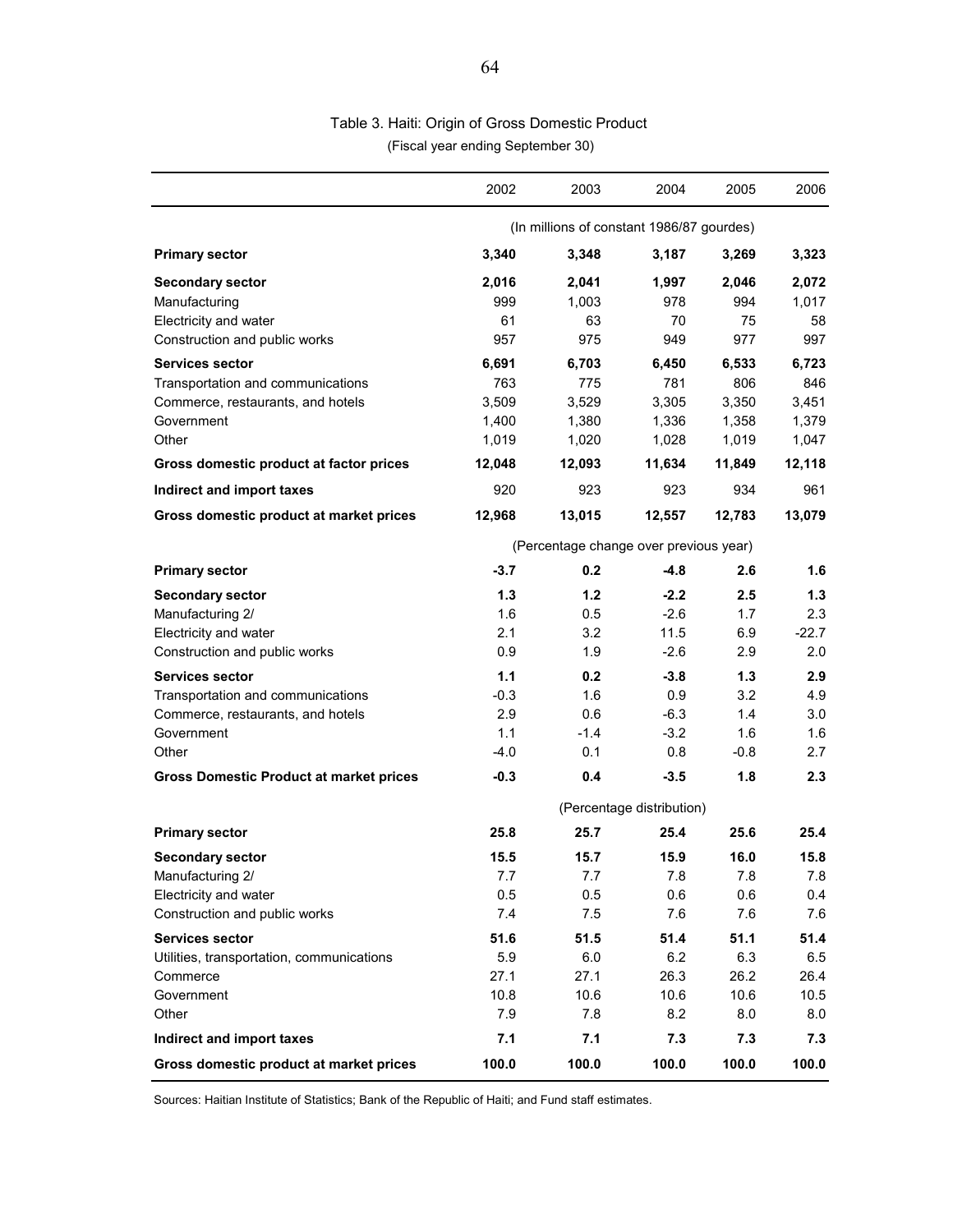#### Table 4. Haiti: Savings and Investment (Fiscal year ending September 30)

|                                            | 2002     | 2003                                          | 2004                     | 2005    | 2006    |
|--------------------------------------------|----------|-----------------------------------------------|--------------------------|---------|---------|
|                                            |          |                                               | (In millions of gourdes) |         |         |
| <b>Gross domestic investment</b>           | 23,570   | 36,758                                        | 38,386                   | 46,072  | 57,861  |
| Public sector 1/                           | 4,057    | 8,351                                         | 9,491                    | 11,968  | 10,689  |
| Private sector 1/                          | 19,514   | 28,407                                        | 28,895                   | 34,104  | 47,172  |
| Gross domestic savings                     | 22,762   | 34,898                                        | 36,141                   | 50,515  | 57,833  |
| Public sector                              | $-1,036$ | $-410$                                        | 1,894                    | 2,469   | 3,207   |
| Private sector                             | 23,798   | 35,308                                        | 34,248                   | 48,047  | 54,626  |
| <b>Current account 2/</b>                  | $-808$   | $-1,860$                                      | $-2,244$                 | 4,444   | $-28$   |
| <b>External savings</b>                    | $-808$   | $-1,860$                                      | $-2,244$                 | 4,444   | $-28$   |
| Official capital (net) 3/                  | $-667$   | $-129$                                        | $-416$                   | 1221    | 2111    |
| Private capital (net) 4/                   | $-463$   | 1216                                          | 3959                     | $-3475$ | 1552    |
| Change in arrears                          | 828      | 381                                           | 796                      | $-1688$ | 387     |
| Changes in net foreign assets (increase -) | 1111     | 392                                           | $-2095$                  | $-501$  | $-4022$ |
|                                            |          | (In percent of GDP, at current market prices) |                          |         |         |
| <b>Gross domestic investment</b>           | 25.1     | 30.7                                          | 27.3                     | 27.4    | 28.9    |
| Public sector                              | 4.3      | 7.0                                           | 6.8                      | 7.1     | 5.3     |
| Private sector                             | 20.8     | 23.7                                          | 20.6                     | 20.3    | 23.5    |
| <b>Gross domestic savings</b>              | 24.2     | 29.1                                          | 25.7                     | 30.1    | 28.9    |
| Public sector                              | $-1.1$   | $-0.3$                                        | 1.3                      | 1.5     | 1.6     |
| Private sector                             | 25.3     | 29.5                                          | 24.4                     | 28.6    | 27.3    |
| <b>External savings</b>                    | $-0.9$   | $-1.6$                                        | $-1.6$                   | 2.6     | 0.0     |
| Official capital (net)                     | $-0.7$   | $-0.1$                                        | $-0.3$                   | 0.7     | 1.1     |
| Private capital                            | $-0.5$   | 1.0                                           | 2.8                      | $-2.1$  | 0.8     |
| Change in arrears                          | 0.9      | 0.3                                           | 0.6                      | $-1.0$  | 0.2     |
| Changes in net foreign assets (increase -) | 1.2      | 0.3                                           | $-1.5$                   | $-0.3$  | $-2.0$  |
| <b>Memorandum item:</b>                    |          |                                               |                          |         |         |
| Nominal GDP (in millions of gourdes)       | 94,028   | 119,758                                       | 140,387                  | 168,034 | 200,456 |

Sources: Haitian Institute of Statistics; Bank of the Republic of Haiti; and Fund staff estimates.

1/ Fund staff estimates for 2002-06.

2/ Including grants.

3/ Includes trust fund, publicly guaranteed capital, SDR allocation, and other unrequited earnings.

4/ Includes monetary capital and net errors and omissions.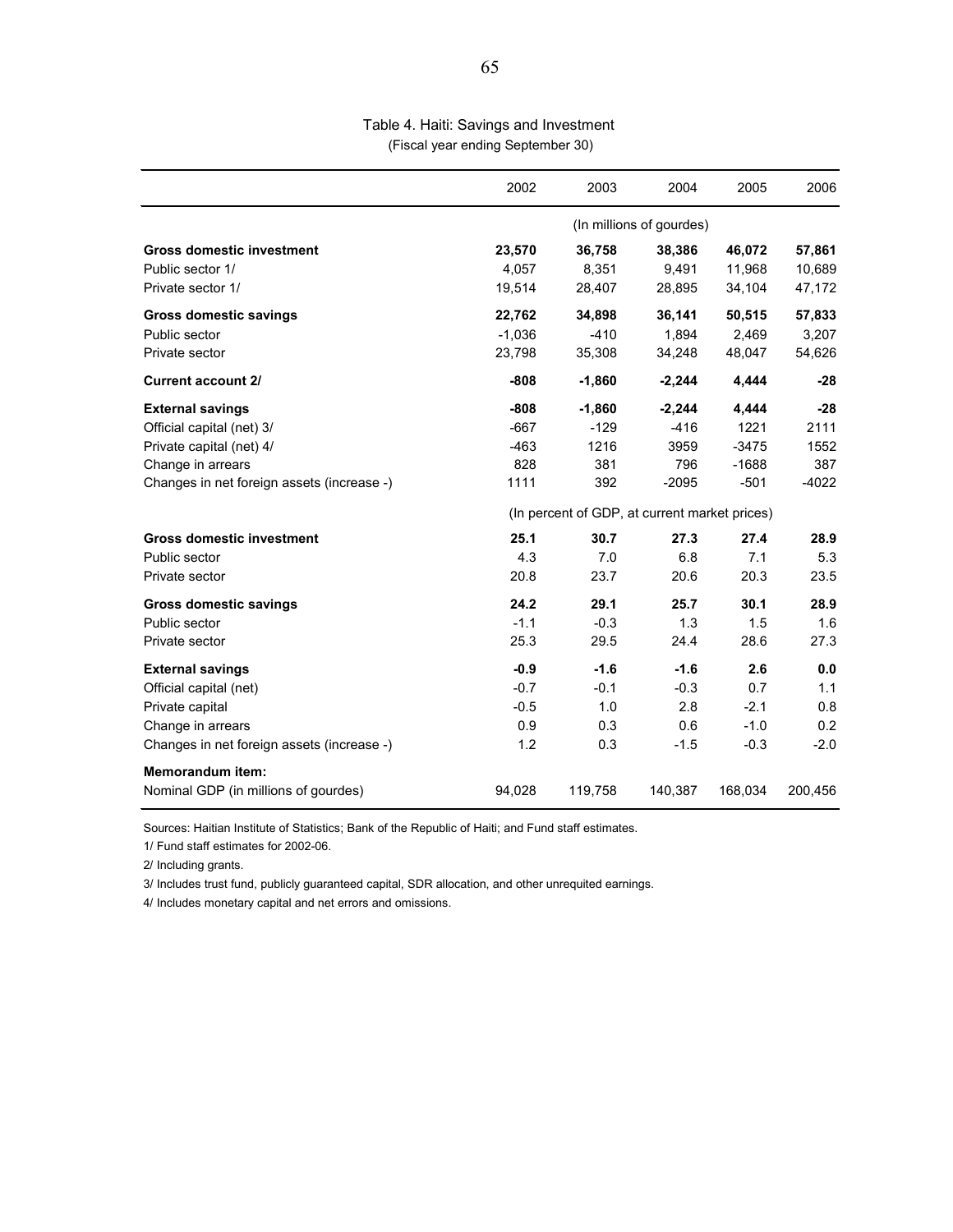|                               | 2002 | 2003 | 2004 | 2005 | 2006 |
|-------------------------------|------|------|------|------|------|
| <b>Total</b>                  | 9.3  | 26.7 | 28.3 | 16.8 | 14.2 |
| Food                          | 9.2  | 32.2 | 28.2 | 17.9 | 14.8 |
| Clothing                      | 8.5  | 22.4 | 18.0 | 14.9 | 10.0 |
| Housing                       | 10.9 | 20.8 | 24.5 | 8.4  | 23.8 |
| Furniture and household items | 9.5  | 24.1 | 19.7 | 12.9 | 15.8 |
| <b>Services</b>               |      |      |      |      |      |
| Health                        | 8.2  | 21.5 | 19.8 | 15.2 | 11.8 |
| Education                     | 11.6 | 15.4 | 18.7 | 18.9 | 8.5  |
| Transportation                | 8.3  | 28.9 | 46.5 | 21.8 | 11.3 |
| Other goods and services      | 7.7  | 23.4 | 30.8 | 14.0 | 7.6  |

#### Table 5. Haiti: Changes in Consumer Prices by Category /1 (Fiscal year ending September 30)

Sources: Haitian Institute of Statistics; Bank of the Republic of Haiti; and Fund staff estimates.

1/ Percentage change in annual average index.

#### Table 6. Haiti: Minimum Wage Rates (Fiscal year ending September 30)

|      | <b>Standard Wage Rate</b><br>(Gourdes per day) | Real Wage<br>Index 1/ |
|------|------------------------------------------------|-----------------------|
| 1990 | 15.0                                           | 66.1                  |
| 1991 | 15.0                                           | 57.2                  |
| 1992 | 15.0                                           | 47.9                  |
| 1993 | 15.0                                           | 37.0                  |
| 1994 | 15.0                                           | 26.9                  |
| 1995 | 36.0                                           | 49.6                  |
| 1996 | 36.0                                           | 40.6                  |
| 1997 | 36.0                                           | 35.0                  |
| 1998 | 36.0                                           | 31.0                  |
| 1999 | 36.0                                           | 28.7                  |
| 2000 | 36.0                                           | 25.8                  |
| 2001 | 36.0                                           | 22.1                  |
| 2002 | 36.0                                           | 20.3                  |
| 2003 | 70.0                                           | 29.8                  |
| 2004 | 70.0                                           | 23.4                  |
| 2005 | 70.0                                           | 20.2                  |
| 2006 | 70.0                                           | 17.9                  |

Sources: Ministry of Social Affairs; Haitian Institute of Statistics; and Bank of the Republic of Haiti.

1/ Last quarter of 1981=100. Deflated by consumer price index for Port-au-Prince until 1991. Deflated by an index covering the whole country beginning in 1992.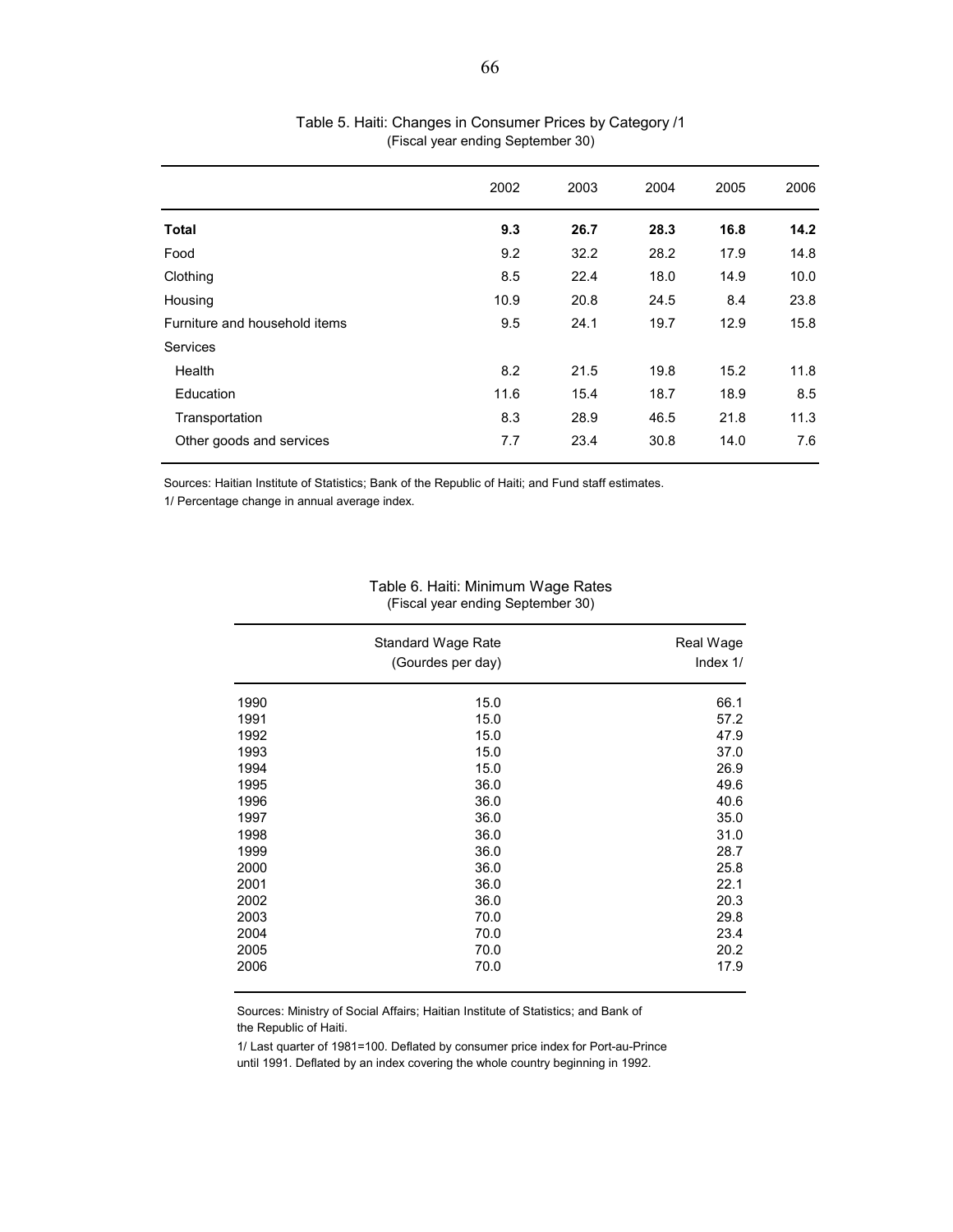|                                   | 2002                     | 2003     | 2004        | 2005    | 2006    |  |  |
|-----------------------------------|--------------------------|----------|-------------|---------|---------|--|--|
|                                   | (In millions of gourdes) |          |             |         |         |  |  |
| <b>Total current revenue</b>      | 7,437                    | 10,750   | 12,457      | 16,233  | 20,061  |  |  |
| Customs                           | 2,069                    | 2,762    | 3,481       | 4,091   | 6,342   |  |  |
| Internal                          | 5,232                    | 7,462    | 8,769       | 11,304  | 13,057  |  |  |
| General sales tax                 | 2,609                    | 3,372    | 3,648       | 4,189   | 6,267   |  |  |
| Internal                          | 651                      | 842      | 960         | 1,122   | 1,594   |  |  |
| Customs                           | 1.958                    | 2,530    | 2.688       | 3,068   | 4.673   |  |  |
| Taxes on income and profits       | 1,314                    | 1.849    | 2.619       | 3,798   | 3,519   |  |  |
| Corporate                         | 551                      | 671      | 1,164       | 1,454   | 1,786   |  |  |
| Individual                        | 763                      | 1.178    | 1,454       | 2,345   | 1,733   |  |  |
| Taxes on property                 | $\mathbf 0$              | $\Omega$ | $\mathbf 0$ | 92.99   | 136.85  |  |  |
| Other taxes and fees              | 1,309                    | 2,240    | 2,502       | 3,224   | 3,134   |  |  |
| Excise                            | 575                      | 896      | 1,176       | 1,246   | 1,346   |  |  |
| Petroleum                         | 369                      | 647      | 870         | 926     | 883     |  |  |
| Cigarette                         | 28                       | 27       | 108         | 112     | 113     |  |  |
| Other excises                     | 178                      | 222      | 198         | 209     | 351     |  |  |
| Motor vehicles                    |                          | 358      | 302         | 70      | 66      |  |  |
| Consular services                 |                          |          |             |         |         |  |  |
| Other                             | 734                      | 986      | 1,025       | 1,907   | 1,721   |  |  |
| Other                             | 136                      | 526      | 207         | 837     | 662     |  |  |
|                                   | (In percent of GDP)      |          |             |         |         |  |  |
| <b>Total current revenue</b>      | 7.9                      | 9.0      | 8.9         | 9.7     | 10.0    |  |  |
| Customs                           | 2.2                      | 2.3      | 2.5         | 2.4     | 3.2     |  |  |
| Internal                          | 5.6                      | 6.2      | 6.2         | 6.7     | 6.5     |  |  |
| General sales tax                 | 2.8                      | 2.8      | 2.6         | 2.5     | 3.1     |  |  |
| Internal                          | 0.7                      | 0.7      | 0.7         | 0.7     | 0.8     |  |  |
| Customs                           | 2.1                      | 2.1      | 1.9         | 1.8     | 2.3     |  |  |
| Taxes on income and profits       | 1.4                      | 1.5      | 1.9         | 2.3     | 1.8     |  |  |
| Corporate                         | 0.6                      | 0.6      | 0.8         | 0.9     | 0.9     |  |  |
| Individual                        | 0.8                      | 1.0      | 1.0         | 1.4     | 0.9     |  |  |
| Taxes on property                 | 0.0                      | 0.0      | 0.0         | 0.1     | 0.1     |  |  |
| Other taxes and fees              | 1.4                      | 1.9      | 1.8         | 1.9     | 1.6     |  |  |
| Memorandum item:                  |                          |          |             |         |         |  |  |
| Nominal GDP (millions of gourdes) | 93,840                   | 119,616  | 140,346     | 168,034 | 200,456 |  |  |

## Table 7. Haiti: Central Government Current Revenue (Fiscal year ending September 30)

Sources: Ministry of Economy and Finance; and Bank of the Republic of Haiti.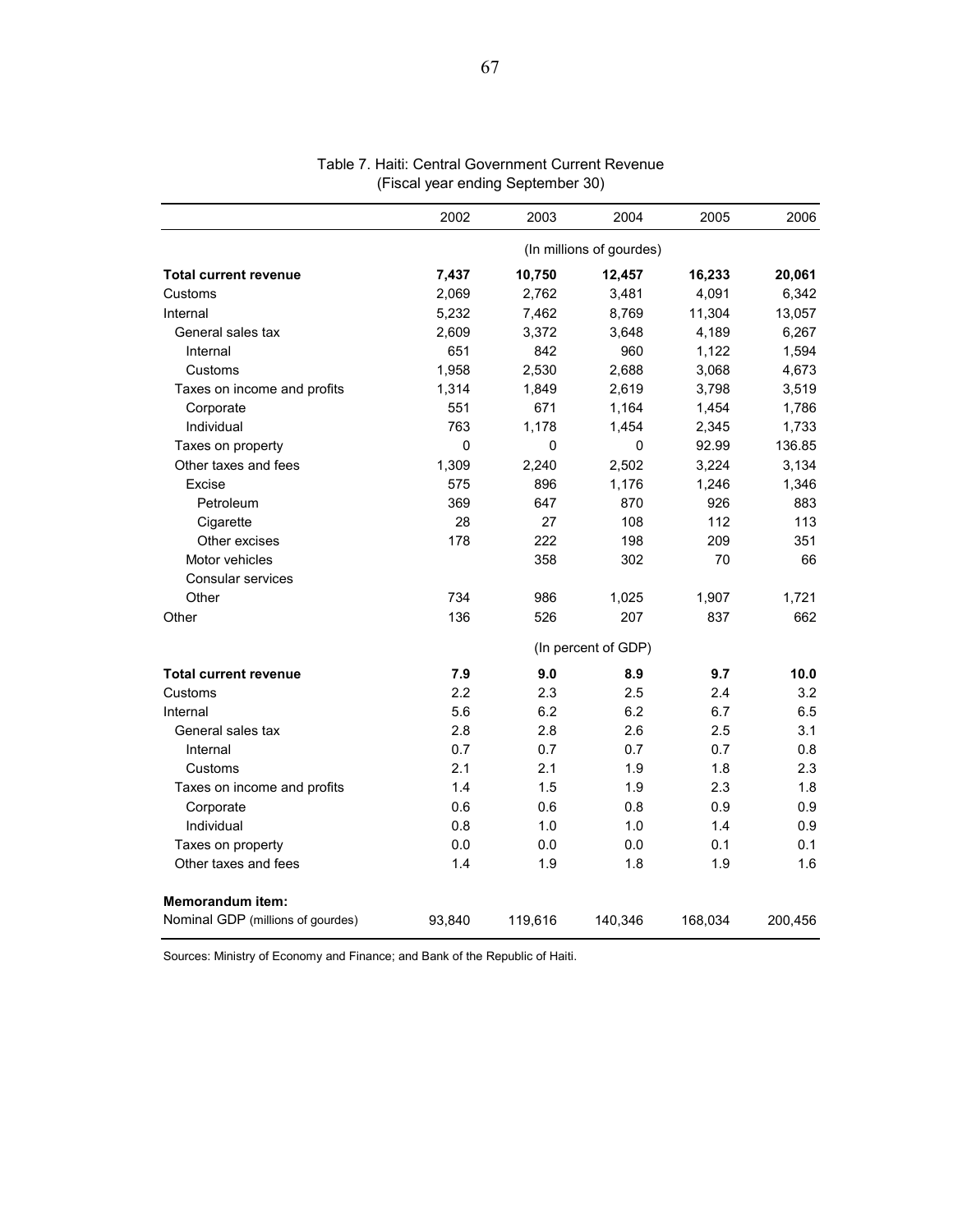| Table 8. Haiti: Sectoral Distribution of Commercial Bank Credit 1/ |                                   |  |
|--------------------------------------------------------------------|-----------------------------------|--|
|                                                                    | (Fiscal year ending September 30) |  |

|                             | 2002/2                   | 2003                         | 2004     | 2005     |  |
|-----------------------------|--------------------------|------------------------------|----------|----------|--|
|                             | (In millions of gourdes) |                              |          |          |  |
| Total                       | 12,160.0                 | 16,008.4                     | 19,684.7 | 23,492.4 |  |
| Retail and wholesale trade  | 8,717.1                  | 10518.1                      | 6486.93  | 6950.41  |  |
| Loans to individuals        | 1.622.0                  | 1859.6                       | 2091.1   | 2940.48  |  |
| Manufacturing               | 1.306.7                  | 2464.9                       | 3449.38  | 4745.23  |  |
| Electricity, gas, and water | 12.9                     | 133.1                        | 348.58   | 300.34   |  |
| Construction                | 357.7                    | 352.1                        | 269.9    | 491      |  |
| Insurance and real estate   | 90.5                     | 76.1                         | 2487.45  | 2786.16  |  |
| Transport and communication | 23.0                     | 542.3                        | 810.87   | 498.54   |  |
| Agriculture                 | 0.2                      | $\Omega$                     | 7.58     | 1.86     |  |
| Other services              | 29.9                     | 62.2                         | 3732.92  | 4778.41  |  |
|                             |                          | (In percent of total credit) |          |          |  |
| Total                       | 100.0                    | 100.0                        | 100.0    | 100.0    |  |
| Retail and wholesale trade  | 71.7                     | 65.7                         | 62.5     | 29.6     |  |
| Loans to individuals        | 13.3                     | 11.6                         | 15.3     | 12.5     |  |
| Manufacturing               | 10.7                     | 15.4                         | 13.7     | 20.2     |  |
| Electricity, gas, and water | 0.1                      | 0.8                          | 0.8      | 1.3      |  |
| Construction                | 2.9                      | 2.2                          | 1.9      | 2.1      |  |
| Insurance and real estate   | 0.7                      | 0.5                          | 2.1      | 11.9     |  |
| Transport and communication | 0.2                      | 3.4                          | 3.2      | 2.1      |  |
| Agriculture                 | 0.0                      | 0.0                          | 0.0      | 0.0      |  |
| Other services              | 0.2                      | 0.4                          | 0.6      | 20.3     |  |

Source: Bank of the Republic of Haiti.

1/ Excludes loans below G 75,000.

2/ As of June 30.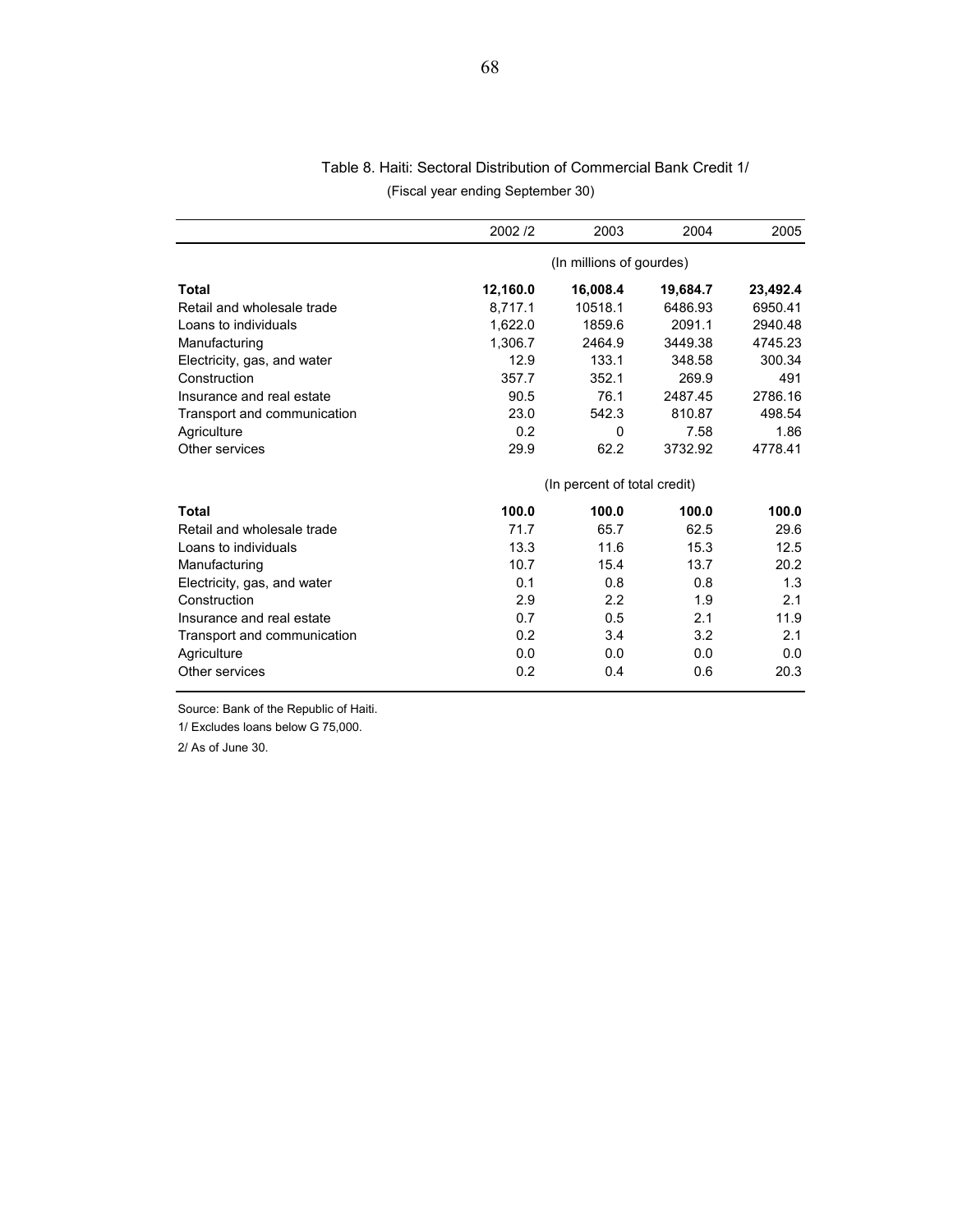|           | Gourde Denominated |         |            |                  | <b>Dollar Denominated</b> |             |            |              |
|-----------|--------------------|---------|------------|------------------|---------------------------|-------------|------------|--------------|
|           | Deposits 2/        |         |            | 91-day           |                           | Deposits 2/ |            | Annual       |
|           | Time               | Savings | Lending 2/ | <b>BRH Bonds</b> | Time                      | Savings     | Lending 2/ | Inflation 3/ |
| 2002      |                    |         |            |                  |                           |             |            |              |
| March     | 8.0                | 2.5     | 26.0       | 12.0             | 2.8                       | 1.5         | 12.0       | 8.5          |
| June      | 7.6                | 2.3     | 26.0       | 10.0             | 2.5                       | 1.4         | 11.3       | 8.4          |
| September | 7.6                | 2.3     | 24.0       | 10.2             | 2.5                       | 1.4         | 10.5       | 10.1         |
| December  | 7.6                | 2.3     | 26.0       | 15.6             | 2.8                       | 1.4         | 13.0       | 14.8         |
| 2003      |                    |         |            |                  |                           |             |            |              |
| March     | 14.0               | 2.3     | 30.0       | 27.5             | 3.3                       | 1.3         | 13.0       | 37.0         |
| June      | 14.5               | 3.3     | 30.0       | 27.8             | 3.1                       | 1.3         | 17.0       | 41.7         |
| September | 15.0               | 3.3     | 33.0       | 27.8             | 3.4                       | 1.3         | 15.5       | 42.5         |
| December  | 14.5               | 3.3     | 31.0       | 27.8             | 3.3                       | 1.3         | 13.0       | 40.4         |
| 2004      |                    |         |            |                  |                           |             |            |              |
| March     | 15.0               | 2.3     | 33.0       | 27.8             | 3.6                       | 1.3         | 13.0       | 20.8         |
| June      | 14.0               | 2.3     | 36.5       | 20.0             | 2.6                       | 1.3         | 14.5       | 24.1         |
| September | 7.5                | 1.5     | 33.0       | 7.6              | 3.6                       | 1.3         | 14.0       | 22.5         |
| December  | 3.5                | 1.4     | 33.0       | 7.6              | 2.6                       | 0.9         | 14.5       | 20.2         |
| 2005      |                    |         |            |                  |                           |             |            |              |
| March     | 2.4                | 1.1     | 33.0       | 7.5              | 2.3                       | 0.6         | 13.0       | 17.1         |
| June      | 2.4                | 1.1     | 22.5       | 13.4             | 2.9                       | 0.6         | 11.5       | 14.5         |
| September | 4.5                | 1.1     | 23.5       | 15.6             | 2.8                       | 0.9         | 11.5       | 14.8         |
| December  | 6.3                | 1.1     | 23.5       | 18.9             | 2.8                       | 0.9         | 11.5       | 15.3         |
| 2006      |                    |         |            |                  |                           |             |            |              |
| March     | 6.0                | 1.1     | 27.0       | 18.9             | 3.0                       | 0.9         | 14.0       | 15.3         |
| June      | 6.8                | 1.1     | 31.5       | 17.8             | 4.6                       | 0.9         | 14.0       | 13.0         |
| September | 6.0                | 1.1     | 31.5       | 17.8             | 3.5                       | 0.5         | 13.0       | 12.4         |
| December  | 6.3                | 1.1     | 34.5       | 16.7             | 3.5                       | 0.5         | 13.3       | 10.3         |

Table 9. Haiti: Interest Rates /1

Source: Bank of the Republic of Haiti.

1/ In percent per annum.

2/ Interest rates shown here are a simple average of the lowest and highest end-of-period deposit and lending rates

reported by the commercial banks.

3/ Change in consumer price index compared to same period 12 months earlier.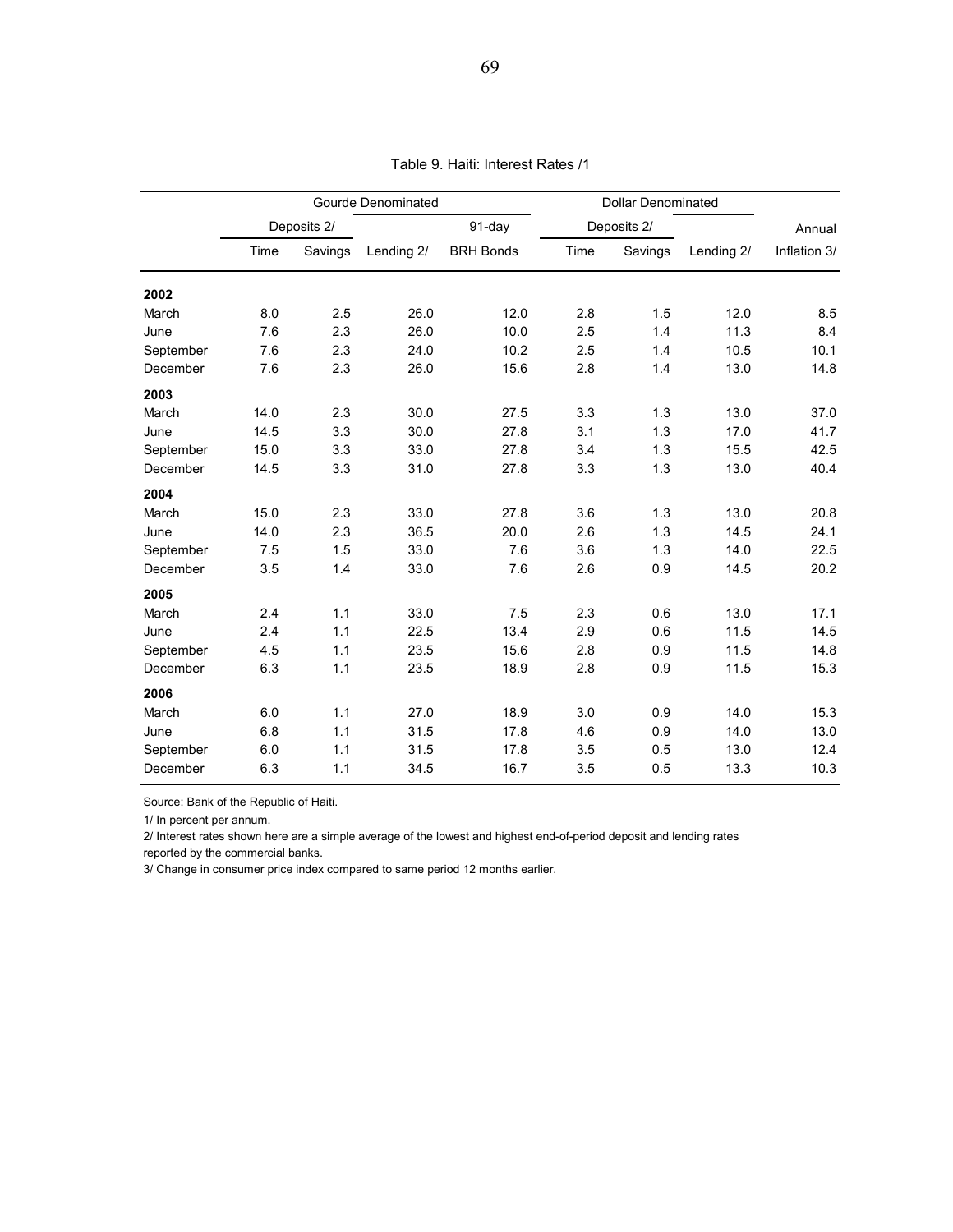|                            | 2002                                | 2003   | 2004   | 2005   | 2006   |  |
|----------------------------|-------------------------------------|--------|--------|--------|--------|--|
|                            | (In millions of gourdes)            |        |        |        |        |  |
| <b>Deposit liabilities</b> | 30,576                              | 43,585 | 48,076 | 57,743 | 63,932 |  |
| Actual reserves            | 6,531                               | 9.518  | 13.174 | 13,558 | 15,017 |  |
| Required reserves          | 6.491                               | 8.806  | 10.075 | 11.397 | 12,598 |  |
| Excess/deficiency (-)      | 39                                  | 712    | 3,099  | 2,160  | 2,419  |  |
|                            | (In percent of deposit liabilities) |        |        |        |        |  |
| Actual reserves            | 21.4                                | 21.8   | 27.4   | 23.5   | 23.5   |  |
| Required reserves          | 21.2                                | 20.2   | 21.0   | 19.7   | 19.7   |  |
| Excess/deficiency (-)      | 0.1                                 | 1.6    | 6.4    | 3.7    | 3.8    |  |

#### Table 10. Haiti: Reserve Position of the Commercial Banks (Fiscal year ending September 30)

Sources: Bank of the Republic of Haiti; and Fund staff estimates.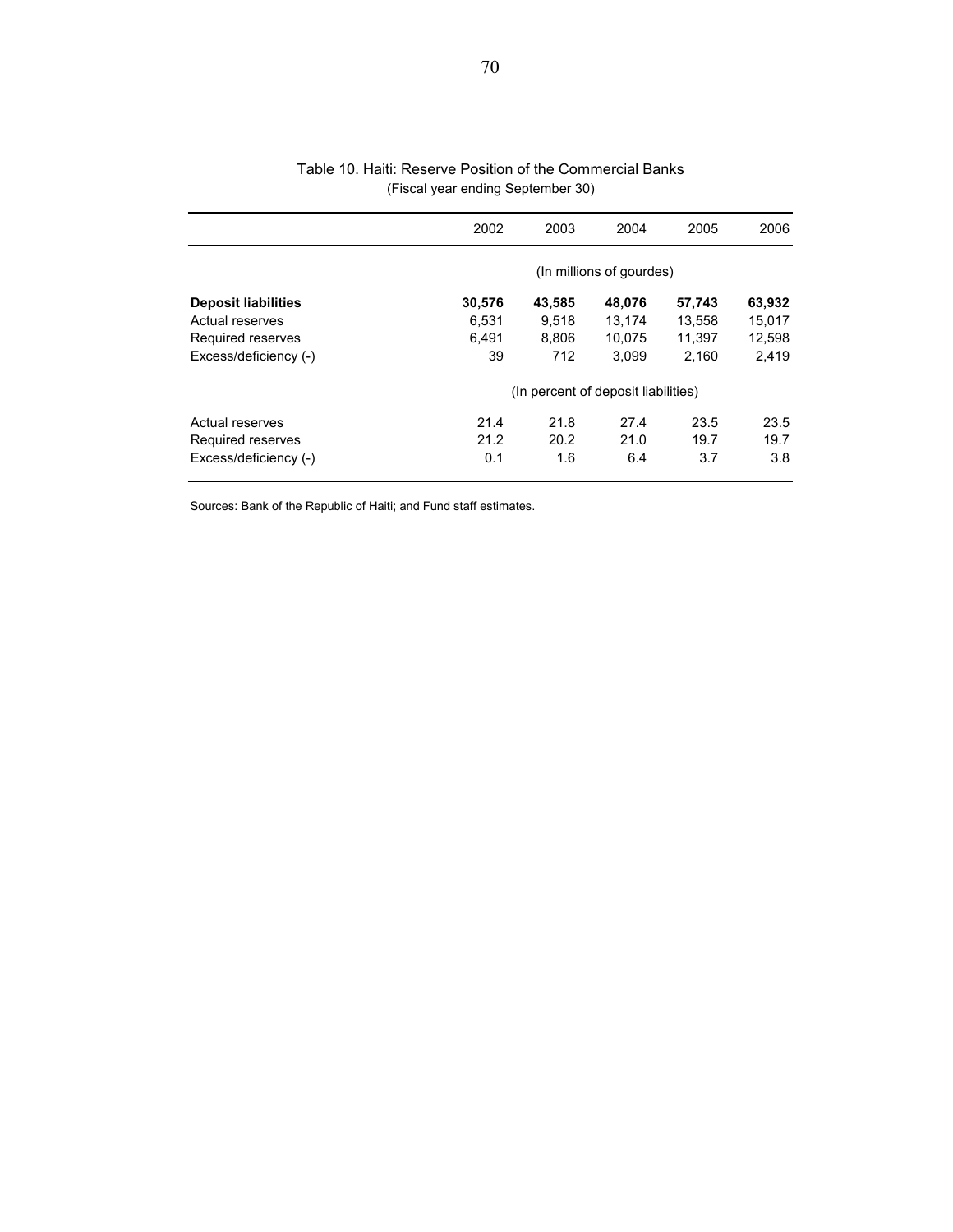|                                        | 2002                          | 2003  | 2004  | 2005  | 2006  |  |  |
|----------------------------------------|-------------------------------|-------|-------|-------|-------|--|--|
|                                        | (In millions of U.S. dollars) |       |       |       |       |  |  |
| Total exports, f.o.b.                  | 274.4                         | 333.2 | 378.3 | 458.9 | 494.4 |  |  |
| <b>Agricultural exports</b>            | 19.9                          | 20.9  | 24.2  | 27.9  | 31.3  |  |  |
| Coffee                                 | 2.9                           | 3.6   | 4.3   | 3.8   | 5.9   |  |  |
| Sugar/Melasse                          | 1.2                           | 1.6   | 1.0   | 1.2   | 0.9   |  |  |
| Mango                                  | 5.5                           | 4.7   | 6.6   | 8.9   | 8.8   |  |  |
| Cocoa                                  | 5.5                           | 6.1   | 6.5   | 6.9   | 4.9   |  |  |
| <b>Essential oils</b>                  | 4.8                           | 5.1   | 5.9   | 7.2   | 10.8  |  |  |
| Light manufactures 1/                  | 226.5                         | 283.0 | 324.4 | 402.2 | 440.4 |  |  |
| Domestic inputs                        | 5.8                           | 4.9   | 4.3   | 5.4   | 5.5   |  |  |
| Imported inputs                        | 220.8                         | 278.1 | 320.1 | 396.8 | 435.0 |  |  |
| <b>Other items</b>                     | 28.0                          | 29.2  | 29.6  | 28.7  | 22.7  |  |  |
|                                        | (In percent of total exports) |       |       |       |       |  |  |
|                                        | 7.3                           | 6.3   | 6.4   | 6.1   | 6.3   |  |  |
| Agricultural exports                   | 82.5                          | 84.9  | 85.8  | 87.7  | 89.1  |  |  |
| Light manufactures 1/<br><b>Others</b> | 10.2                          | 8.8   | 7.8   | 6.3   | 4.6   |  |  |
|                                        | (Annual percentage changes)   |       |       |       |       |  |  |
| Total exports                          | $-9.9$                        | 21.4  | 13.5  | 21.3  | 7.7   |  |  |
| Agricultural exports                   | 41.1                          | 5.1   | 15.8  | 15.3  | 11.8  |  |  |
| Light manufactures 1/                  | $-13.9$                       | 24.9  | 14.6  | 24.0  | 9.5   |  |  |

## Table 11. Haiti: Composition of Exports (Fiscal year ending September 30)

Sources: Bank of the Republic of Haiti; and Fund staff estimates.

1/ Includes valuation and classification adjustments made by the Bank of the Republic of Haiti.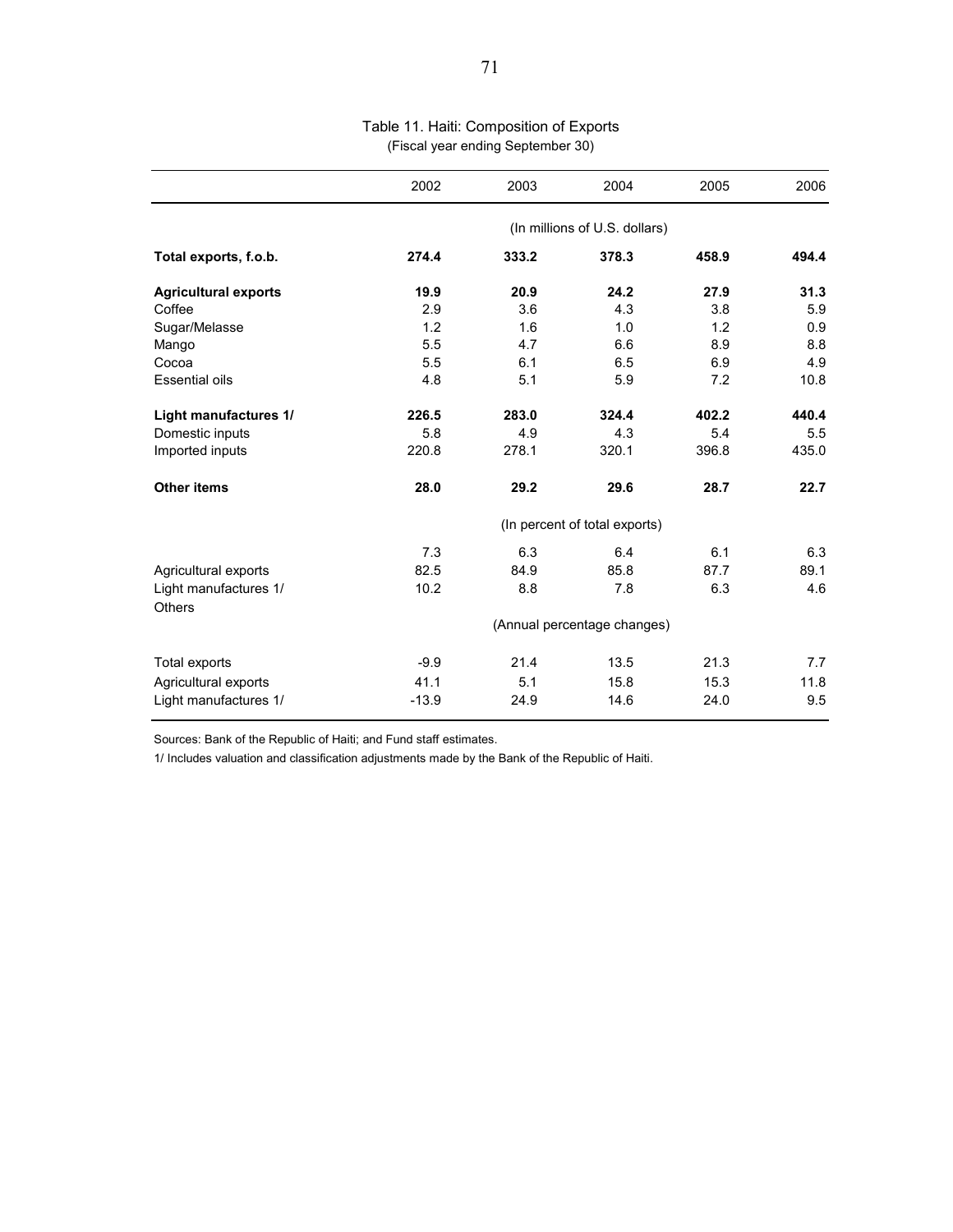| Table 12. Haiti: Composition of Imports |
|-----------------------------------------|
| (Fiscal year ending September 30)       |

|                                  | 2002                          | 2003   | 2004   | 2005    | 2006   |  |
|----------------------------------|-------------------------------|--------|--------|---------|--------|--|
|                                  | (In millions of U.S. dollars) |        |        |         |        |  |
| Total imports, c.i.f.            | 1054.2                        | 1200.0 | 1301.6 | 1406.9  | 1664.8 |  |
| Food and others 1/<br>Of which   | 337.4                         | 362.7  | 450.0  | 423.0   | 479.6  |  |
| Food                             | 235.9                         | 267.7  | 355.8  | 330.7   | 373.6  |  |
| Fuel and lubricants              | 157.3                         | 196.5  | 218.0  | 313.5   | 397.1  |  |
| Machines and transport equipment | 159.8                         | 165.3  | 173.2  | 156.6   | 245.8  |  |
| <b>Raw Materials</b>             | 21.0                          | 19.1   | 19.3   | 15.1    | 19.4   |  |
| Manufactured goods               | 293.9                         | 346.9  | 337.8  | 376.2   | 377.5  |  |
| Other imports                    | 84.9                          | 109.6  | 103.3  | 122.6   | 145.4  |  |
|                                  | (In percent of total)         |        |        |         |        |  |
| Food and others                  | 32.0                          | 30.2   | 34.6   | 30.1    | 28.8   |  |
| <b>Fuel and lubricants</b>       | 14.9                          | 16.4   | 16.7   | 22.3    | 23.9   |  |
| Machines and transportation      | 15.2                          | 13.8   | 13.3   | 11.1    | 14.8   |  |
| Raw materials                    | 2.0                           | 1.6    | 1.5    | 1.1     | 1.2    |  |
| Manufactured goods               | 27.9                          | 28.9   | 26.0   | 26.7    | 22.7   |  |
| Other imports                    | 8.1                           | 9.1    | 7.9    | 8.7     | 8.7    |  |
|                                  | (Annual percentage change)    |        |        |         |        |  |
| <b>Total</b>                     | $-7.1$                        | 13.8   | 8.5    | 8.1     | 18.3   |  |
| Food and others                  | $-14.2$                       | 7.5    | 24.1   | $-6.0$  | 13.4   |  |
| <b>Fuel and lubricants</b>       | $-4.0$                        | 24.9   | 10.9   | 43.8    | 26.7   |  |
| Machines and transportation      | $-4.9$                        | $-8.9$ | 1.2    | $-21.8$ | 28.2   |  |
| Raw materials                    | $-6.3$                        | 18.1   | $-2.6$ | 11.3    | 0.4    |  |
| Manufactured goods               | 26.8                          | 29.1   | $-5.8$ | 18.8    | 18.6   |  |

Sources: Bank of the Republic of Haiti; U.S. Department of Commerce; and Fund staff estimates.

1/ Includes beverage, oils and fats, pharmaceutical and chemical products.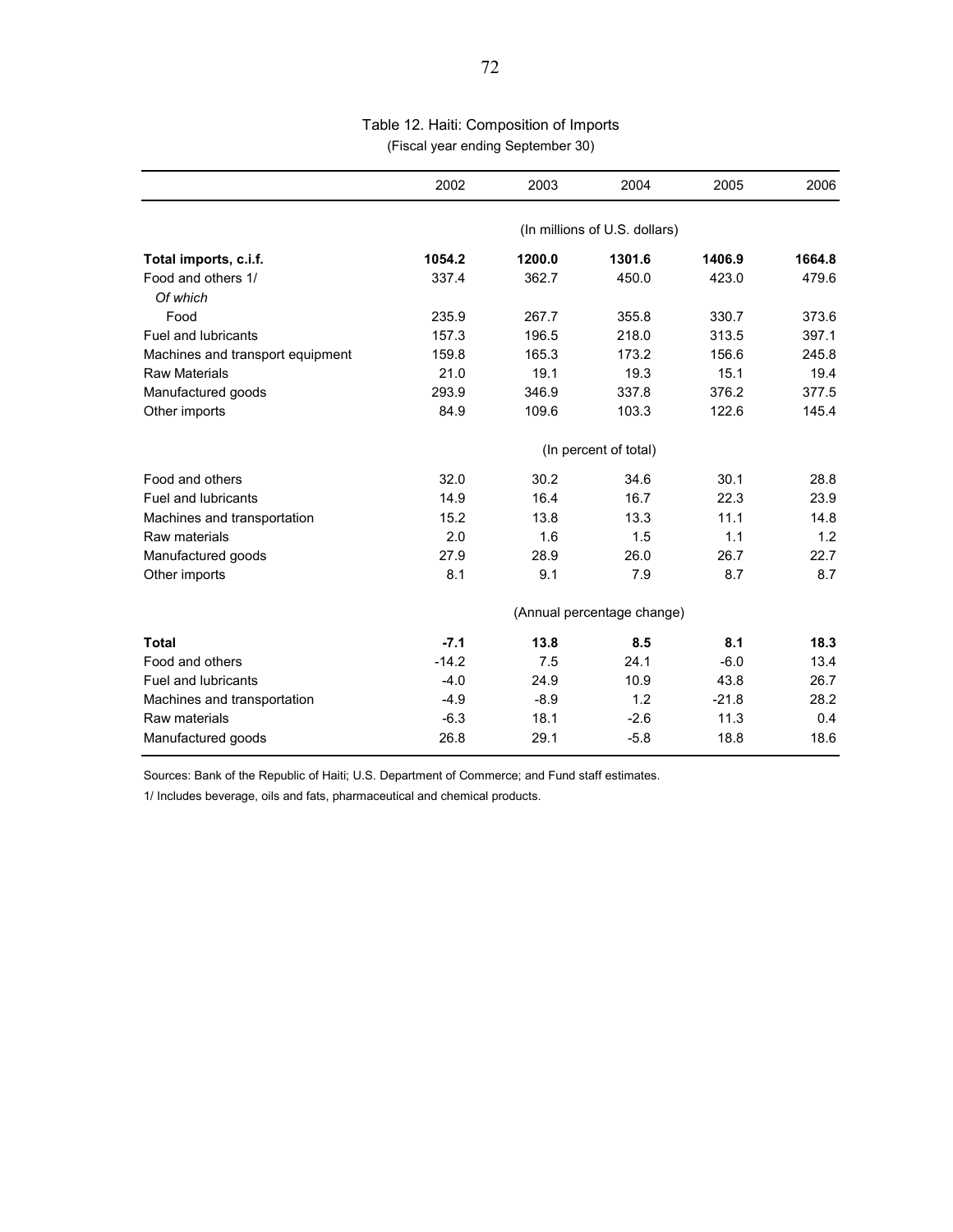## Table 13. Haiti: Stock of External Public Debt 1/ (Fiscal year ending September 30)

|                                        | 2002                          | 2003    | 2004    | 2005    | 2006    |  |  |
|----------------------------------------|-------------------------------|---------|---------|---------|---------|--|--|
|                                        | (In millions of U.S. dollars) |         |         |         |         |  |  |
| <b>Total</b>                           | 1,216.1                       | 1,304.4 | 1,359.2 | 1,365.2 | 1,463.2 |  |  |
| Medium and long-term debt              | 1,166.9                       | 1,245.7 | 1,280.5 | 1,329.8 | 1,418.5 |  |  |
| <b>Bilateral creditors</b>             | 180.3                         | 202.2   | 211.5   | 234.4   | 244.0   |  |  |
| <b>United States</b>                   | 9.4                           | 8.7     | 8.0     | 15.1    | 14.4    |  |  |
| France                                 | 43.3                          | 50.9    | 56.4    | 64.1    | 68.1    |  |  |
| Others                                 | 127.6                         | 142.6   | 147.2   | 155.2   | 161.5   |  |  |
| <b>Multilateral creditors</b>          | 956.6                         | 1,026.0 | 1,057.8 | 1,073.6 | 1,142.1 |  |  |
| <b>IBRD/IDA</b>                        | 495.5                         | 528.4   | 540.5   | 504.2   | 512.2   |  |  |
| <b>IFAD</b>                            | 25.6                          | 28.8    | 30.9    | 31.7    | 33.2    |  |  |
| <b>IDB</b>                             | 430.3                         | 462.7   | 481.4   | 534.0   | 593.5   |  |  |
| OPEC special fund                      | 5.2                           | 6.1     | 5.0     | 3.7     | 3.2     |  |  |
| IMF and IMF trust fund                 | 30.0                          | 17.5    | 11.2    | 21.8    | 32.4    |  |  |
| Other debt 2/                          | 49.2                          | 58.6    | 78.7    | 35.4    | 44.7    |  |  |
| Short term                             | 0.0                           | 0.0     | 0.0     | 0.0     | 0.0     |  |  |
| Arrears                                | 49.2                          | 58.6    | 78.7    | 35.4    | 44.7    |  |  |
|                                        | (In percent of GDP)           |         |         |         |         |  |  |
| Total                                  | 67.8                          | 85.6    | 74.3    | 62.0    | 58.9    |  |  |
| Medium and long-term debt              | 66.3                          | 83.6    | 72.1    | 61.2    | 58.0    |  |  |
| <b>Bilateral creditors</b>             | 5.2                           | 6.8     | 6.0     | 5.4     | 5.0     |  |  |
| <b>United States</b>                   | 0.3                           | 0.3     | 0.2     | 0.3     | 0.3     |  |  |
| France                                 | 1.2                           | 1.7     | 1.6     | 1.5     | 1.4     |  |  |
| <b>Others</b>                          | 3.7                           | 4.8     | 4.2     | 3.6     | 3.3     |  |  |
| Multilateral creditors                 | 27.6                          | 34.7    | 29.9    | 24.9    | 23.6    |  |  |
| <b>IBRD/IDA</b>                        | 14.3                          | 17.8    | 15.3    | 11.7    | 10.6    |  |  |
| <b>IFAD</b>                            | 0.7                           | 1.0     | 0.9     | 0.7     | 0.7     |  |  |
| <b>IDB</b>                             | 12.4                          | 15.6    | 13.6    | 12.4    | 12.3    |  |  |
| <b>OPEC Special Fund</b>               | 0.1                           | 0.2     | 0.1     | 0.1     | 0.1     |  |  |
| IMF and IMF trust fund                 | 0.9                           | 0.6     | 0.3     | 0.5     | 0.7     |  |  |
| Other debt 2/                          | 1.4                           | 2.0     | 2.2     | 0.8     | 0.9     |  |  |
| Short term                             | 0.0                           | 0.0     | 0.0     | 0.0     | 0.0     |  |  |
| Arrears                                | 1.4                           | 2.0     | 2.2     | 0.8     | 0.9     |  |  |
| <b>Memorandum item:</b>                |                               |         |         |         |         |  |  |
| Nominal GDP (millions of U.S. dollars) | 3,472.2                       | 2,960.3 | 3,537.7 | 4,310.3 | 4,836.4 |  |  |

Sources: Bank of the Republic of Haiti; and Fund staff estimates.

1/ Includes concessional and commercial public debt, officially guaranteed debt, and central bank liabilities, including use of Fund resources.

2/ Excludes overdue suppliers' credits in dispute ("dette en litige").